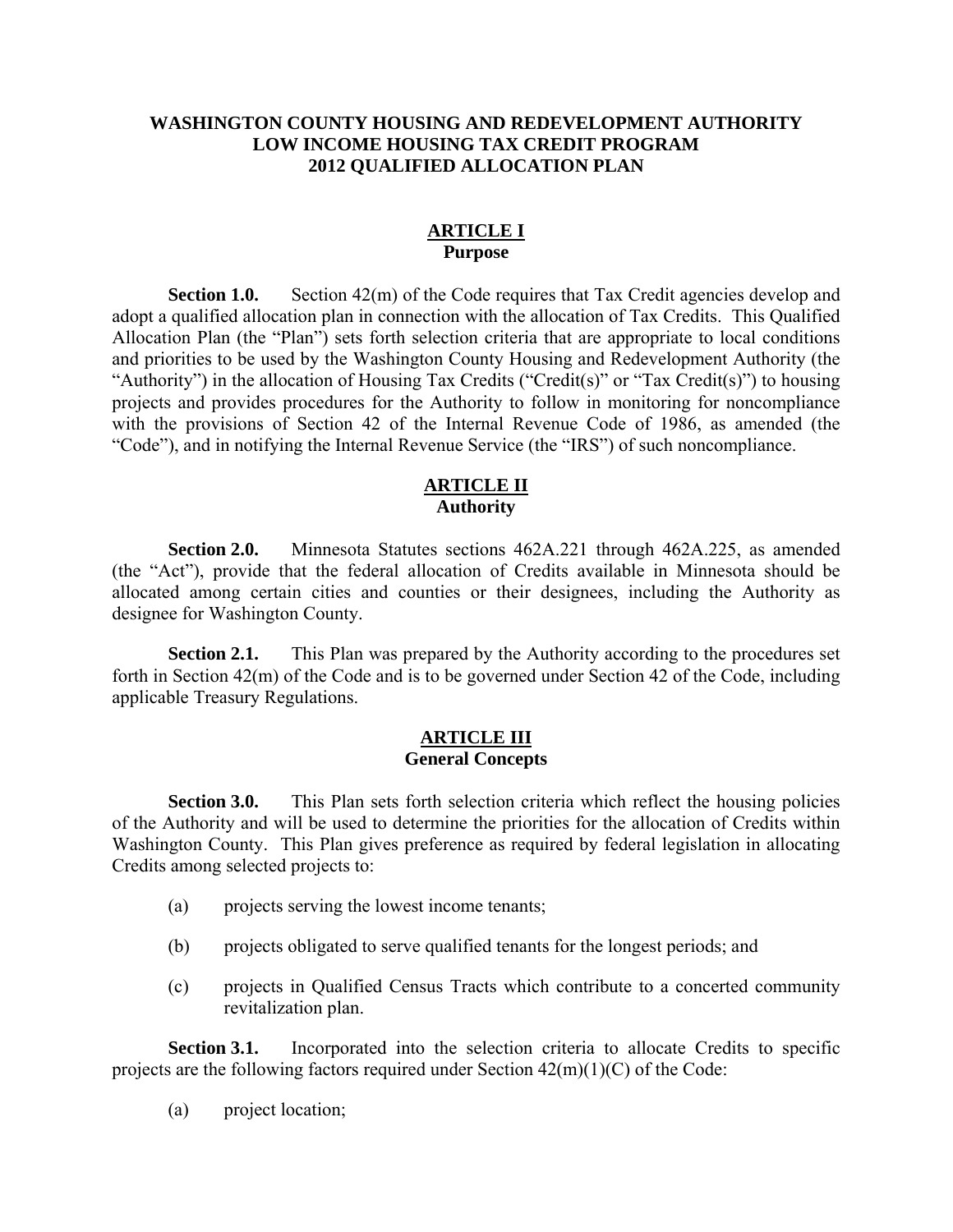- (b) housing needs characteristics;
- (c) project characteristics, including whether the project includes the use of existing housing as part of a community revitalization plan;
- (d) sponsor characteristics;
- (e) tenant populations with special housing needs;
- (f) public housing waiting lists;
- (g) tenant populations of individuals with children;
- (h) projects intended for eventual tenant ownership;
- (i) energy efficiency of the project; and
- (j) historic nature of the project.

**Section 3.2.** This Plan provides a procedure that the Authority (or an agent or other private contractor of the Authority) will follow in monitoring for noncompliance with the provisions of the Code and in notifying the IRS of such noncompliance of which the Authority becomes aware.

**Section 3.3.** This Plan provides for review of financial feasibility and marketability of each project and its viability as a qualified low income project throughout the credit period as of the application date, allocation date, and placed-in-service date, all as required by Section  $42(m)(2)$  of the Code.

**Section 3.4.** This Plan applies to tax-exempt bond financed projects as required by Section  $42(m)(1)(D)$  of the Code.

**Section 3.5.** The Housing and Economic Recovery Act of 2008 authorizes Tax Credit agencies to designate buildings placed in service after July 30, 2008, for which the eligible basis will be increased by 30%, based on a determination by the Tax Credit agency that such increase is required in order for such building to be financially feasible as part of a qualified low income housing project. This provision does not apply to buildings which receive Credits because they are financed with tax-exempt bonds. This Plan establishes standards for the Authority to determine which buildings will be designated for such increased basis.

#### **ARTICLE IV Definitions**

**Section 4.0.** Metropolitan Area: The area over which the Metropolitan Council has jurisdiction, including only the counties of Anoka, Carver, Dakota (excluding the city of Northfield), Hennepin (excluding the cities of Hanover and Rockford), Ramsey, Scott (excluding the city of New Prague), and Washington.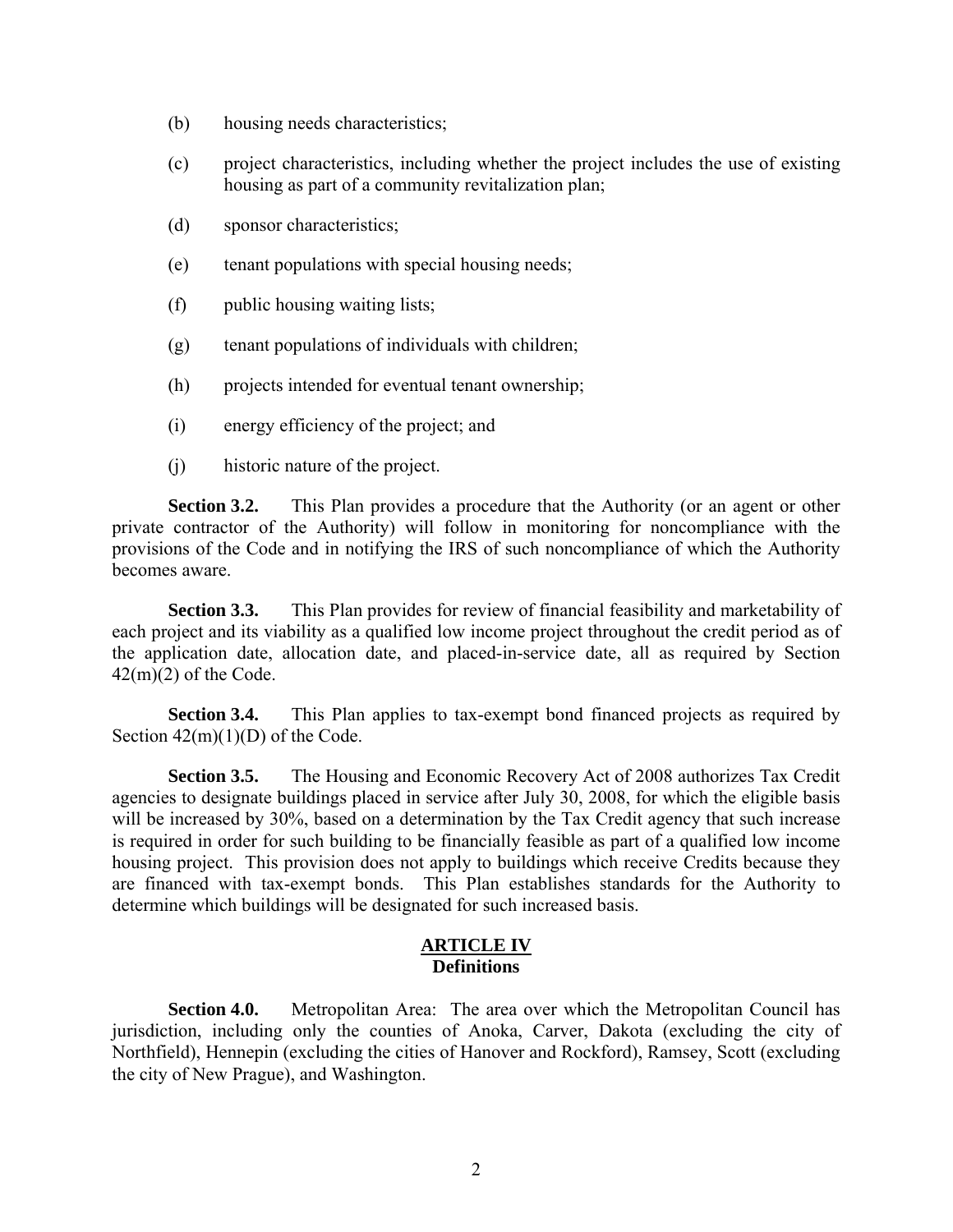**Section 4.1.** Single Room Occupancy: A unit having one bedroom or less with rents affordable at 30 percent of median income.

**Section 4.2.** Substantial Rehabilitation: Rehabilitation with a minimum cost that:

- (a) equals or exceeds \$5,000 per unit, as required in Minnesota Statutes section 462A.221, subdivision 5; and
- (b) equals or exceeds the greater of:
	- (i) \$6,000 in qualified basis per low income unit for a building, which amount for projects placed in service in 2010 or later shall be adjusted by a costof-living adjustment pursuant to Section 42(e)(3)(D) of the Code; or
	- (ii) an amount that is not less than 20 percent of the adjusted basis of the building, as determined pursuant to Section 42(e)(3).

**Section 4.3.** Family Housing: A housing development that is not restricted to persons 55 years old or older. At least 75 percent of the units must contain two or more bedrooms and at least one-third of the 75 percent must contain three or more bedrooms.

**Section 4.4.** Federally Assisted Building: Any building which is substantially assisted, financed, or operated under section 8 of the United States Housing Act of 1937, section  $221(d)(3)$ ,  $221(d)(4)$ , or 236 of the National Housing Act, section 515 of the Housing Act of 1949, or any other housing program administered by the Department of Housing and Urban Development or by the Rural Housing Service of the Department of Agriculture.

**Section 4.5.** Households Experiencing Long-Term Homelessness: Persons, including individuals, unaccompanied youth, and families with children, lacking a permanent place to live continuously for one year or more or at least four times in the past three years. Any period of institutionalization or incarceration shall be excluded when determining the length of time a household has been homeless. See Minnesota Rules Chapter 4900.3705, Subpart 10a.

## **ARTICLE V Amount of Credit to Allocate**

**Section 5.0.** The maximum Credit amount to be allocated in any year by the Authority is established pursuant to the formula set forth in the Act and the limitations of Section 42(h)(3) of the Code. The Authority's estimated Credit amount for 2012 is \$498,868.00.

#### **ARTICLE VI Allocation Policies**

**Section 6.0.** The Authority shall act as the designated Credit agency on behalf of Washington County.

**Section 6.1.** Pursuant to the Code and applicable regulations, the Authority shall monitor or cause to be monitored each project which receives an allocation of Credits for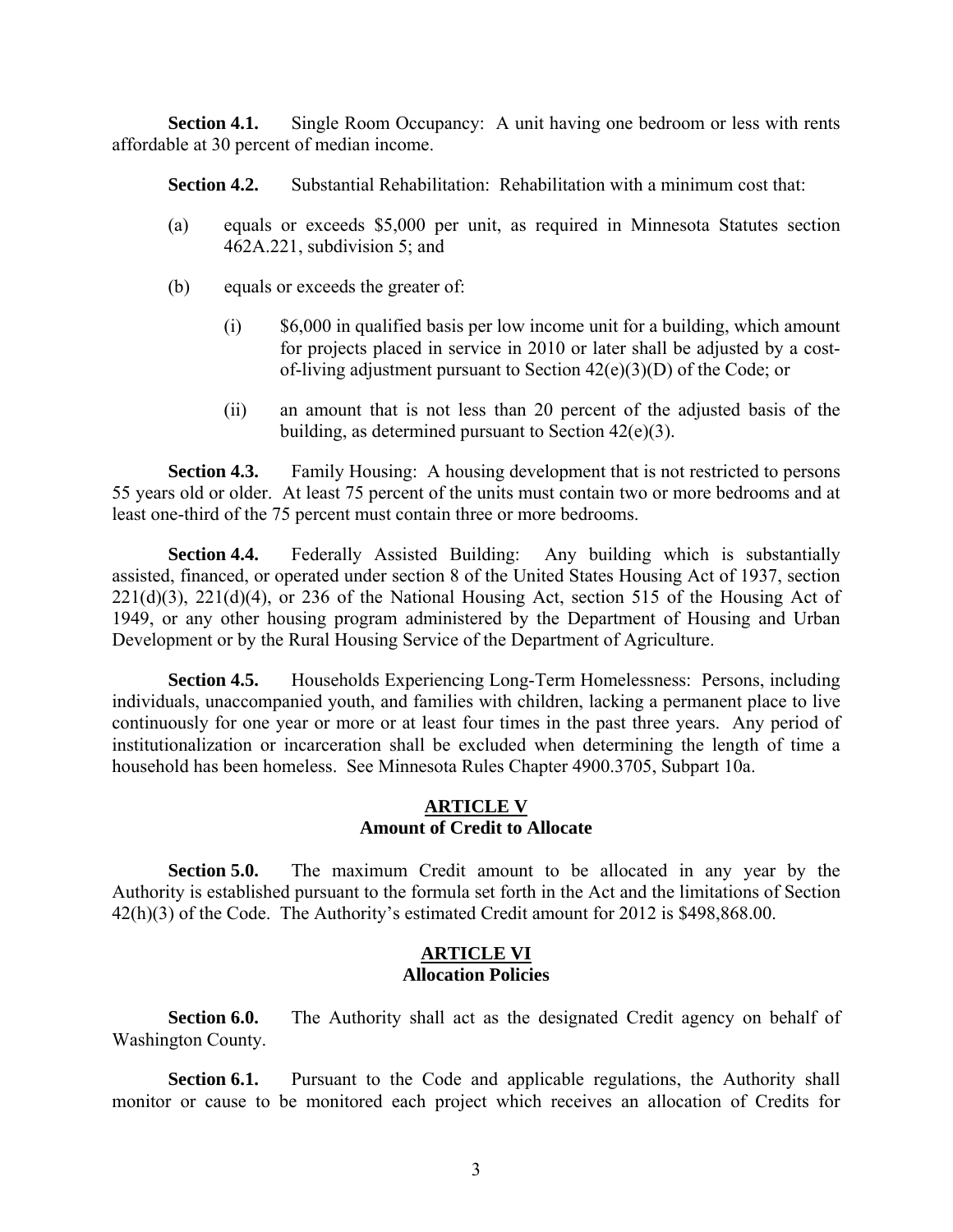compliance with income and rent restrictions and other requirements of Section 42 of the Code and applicable Treasury Regulations as provided in Article X hereof.

**Section 6.2.** Owners of projects which displace low income tenants will be responsible for relocating those tenants in accordance with the Uniform Relocation Act of 1970, as amended.

**Section 6.3.** The Authority staff will process Tax Credit applications and administer the Credit program pursuant to this Plan and the Authority's Procedural Manual ("Manual") which corresponds to the applicable requirements of federal and state law. Required fees are outlined in the Manual and shall be payable to the Authority. The Authority reserves the right to adjust fees due to changing circumstances in order to cover its costs associated with producing and delivering the Authority's Tax Credit program.

**Section 6.4.** Project owners will be required to execute an extended low income housing commitment (the "Extended Use Agreement") as required by Section 42(h)(6) of the Code. All projects, with the exception of those obtaining Credits in association with tax-exempt bonds over and above the State's allocation of Credits, must maintain the duration of low income use for a minimum of 30 years. The owner must agree that the provisions of Sections  $42(h)(6)(E)(i)(II)$  and  $42(h)(6)(F)$  (which provisions would permit the owner to terminate the restrictions under the Extended Use Agreement at the end of the compliance period in the event the Authority does not present the owner with a qualified contract for the acquisition of the project) do not apply to the project, and that the Section 42 income and rental restrictions shall apply for a period of 30 years beginning with the first day of the compliance period in which the building is a part of a qualified low income housing project.

## **ARTICLE VII Application and Allocation Process**

**Section 7.0.** The allocation process for awarding Credits for projects located in Washington County consists of the following steps:

- (a) Each applicant shall timely complete, sign, date, and submit to the Authority an original application on a form supplied by the Authority or the Minnesota Housing Finance Agency ("Minnesota Housing"), including all required fees, deposits, and exhibits.
- (b) The Authority shall notify the chief executive officer (or the equivalent) of the local jurisdiction within which the project is located and provide such individual a reasonable opportunity to comment on the project.
- (c) The Authority staff or its consultants shall review and evaluate the application to:
	- (i) ensure that minimum threshold requirements to qualify for Credits have been satisfied;
	- (ii) assign points to the project according to the selection priority section of this Plan; and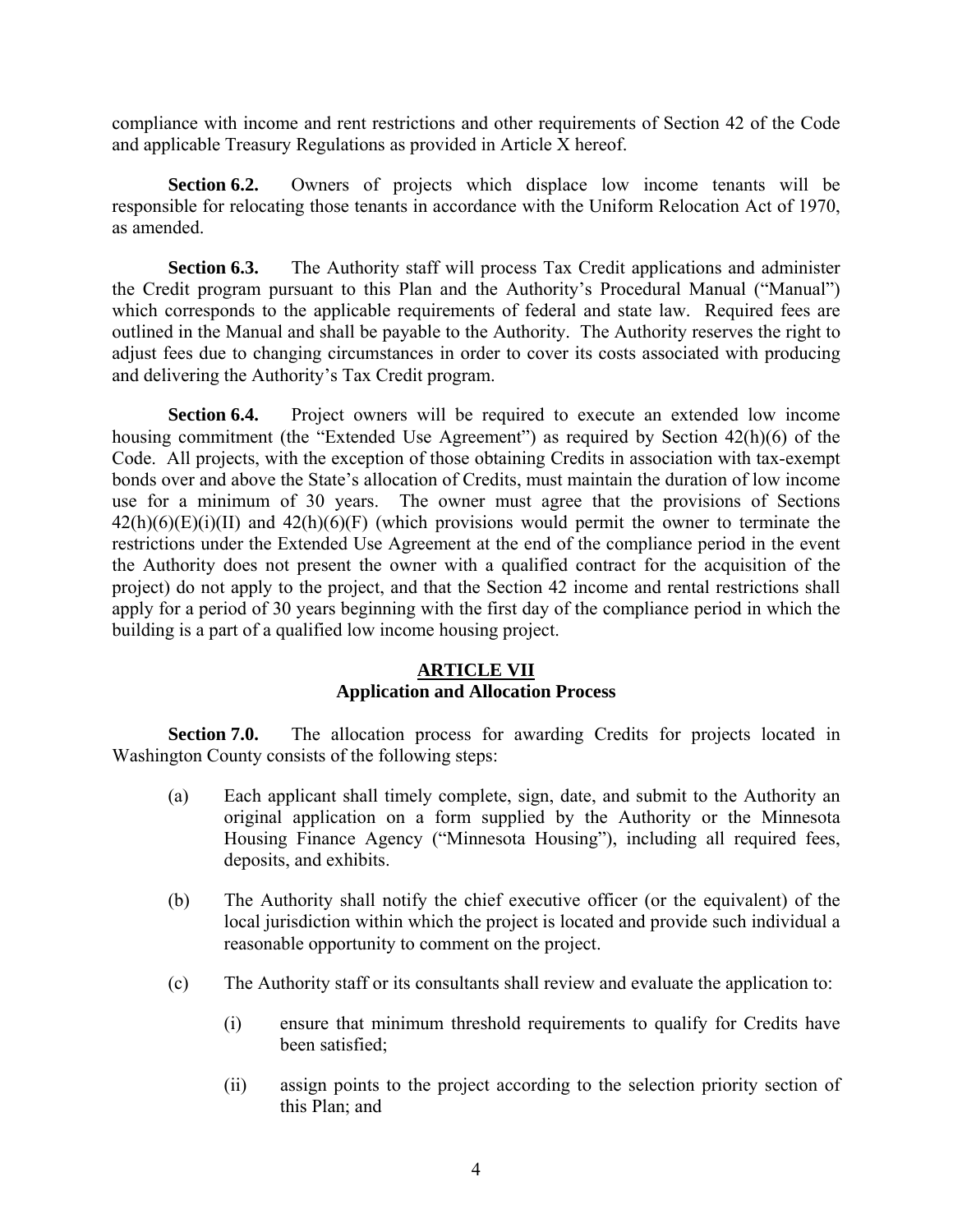- (iii) determine the minimum amount of Credits necessary to make the project financially feasible and valuable.
- (d) Special tax counsel appointed by the Authority ("Tax Counsel") shall also review the application if requested to do so by the Authority.
- (e) The Authority shall make a determination to approve or deny the reservation of Credits to the project based upon the selection priority criteria, the requirements of this Plan, and the availability of Credits during the competition; provided, however, that the Authority reserves the right (but shall not be obligated) to grant priority over higher ranking projects to projects that (i) have previously received Tax Credits and have an annual Tax Credit shortfall of at least five percent, but no more than 50 percent, of the total qualified annual Tax Credit amount **and (ii) demonstrate readiness to proceed by having city approvals and all funding commitments in place (other than the Tax Credits the applicant is presently requesting)**. The Authority shall provide a written explanation, available to the general public, for any allocation of Tax Credits which is made in accordance with the above proviso.
- (f) The Authority and Tax Counsel (if requested to do so by the Authority) shall reevaluate the application and amount of Credits for the project at the time of any commitment to allocate Credits and at the time the building is placed in service. At each evaluation, the Authority may reduce the amount of Credits to be allocated to the project or may revoke any commitment to allocate Credits to the project if it determines that the financial feasibility or viability of the project does not justify the originally applied for or committed Credits or that the criteria and requirements of this Plan have not been satisfied.
- (g) Certification by the applicant that the project has been placed in service.
- (h) The Authority issues IRS Form 8609, Low Income Housing Credit Allocation Certificate ("IRS Form 8609" or "Form 8609").

**Section 7.1.** The Authority will evaluate project proposals to determine the amount of Credits to be allocated pursuant to Section  $42(m)(2)(B)$  of the Code. The Authority will also evaluate project proposals to determine whether the permitted 30% increase in basis is required in order for such project to be financially feasible. In making such determinations, the Authority will consider whether: (i) the project meets housing priorities identified by the Authority, as evidenced by a competitive Credit score; and (ii) funding gaps remain for such project. In any event, the Credits allocated to a project, even if it is designated for a basis boost, will not exceed the amount the Authority determines is necessary for the financial feasibility of the project and its viability as a qualified low income housing project throughout the Credit period.

There will be three evaluations prior to delivery by the Authority of an executed Form 8609 for the project, which are as follows:

(a) at the time of initial application/reservation;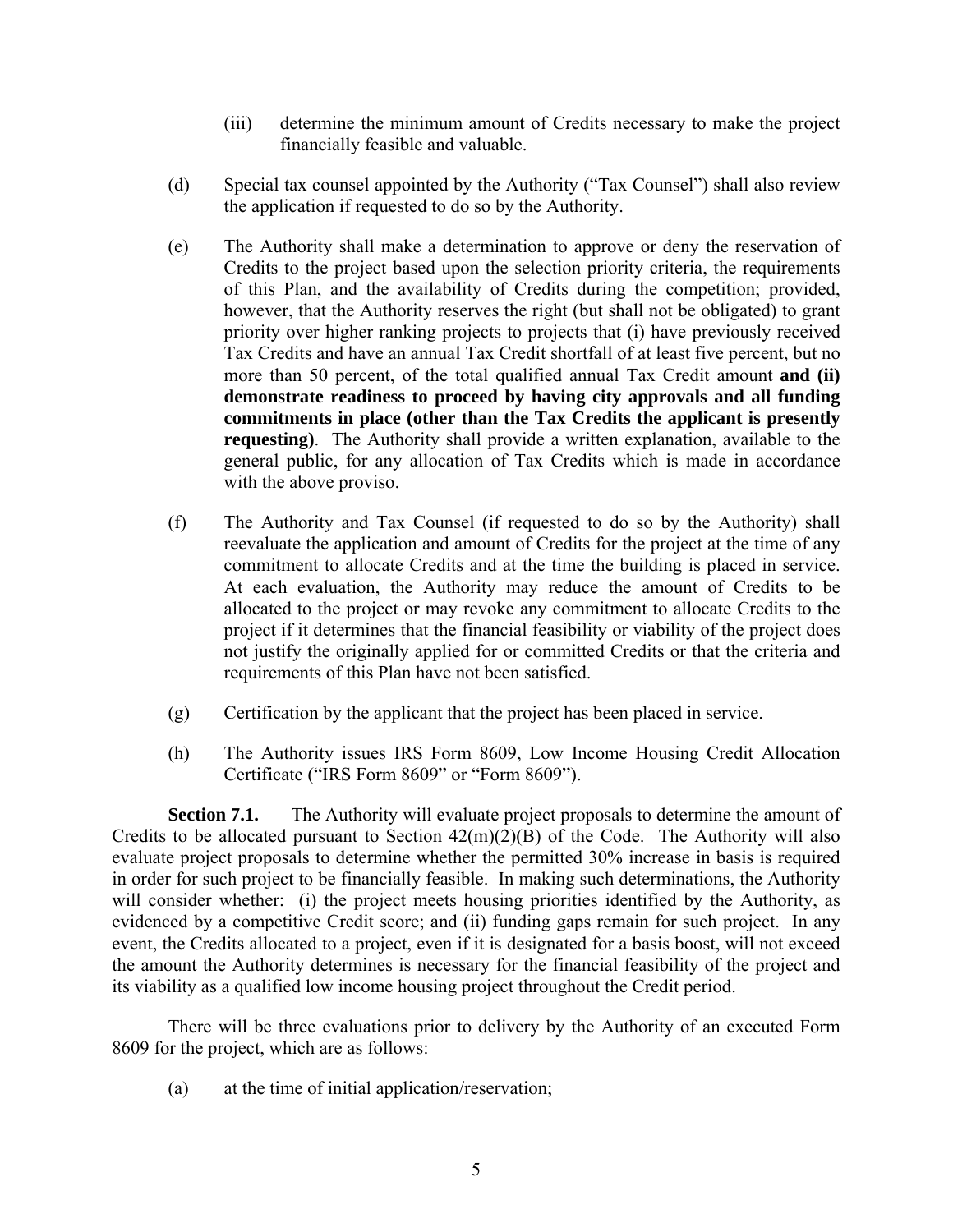- (b) at the time of commitment to allocate Credits/carryover allocation; and
- (c) at the time the building is placed in service.

**Section 7.2.** Prior to each evaluation, the eligible applicant will be asked to submit the most recent financial information on the project. Any federal, state, or local subsidies anticipated must be certified. Misrepresentations of information will result in failure to issue IRS Form 8609, debarment from participation in the Tax Credit program, and possible criminal penalties. Such evaluations will be made by the Authority staff solely for purposes of complying with Section 42(m) of the Code and shall not be relied upon by any developer or investor or used in conjunction with any offering of interests in the entity owning the project to such person.

**Section 7.3.** Selected applicants failing to place a project in service in the allocation year for which the reservation was issued may be awarded a carryover credit if federal tax law requirements are met, including the requirement that more than 10 percent of the reasonably anticipated basis of the project be incurred on or before the date which is one (1) year after the date that the allocation is made. A complete carryover package in final form in accordance with the Manual must be submitted to the Authority on or before **4:30 p.m., October 1st** or the next calendar business day. Several changes to Section 42 of the Code were included in legislation passed by Congress in December 2000 as part of the Community Renewal Tax Relief Act of 2000. These amendments made changes to the carryover allocation requirements. The Authority's carryover procedures are intended to conform to the federal laws and are based upon the limited guidance received from the IRS. At any time, additional IRS guidance may be issued that will require further adjustments to this Plan and additional reviews of developments relating to carryover.

**Section 7.4.** The Authority's Credit program permits its owners to elect the applicable percentage either at reservation or placed in service. If the election is not made at the time the reservation letter is issued, the percentage will be fixed for the month in which the building is placed in service. The owner must be sure to consider the best options for this election and make sure the election is made at the correct time. Once made, the election is irrevocable. **However, for buildings placed in service after July 30, 2008 and before December 31, 2013, the applicable percentage for new construction (not federally subsidized) and rehabilitation will be 9%, regardless of whether an election was previously made to use the applicable percentage in effect at the time of reservation. This provision applies to all buildings placed in service after July 30, 2008 and before December 13, 2013, regardless of the year to which the Credits are allocable. Applicants should be aware that all buildings must be placed in service before December 31, 2013 to qualify for the automatic 9% applicable percentage.** 

#### **ARTICLE VIII Procedure for Selecting Projects**

**Section 8.0.** In each calendar year, there will be competition for Credits established by Minnesota Housing pursuant to Minnesota Statutes section 462A.222. The requirements and closing dates for applications shall be as set forth in the Manual. Except as otherwise provided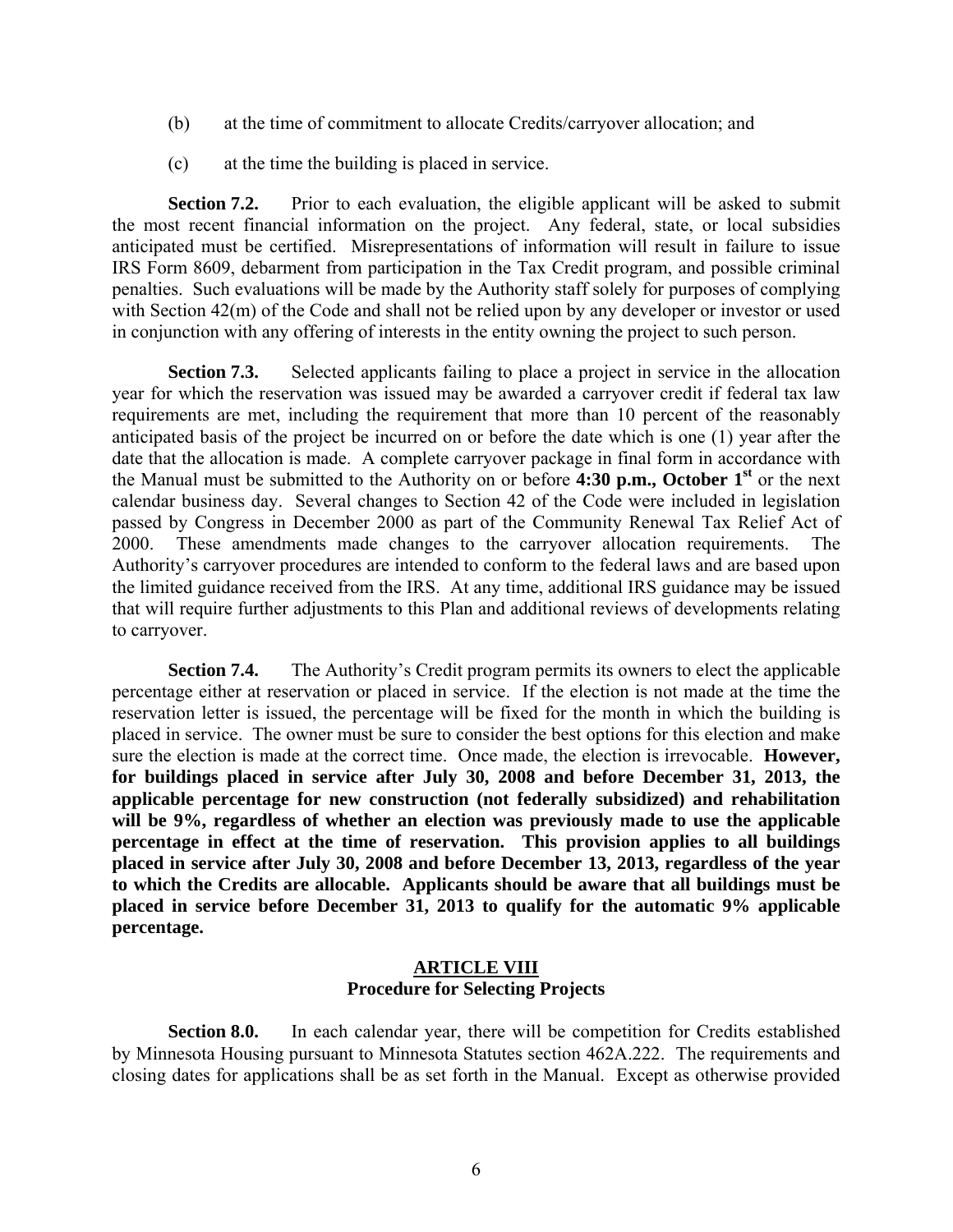in the Manual, all applications shall be submitted using the same forms required by Minnesota Housing.

**Section 8.1.** Projects which are determined to meet the threshold requirements of this Plan will be prioritized with the project receiving the most points being rated first, the project receiving the second most points being second, and so on.

**Section 8.2.** As described above, the Authority may elect to give priority in the award of Credits to projects that have previously received Tax Credits and have an annual Tax Credit shortfall of at least five percent, but not more than 50 percent of the total qualified annual Tax Credit amount.

**Section 8.3.** Credits not committed or allocated by the Authority in connection with the allocation procedures of the Authority will be returned to Minnesota Housing for allocation in accordance with Minnesota Statutes section 462A.222, subdivision 3. If any commitment for Credits is reduced or revoked, the Credits may be reallocated as provided in the Manual. If there are Credits from the current year's annual ceiling returned from a project that is no longer eligible and if the Authority maintains a waiting list, the Authority may continue to commit or allocate the Credits until not later than December  $31<sup>st</sup>$ , at which time any uncommitted Credits must be transferred to Minnesota Housing.

#### **ARTICLE IX Selection Priorities**

**Section 9.0.** Each competition will involve a two step process as follows:

- (a) the minimum requirements of Section 9.1 must be satisfied in order to qualify to be awarded points according to the selection and preference priorities set forth in Exhibit A, Self-Scoring Worksheet for Selection Points; and
- (b) projects will be ranked according to points awarded as set forth in Exhibit A, Self-Scoring Worksheet for Selection Points; provided, however, that the Authority reserves the right (but shall not be obligated) to grant priority over higher ranking projects to projects that (i) have previously received Tax Credits and have an annual Tax Credit shortfall of at least five percent, but no more than 50 percent, of the total qualified annual Tax Credit amount **and (ii) demonstrate readiness to proceed by having city approvals and all funding commitments in place (other than the Tax Credits the applicant is presently requesting)**. The Authority shall provide a written explanation, available to the general public, for any allocation of Tax Credits which is made in accordance with the above proviso.

**Section 9.1.** A project for which Credits are being sought must satisfy the following minimum requirements:

(a) Under the Act, all projects must meet one of the following threshold types: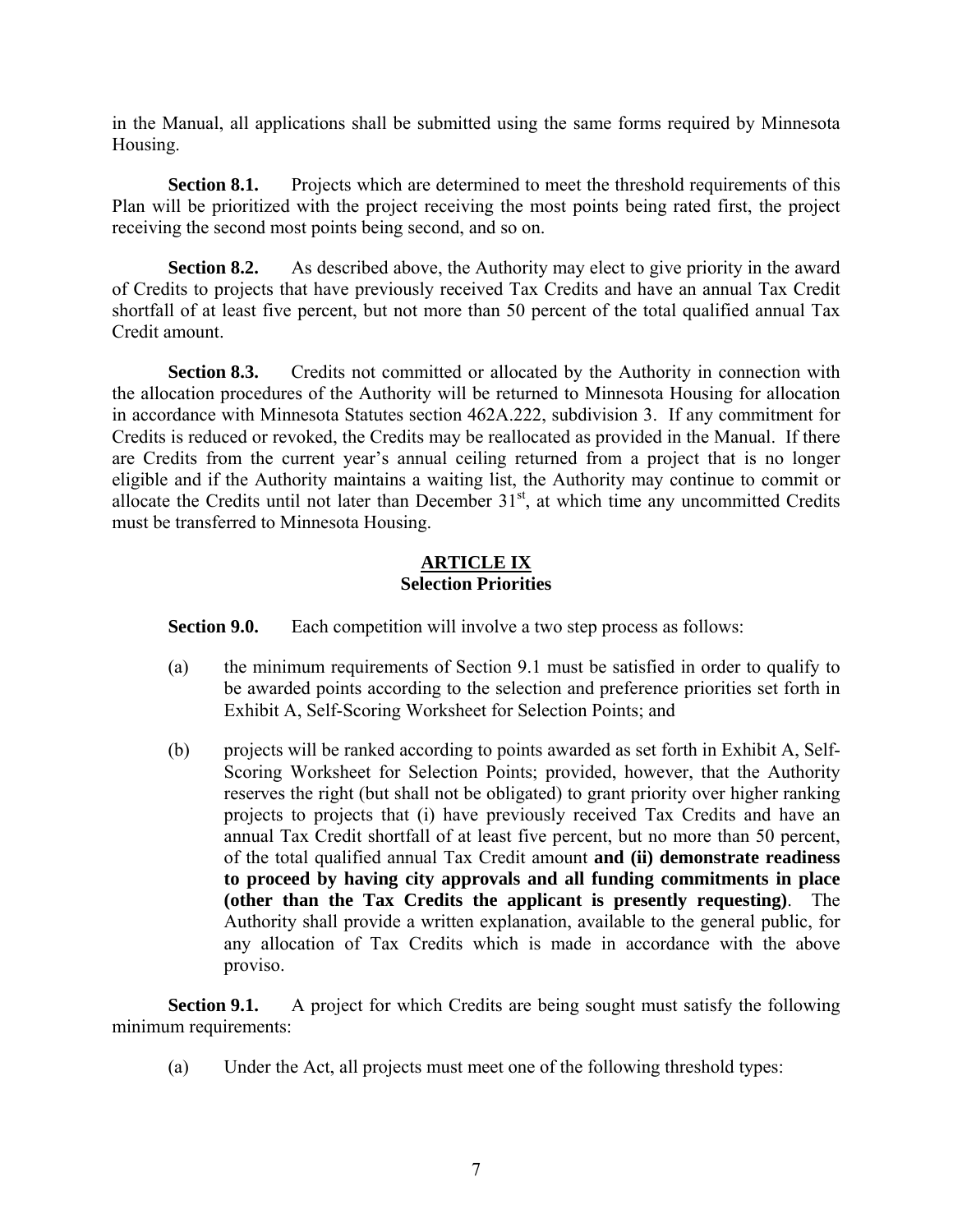- (i) new construction or Substantial Rehabilitation of projects in which, for the term of the extended use period (term of the Declaration of Land Use Restrictive Covenants (the "Declaration")), at least 75 percent of the total Tax Credit units are Single Room Occupancy units which are affordable by households whose income does not exceed 30 percent of the median area income;
- (ii) new construction or Substantial Rehabilitation of Family Housing projects that are not restricted to persons who are 55 years of age or older and in which, for the term of the extended use period (term of the Declaration), at least 75 percent of the Tax Credit units contain two or more bedrooms and at least one-third of the 75 percent contain three or more bedrooms;
- (iii) Substantial Rehabilitation projects in neighborhoods targeted by the city for revitalization;
- (iv) projects that are not restricted to persons of a particular age group and in which, for the term of the extended use period (term of the Declaration), a percentage of the units are set aside and rented to persons:
	- (1) with a serious and persistent mental illness as defined in Minnesota Statutes section 245.462, subdivision 20, paragraph (c);
	- (2) with a developmental disability as defined in United States Code, Title 42, section 6001, paragraph (5), as amended through December 31, 1990;
	- (3) who have been assessed as drug dependent persons as defined in Minnesota Statutes section 254A.02, subdivision 5, and are receiving or will receive care and treatment services provided by an approved treatment program as defined in Minnesota Statutes section 254A.02, subdivision 2;
	- (4) with a brain injury as defined in Minnesota Statutes section 256B.093, subdivision 4, paragraph (a); or
	- (5) with permanent physical disabilities that substantially limit one or more major life activities, if at least 50 percent of the units in the project are accessible as provided under Minnesota Rules Chapter 1341;
- (v) projects, whether or not restricted to persons of a particular age group, which preserve existing subsidized housing, if the use of Credits is necessary (1) to prevent conversion to market rate use or (2) to remedy physical deterioration of the project which would result in loss of existing federal subsidies; or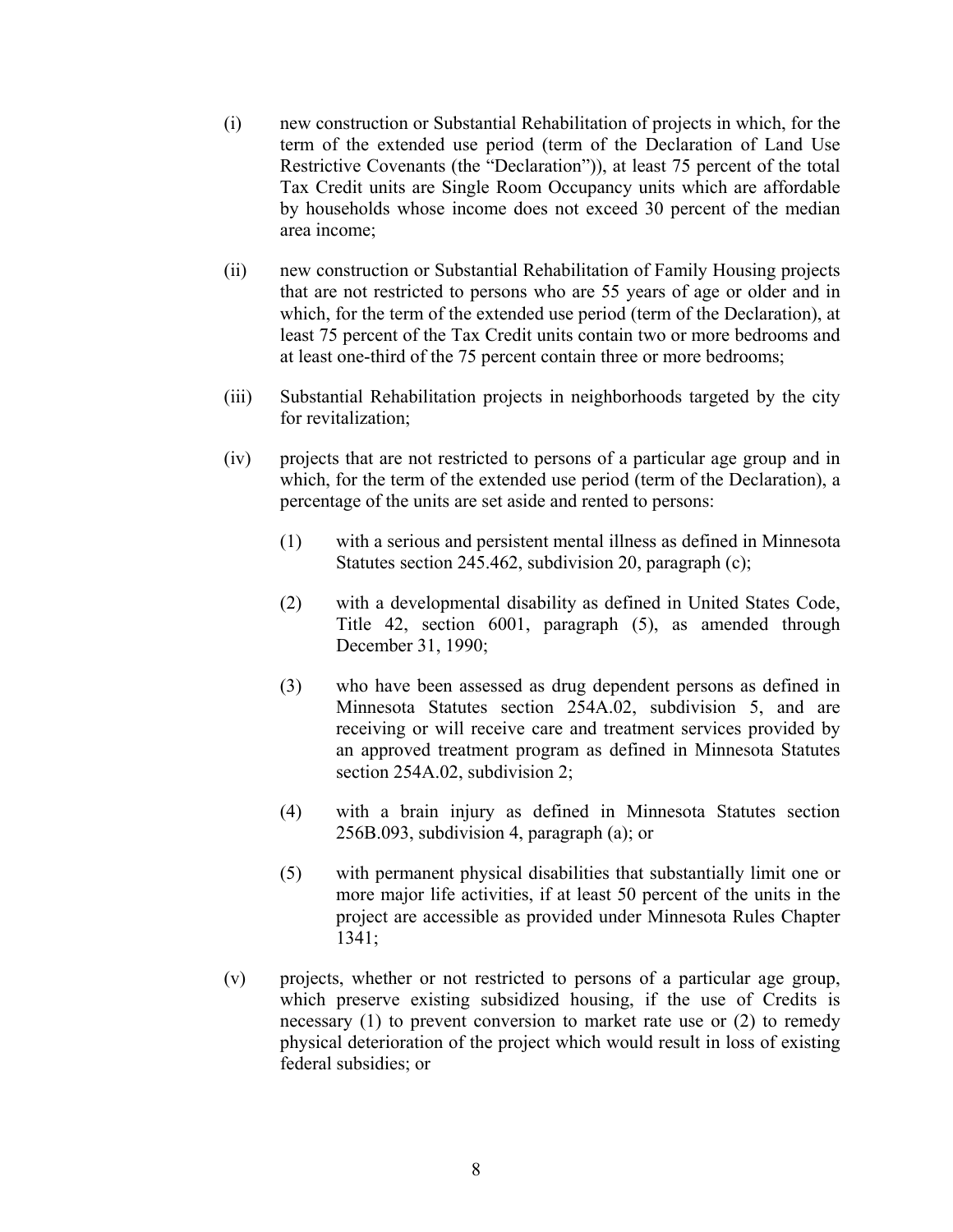- (vi) projects financed by the Farmers Home Administration, or its successor agency, which meet statewide distribution goals.
- (b) Pursuant to Section 42 of the Code, a comprehensive market study of the housing needs of low income individuals in the area to be served by the project must be conducted before the Credit allocation is made, at the developer's expense, by a disinterested party approved by Minnesota Housing. The market study must be conducted in accordance with Minnesota Housing's requirements and must be completed by a market analyst on the Minnesota Housing Authorized Contractor List. The market study must be submitted at the time of application and have an effective date within six months of the date of application. An update may be accepted if the effective date of the market study is within 12 months of the application date. The Authority may require additional information or market justification after submission of the market study and before the Credit allocation is made.
- (c) The project must be financially feasible and viable as documented by information in the application which reasonably satisfies the Authority that the sponsor is reasonably experienced and the project is creditworthy, can be completed in a timely manner, has a positive after debt service cash flow, demonstrates reasonable operating expenses relative to comparable projects in the past, and complies with applicable building, land use, and zoning ordinances. In making its evaluation, the Authority will also consider: (i) whether the city in which the project will be located has provided negative comments on the proposed project; (ii) whether the area in which the project is located can support the proposed rents; and (iii) whether there is a need for housing at such rentable levels in the project area. In making its evaluation, the Authority shall take into account the sources and uses of funds and the total financing planned for the project, any proceeds or receipts expected to be generated by reason of tax benefits, the percentage of the housing credit dollar amount used for project costs other than the cost of intermediaries, and the reasonableness of the developmental and operational costs of the project.
- (d) Units that are designed to meet the above threshold requirements must comply with Minnesota Housing's Housing Tax Credit Program Design Standards and the appropriate local, state, or federal requirements or building code; e.g., to be considered a handicapped unit, the unit must be designed to meet the standards in the Minnesota State Building Code, Chapter 1341, and be certified as complying by a registered architect.
- (e) Applicants must agree to utilize public housing waiting lists in Washington County in marketing units to the public.
- (f) The applicant must demonstrate by information in the application that the project is a qualified low income building under Section 42(c)(2) of the Code.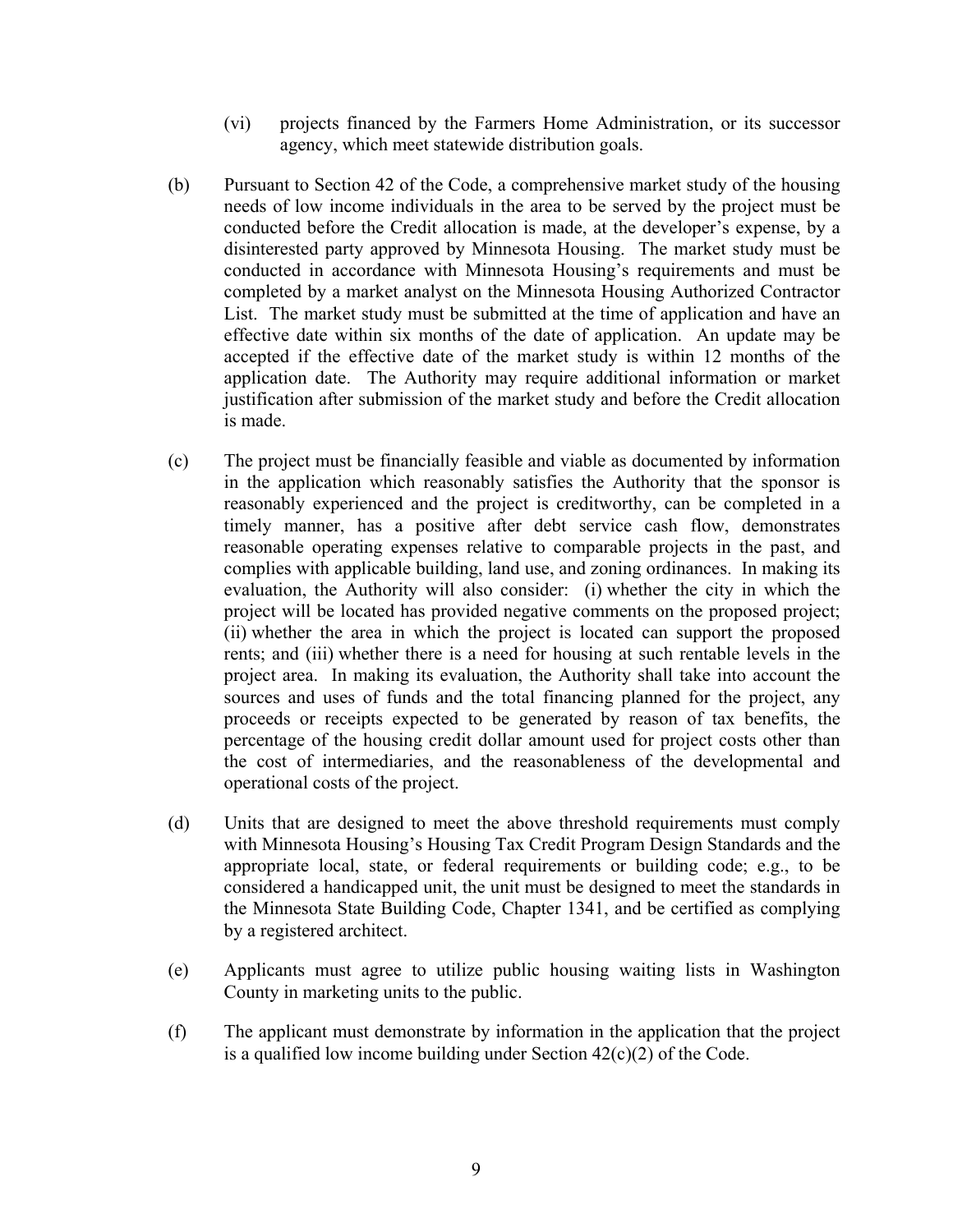- (g) The applicant must agree to enter into an Extended Use Agreement in form and substance acceptable to the Authority and Tax Counsel.
- (h) After reviewing the applications and recommendations, the Authority reserves the right to choose not to award any Credits or to terminate any further award of Credits after a portion of the total Credits available has been awarded.

**Section 9.2.** If two or more proposals have an equal number of points, the following will be used to determine selection:

## **TIE BREAKERS:**

- (a) the first tie breaker will be the total number of points in the preference priority criteria;
- (b) if a tie still remains, the second tie breaker will be if the city in which the project is located has not received tax Credits in the last two years;
- (c) if a tie still remains, the third tie breaker will be the lowest percentage of cost of intermediaries; and
- (d) if a tie still remains, the fourth tie breaker will be by lot.

## **ARTICLE X Monitoring Compliance with Housing Credit Requirements**

## **Section 10.1.** Recordkeeping and Record Retention Provisions.

- (a) Recordkeeping. The owner of a low income housing project must keep records for each qualified low income building in the project showing each year:
	- (i) the total number of residential rental units in the building (including the number of bedrooms and the size in square feet of each residential rental unit);
	- (ii) the percentage of residential rental units in the building that are low income units, models, offices, and management units;
	- (iii) the rent charged on each residential rental unit in the building (including any utility allowances). Documentation including rent rolls, leases, and utility allowances are required per IRS Notice 94-60 issued June 1994;
	- (iv) the number of occupants in each low income unit and the number of minors. Housing information concerning ethnicity, elderly or family household, and student resident status, and type and amount of rental assistance;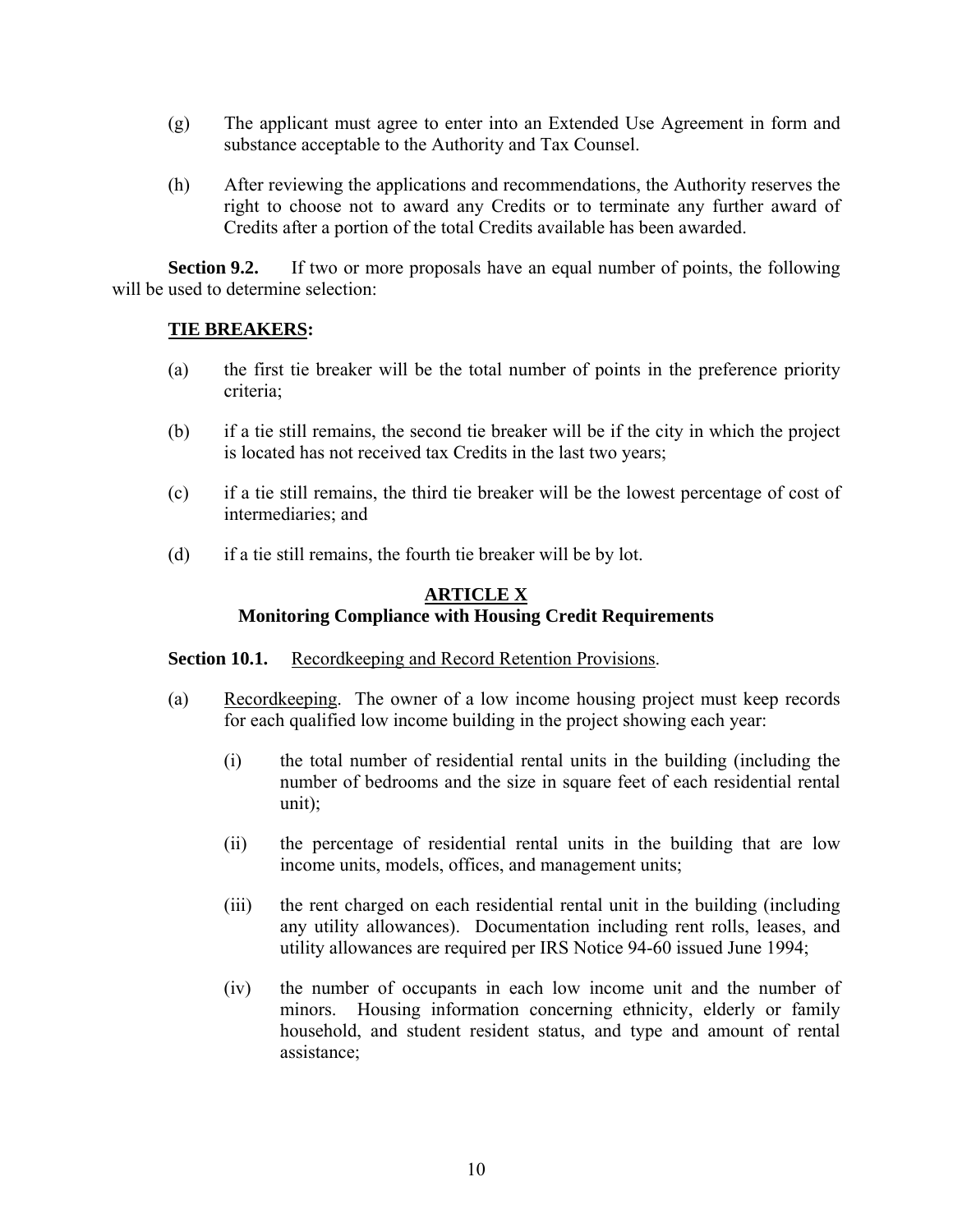- (v) the low income unit vacancies in the building and the rentals of the next available units;
- (vi) the annual income certification of each low income tenant per unit (Minnesota Housing Form HTC-14);
- (vii) documentation to support each low income tenant's income certification. Anticipated income of all adult persons expecting to occupy the unit must be verified and included on a Tenant Income Certification **prior** to occupancy and, except as otherwise provided in the Authority's Housing Tax Credit Program Compliance Manual (the "Authority's Compliance Manual"), **annually** recertified for continued eligibility. (Written third party verification is always preferred. Income verifications are sent directly to and returned by the source to management, not through the applicant. Specific forms of income verification may be found in the Authority's Compliance Manual);
- (viii) the eligible basis and qualified basis of the building at the end of the first year of the credit period;
- (ix) the character and use of the nonresidential portion of the building included in the building's eligible basis under Section 42(d) (e.g., tenant facilities that are available on a comparable basis to all tenants and for which no separate fee is charged for use of the facilities, or facilities reasonably required by the project); and
- (x) any additional records necessary to verify compliance with additional restrictions included in the carryover agreement or Declaration.

At the January 2007 tax credit conference held by the National Council of State Housing Agencies, the IRS released its Guide for Completing Form 8823 Low-Income Housing Credit Agencies Report of Noncompliance or Building Disposition (the "8823 Guide"). The 8823 Guide does not change any Section 42 rules or policies. It is intended to provide guidance regarding what the IRS considers "in compliance" and for consistency in reporting "out of compliance," and "back in compliance," on IRS Form 8823. The IRS did not include an effective date for state agencies to make any needed adjustments to policies or procedures to the extent existing policies and procedures do not conform to the instructions in the 8823 Guide. Beginning January 1, 2008, the Authority will monitor and report noncompliance according to instructions in the 8823 Guide.

The 8823 Guide was updated in October 2009. The 8823 Guide was updated based on amendments to Section 42 by the Housing Assistance Tax Act of 2008, HUD's revisions to Handbook 4250.3, and revisions to Treas. Reg. 1.42-10. Revisions were also made to clarify existing text.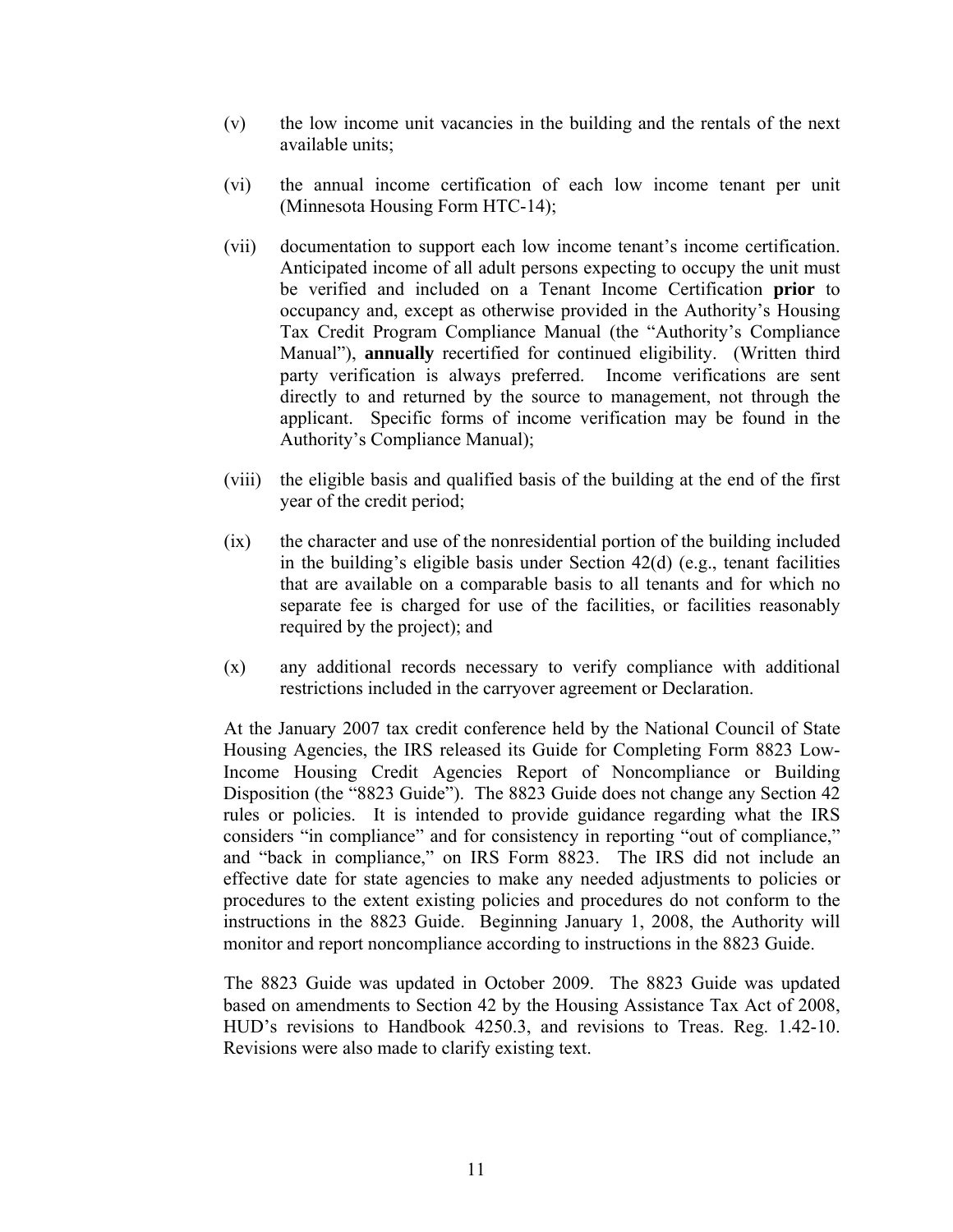Visit:

[http://www.mnhousing.gov/idc/groups/public/documents/document/mhfa\\_003781](http://www.mnhousing.gov/idc/groups/public/documents/document/mhfa_003781.pdf) [.pdf,](http://www.mnhousing.gov/idc/groups/public/documents/document/mhfa_003781.pdf) for the 8823 Guide. Owners and managers should read the 8823 Guide and must make any needed changes to policies and procedures effective January 1, 2008.

(b) Record Retention. The owner of a low income housing project must retain the records described in paragraph 10.1(a) of this section for each building in the project for at least six years beyond the end of the term of the Declaration for the building.

## **Section 10.2.** Certification and Review.

- (a) Certification. The owner of a low income housing project shall certify to the Authority that:
	- (i) the project meets the requirements of the 20-50 test under Section  $42(g)(1)(A)$  or the 40-60 test under Section  $42(g)(1)(B)$ , whichever minimum set aside test is applicable to the project;
	- (ii) there was no change in the applicable fraction (as defined in Section  $42(c)(1)(B)$ ) for any building in the project;
	- (iii) except as otherwise provided in the Authority's Compliance Manual, either: (1) the owner has received an annual tenant income certification from each low income tenant and documentation to support that certification; or (2) the owner has a recertification waiver letter from the IRS in good standing and has received an annual tenant income certification from each low income resident and documentation to support the certification at their initial occupancy;
	- (iv) each low income unit in the project is rent restricted under Section  $42(g)(2)$ ;
	- (v) All units in the project are and have been for use by the general public (as defined in 26 C.F.R.  $\S 1.42-9$  and in Section  $42(g)$  of the Code, as amended by the Housing and Economic Recovery Act of 2008), including the requirement that no finding of discrimination under the Fair Housing Act, 42 U.S.C. §§ 3601-3619, occurred for the project. A finding of discrimination includes an adverse final decision by the Secretary of HUD (24 C.F.R. § 180.680), an adverse final decision by a substantially equivalent state or local fair housing agency (42 U.S.C. § 3616a(a)(1)), or an adverse judgment from a federal court;
	- (vi) each building and the low income units in the project are and have been suitable for occupancy, taking into account local health, safety, and building codes (or other habitability standards) and the state or local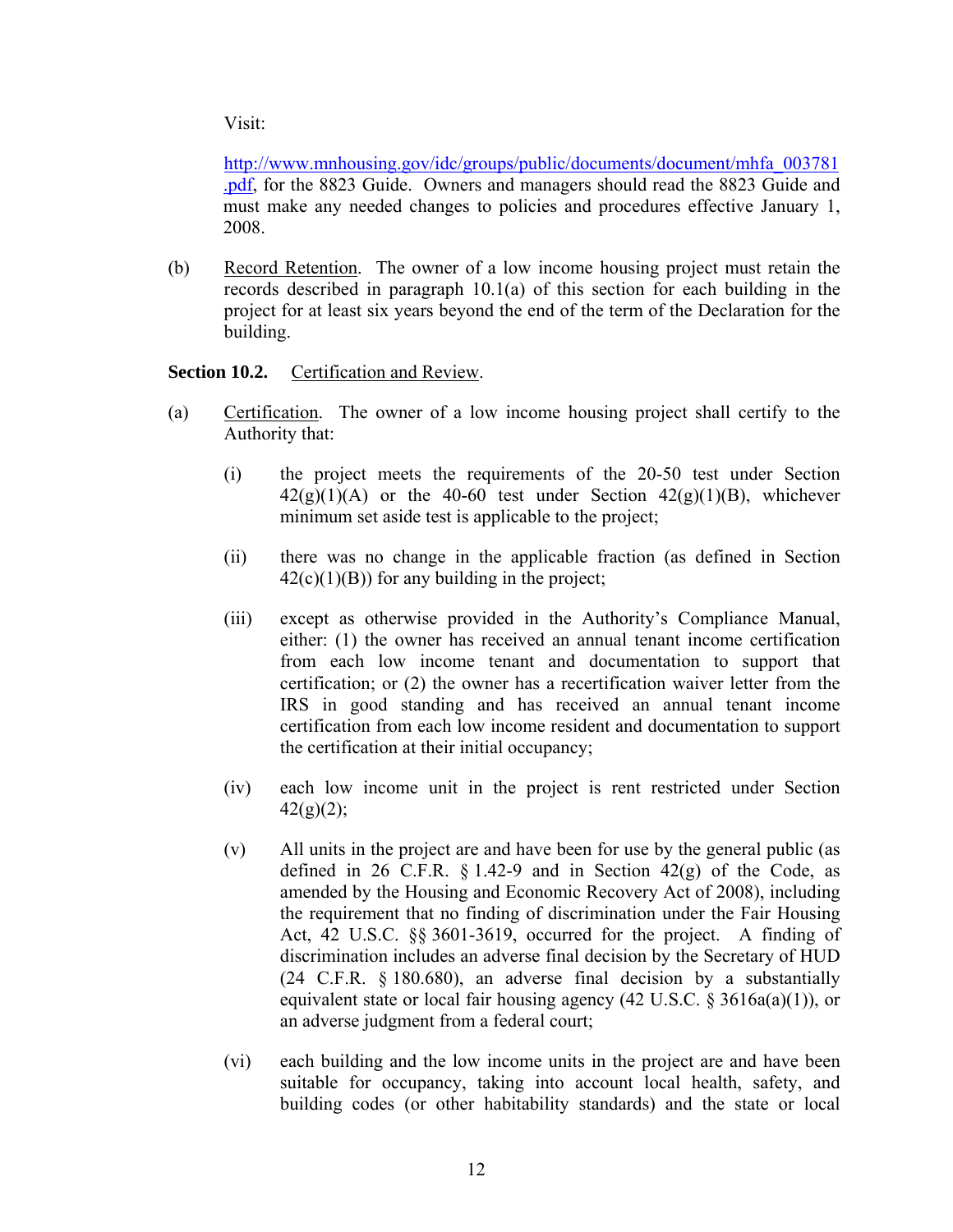government unit responsible for making local health, safety, or building code inspections did not issue a violation report for any building or low income unit in the project;

- (vii) there has been no change in the eligible basis (as defined in Section  $42(d)$ ) of any building in the project since the last certification submission;
- (viii) all tenant facilities included in the eligible basis under Section 42(d) of any building in the project, such as swimming pools, other recreational facilities, parking areas, washer/dryer hookups, and appliances were provided on a comparable basis without charge to all tenants in the building;
- (ix) if a low income unit in the project became vacant during the year, reasonable attempts were or are being made to rent that unit or the next available unit of comparable or smaller size to tenants having a qualifying income before any units were or will be rented to tenants not having a qualifying income;
- (x) if the income of tenants of a low income unit in the building increased above the limit allowed in Section  $42(g)(2)(D)(ii)$ , the next available unit of comparable or smaller size in the building was or will be rented to tenants having a qualifying income;
- (xi) the project meets the provisions, including any special provisions, as outlined in the extended low income housing commitment (not applicable to buildings with tax credits from the years 1987-1989), including the requirement under Section  $42(h)(6)(B)(iv)$  that an owner cannot refuse to lease a unit in the project to an applicant because the applicant holds a voucher or certificate of eligibility under Section 8 of the United States Housing Act (for buildings subject to Section 13142(b)(4) of the Omnibus Budget Reconciliation Act of 1993);
- (xii) all low income units in the project are and have been used on a nontransient basis (except for transitional housing for the homeless provided under Section 42(i)(3)(B)(iii) or Single Room Occupancy units rented on a month-by-month basis under Section  $42(i)(3)(B)(iv)$  of the Code);
- (xiii) the project complies with the requirements of all federal or state housing programs (e.g., FmHA assistance, HOME, Section 8 or tax exempt financing), as applicable;
- (xiv) the owner received its Credit allocation from the portion of the state ceiling set-aside for a project involving "qualified non-profit organizations" under Section 42(h)(5) of the Code and its non-profit entity materially participated in the operation of the development within the meaning of Section 469(h) of the Code;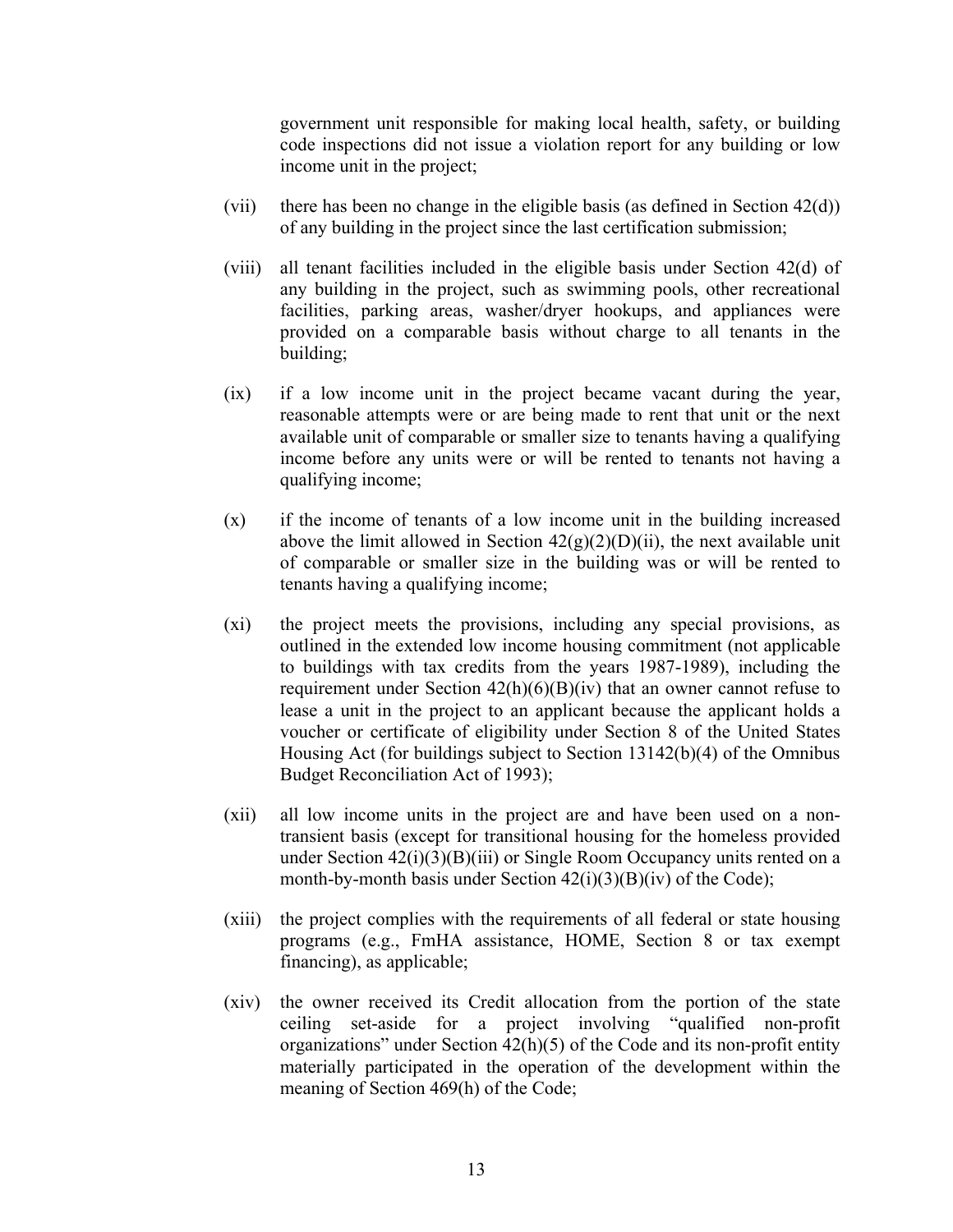- (xv) the project is otherwise in compliance with the Code, including any Treasury Regulations, this Plan, and all other applicable laws, rules, and regulations; and
- (xvi) there has been no change in the ownership or management of the project.
- (b) Review. The Authority shall review the certifications submitted under Section 10.2(a) above for compliance with the requirements of Section 42. Under the review procedure:
	- (i) the Authority shall require an owner of a low income housing project to submit to the Authority a completed, signed copy of IRS Form 8609 for the first year of the Credit period, together with Schedule A and Form 8586; and
	- (ii) the Authority shall inspect low income housing projects once every three years, and review the low income tenant income certifications for each low income tenant in at least 20 percent of the low income units in those projects and the documentation the owner has received to support that certification. All projects shall have their first compliance inspection no later than the year following the first Credit period.

The low income housing projects to be inspected shall be chosen in a manner that will not give owners of low income housing projects advance notice that their records for a particular year will or will not be inspected. However, the Authority may give an owner reasonable notice that an inspection will occur so that the owner may assemble records; for example, 30 days advance notice of inspection.

**Section 10.3.** Auditing Provision. The Authority shall have the right to perform an audit of any low income housing project at least through the end of the Declaration compliance period of the buildings in the project. An audit includes an inspection of any building in the project, as well as a review of the records described in Section 10.1. The auditing provisions of this Section 10.3 are required in addition to any inspection of low income certifications and documentation under Section 10.2(a) above.

## **Section 10.4.** Notification of Noncompliance.

- (a) General. The Authority shall give the notice described in paragraph (b) of this section to the owner of a low income housing project and the notice described in paragraph (c) of this section to the IRS.
- (b) Notice to Owner. The Authority shall provide prompt written notice to the owner of a low income housing project if the Authority does not receive the certification described in Sections 10.2(a) or 10.3, is not permitted to audit or inspect the tenant income certifications, supporting documentation and rent records described in Section 10.2(b) or (c) hereof, or discovers by audit, inspection, review or some other manner that the project is not in compliance with the provisions of Section 42 of the Code.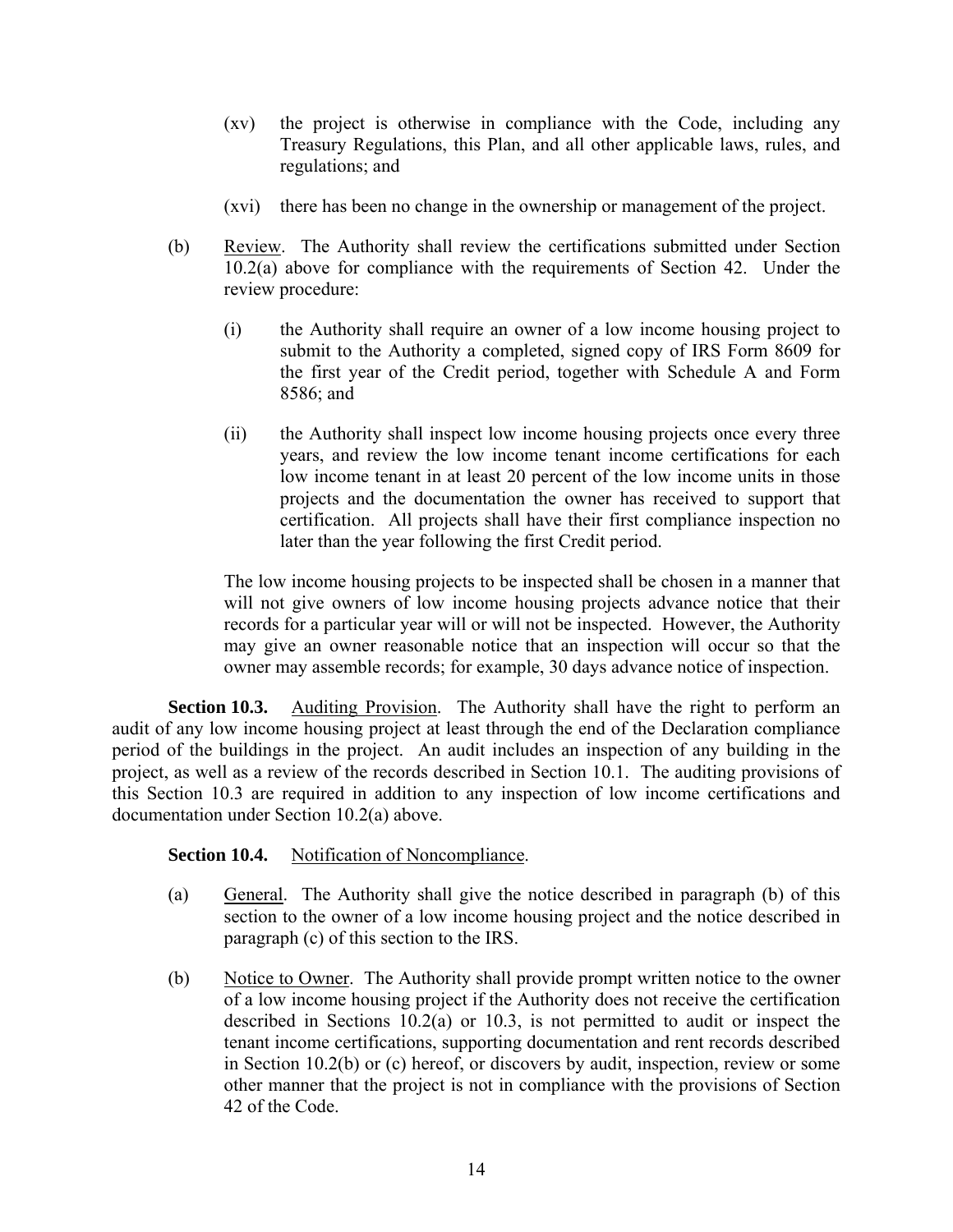- (c) Notice to IRS. The Authority shall file Form 8823, Housing Credit Agencies Report of Noncompliance, with the IRS no later than 45 days after the end of the correction period (as described in paragraph (d) of this section, including extensions permitted under that paragraph) and no earlier than the end of the correction period, whether or not the noncompliance or failure to certify is corrected. The Authority must explain on Form 8823 the nature of the noncompliance or failure to certify and indicate whether the owner has corrected the noncompliance or failure to certify. Any change in either the applicable fraction or eligible basis that results in a decrease in the qualified basis of a project under Section  $42(c)(1)(A)$  is noncompliance that must be reported to the IRS under this paragraph. If the Authority reports on Form 8823 that a building has gone entirely out of compliance and will not be in compliance at any time in the future, the Authority need not file Form 8823 in subsequent years to report that building's noncompliance.
- (d) Correction. Project owners shall provide to the Authority any evidence of noncompliance correction and correspondence to or received from the IRS with respect to any reported noncompliance. The owner must supply any missing certifications and bring the project into compliance with the provisions of Section 42 of the Code within a period specified by the Authority in the notice, not exceeding 90 days from the date of notice to the owner described in paragraph (b) of this Section 10.4. The Authority may extend the correction period for up to six months, but only if the Authority determines there is good cause for granting the extension.

## **Section 10.5.** Delegation of Authority.

- (a) General. The Authority may retain an agent or other private contractor (the "Authorized Delegate") to perform compliance monitoring. The Authorized Delegate must be unrelated to the owner of any building that the Authorized Delegate monitors. The Authorized Delegate may be delegated all of the functions of the Authority to monitor compliance, except for the responsibility of notifying the IRS under Section 10.4 of this Section. For example, the Authorized Delegate may be delegated the responsibility of reviewing tenant certifications and documentation under Section 10.2(b) hereof, the right to audit buildings as described in Section 10.3 hereof, and the responsibility of notifying building owners of lack of certification or noncompliance under Section 10.4 hereof. The Authorized Delegate must notify the Authority of any noncompliance or failure to certify.
- (b) Limitations. In the event the Authority delegates compliance monitoring to an Authorized Delegate, the Authority shall use reasonable diligence to ensure that the Authorized Delegate properly performs the delegated monitoring functions. Delegation by the Authority of compliance monitoring functions to an Authorized Delegate shall not relieve the Authority of its obligation to notify the IRS of any noncompliance of which the Authority becomes aware.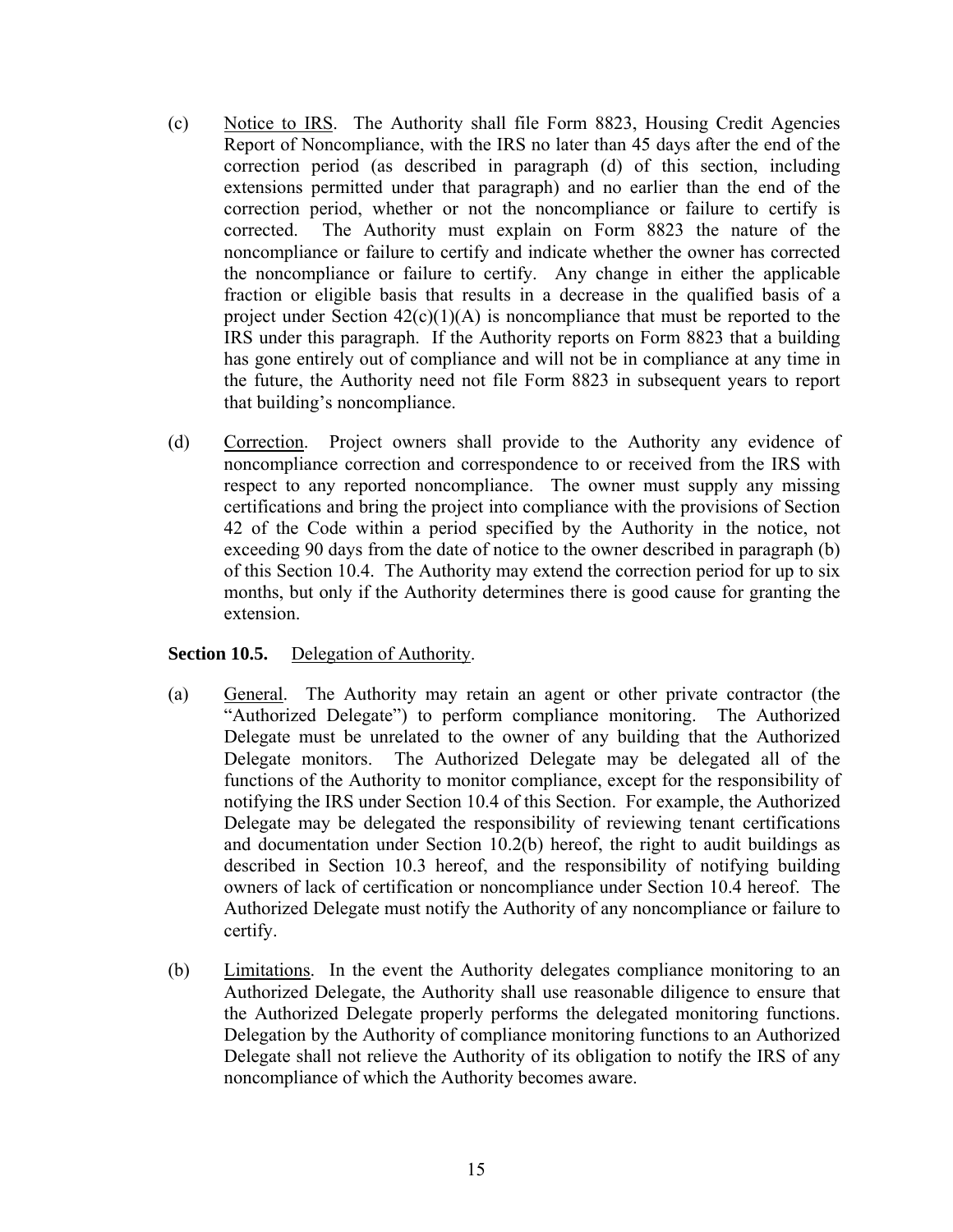(c) Liability. Compliance with the requirements of Section 42 is the responsibility of the owner of the building for which the Credit is allowable. The Authority's obligation to monitor for compliance with the requirements of Section 42 does not make the Authority liable for an owner's noncompliance.

#### **ARTICLE XI Amendments to Plan**

This Plan is subject to modification or amendment at any time to ensure that the provisions contained herein conform to the requirements of the Code, applicable state law, and all official interpretations thereof. Such modifications or amendments and the manner of adoption thereof shall not be inconsistent with the Code. Amendments required solely to comply with the Code, applicable regulations, or applicable state law may be approved by the Executive Director.

## **ARTICLE XII Credits for Buildings Financed by Tax-Exempt Bonds**

Section 42(h)(4) of the Code provides that under certain circumstances buildings or a portion thereof financed with tax-exempt bonds which require a bond volume cap allocation may qualify under Section 42 of the Code without receiving an allocation of Credits. In order to qualify for this exemption from credit volume cap, the taxpayer/owner must enter into an Extended Use Agreement as described in Article IX, Section 9.1(g). Section  $42(h)(6)(C)(ii)$ provides that the Credit amount claimed by the taxpayer/owner under this exemption may not exceed the amount necessary to support the applicable fraction specified in the Extended Use Agreement. In order to qualify for the exemption from the credit volume cap, Section  $42(m)(1)(D)$  provides that the project must satisfy the requirements for allocation of Credits under the qualified allocation plan applicable to the area in which the project is located. In order to qualify for the exemption from the credit volume cap, Section  $42(m)(2)(D)$  provides that the governmental unit which issues the bonds (or on behalf of which the bonds were issued) must make a determination that the Credit amount to be claimed does not exceed the amount necessary for the financial feasibility of the project and its viability as a qualified low income housing project throughout the Credit period.

The Authority will use procedures in the Manual, or supplement thereto, for reviewing applications to the extent required by the above provisions. Such procedures will require that the taxpayer/owner (a) submit an application on forms provided by the Authority or Minnesota Housing containing substantially the same information as required for Credit applications to the extent determined to be necessary to make the determinations required above; and (b) submit nonrefundable application review fees and Tax Counsel fees as determined by the Authority, not to exceed the fees established in the Manual; provided, however, that Tax Credits may only be allocated if the project satisfies the requirements of this Plan, as required by Minnesota Statutes section  $462A.222$ , subdivision  $3(c)$ . In order to satisfy the requirements of this Plan, the developer must demonstrate that the project is eligible for not less than 40 points. The threshold requirements of Article IX, Section 9.1(a) do not apply to tax-exempt bond financed projects using Credits not counted in the state's volume cap.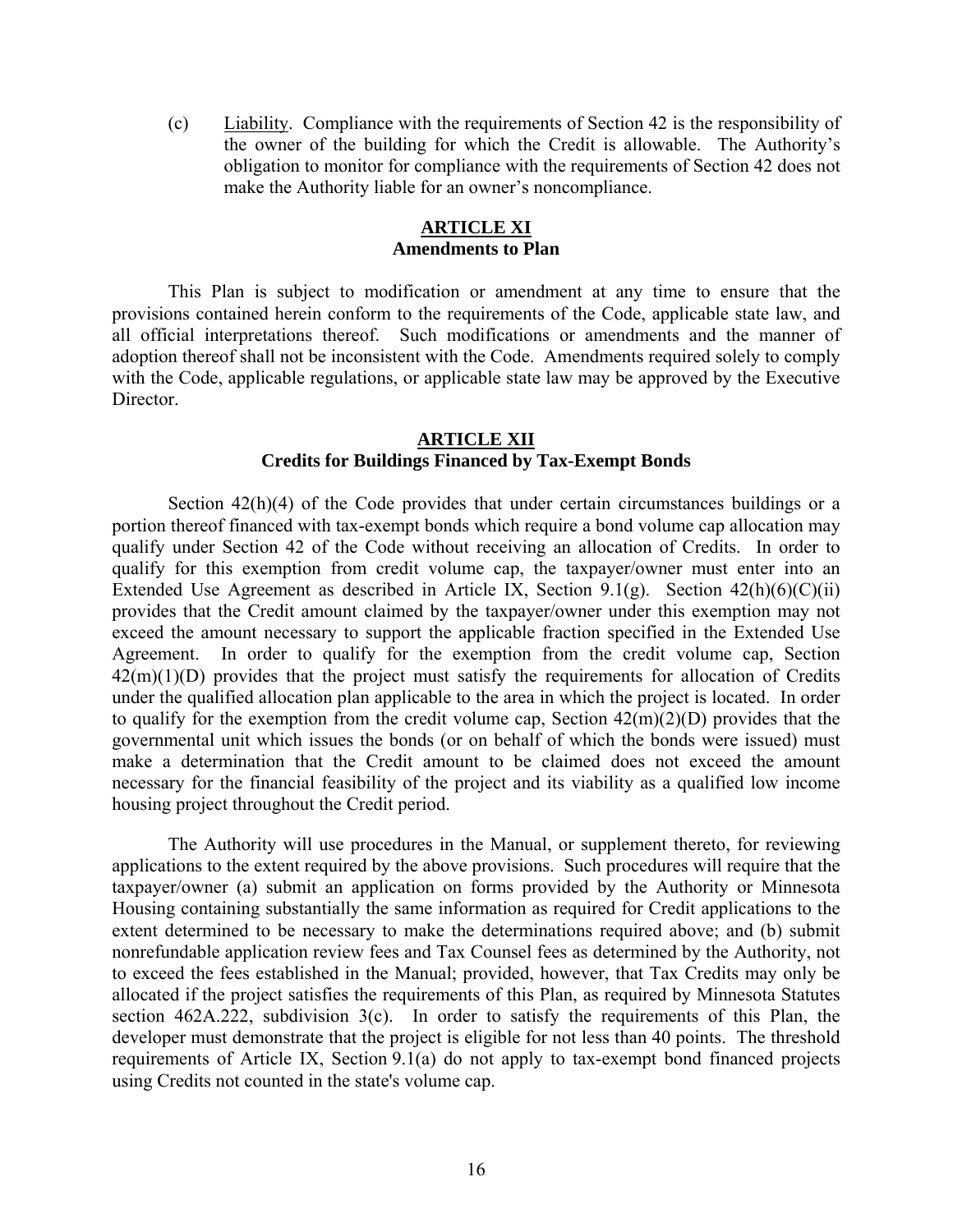## **EXHIBIT A**

# **Self-Scoring Worksheet for Selection Points**

*[See Attached]*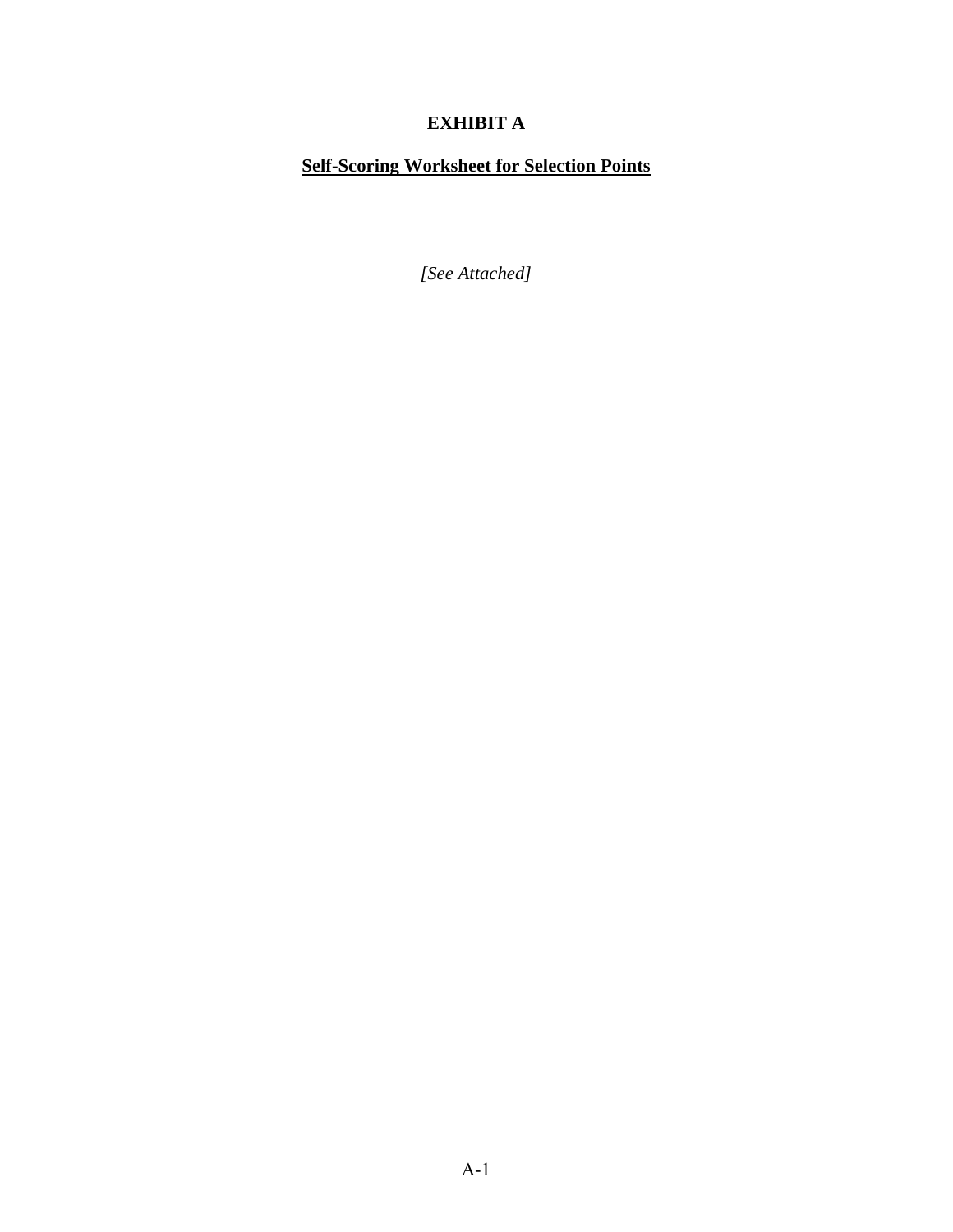## **WASHINGTON COUNTY HOUSING AND REDEVELOPMENT AUTHORITY LOW INCOME HOUSING TAX CREDIT PROGRAM 2012 SELF-SCORING WORKSHEET FOR SELECTION POINTS**

Development Name:

Address: City: City: City: City: City: City: City: City: City: City: City: City: City: City: City: City: City: City: City: City: City: City: City: City: City: City: City: City: City: City: City: City: City: City: City: Cit

Please indicate below the selection and/or preference priority points expected for your development. Where multiple points per section are available, please check the appropriate box(es) () for points claimed. The Washington County Housing and Redevelopment Authority (the "Authority") will determine actual selection points awarded, based on the application and additional documentation you have submitted to justify the points claimed. (Attach separate details sheet).

## **ROUND 1 – MINIMUM THRESHOLD REQUIREMENTS**

For applications submitted in Round 1, all applicants statewide must meet one of the following threshold types. If you are applying in Round 1, please indicate the threshold type you meet:

- A. In the Metropolitan Area:
	- $\Box$  New construction or Substantial Rehabilitation of projects in which, for the term of the extended use period (term of the Declaration of Land Use Restrictive Covenants), at least 75 percent of the total tax credit units are Single Room Occupancy units which are affordable by households whose income does not exceed 30 percent of the median area income;
	- $\Box$  New construction or Substantial Rehabilitation of Family Housing projects that are not restricted to persons who are 55 years of age or older and in which, for the term of the extended use period (term of the Declaration of Land Use Restrictive Covenants), at least 75 percent of the tax credit units contain two or more bedrooms and at least one-third of the 75 percent contain three or more bedrooms; or
	- $\Box$  Substantial Rehabilitation projects in neighborhoods targeted by the city for revitalization.
- B. Outside the Metropolitan Area:
	- $\Box$  Projects which meet a locally identified housing need and which are in short supply in the local housing market as evidenced by credible data submitted with the application. (For Threshold Letter – Sample Format, see the Authority's Procedural Manual.)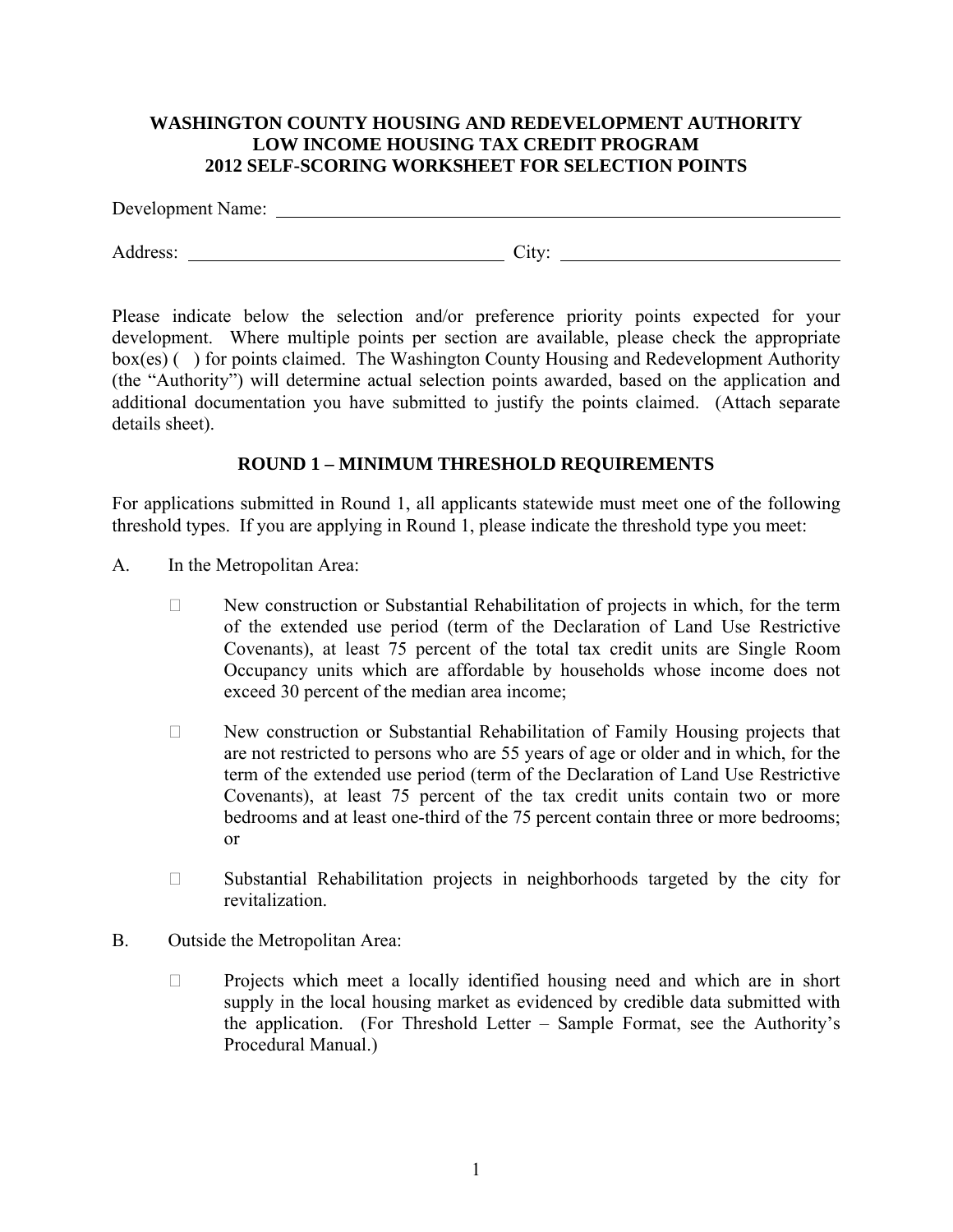- C. Projects that are not restricted to persons of a particular age group and in which, for the term of the extended use period (term of the Declaration of Land Use Restrictive Covenants), a percentage of the units are set aside and rented to persons:
	- $\Box$  with a serious and persistent mental illness as defined in Minnesota Statutes section 245.462, subdivision 20, paragraph (c);
	- $\Box$  with a developmental disability as defined in United States Code, Title 42, Section 6001, paragraph (5), as amended through December 31, 1990;
	- who have been addressed as drug dependent persons as defined in Minnesota Statutes section 254A.02, subdivision 5, and are receiving or will receive care and treatment services provided by an approved treatment program as defined in Minnesota Statutes section 254A.02, subdivision 2;
	- $\Box$  with a brain injury as defined in Minnesota Statutes section 256B.093, subdivision 4, paragraph (a); or
	- $\Box$  with permanent physical disabilities that substantially limit major life activities, if at least 50 percent of the units in the project are accessible as provided under Minnesota Rules Chapter 1341;
- D. Projects that Preserve Existing Subsidized Housing:
	- $\Box$  Projects, whether or not restricted to persons of a particular age group, which preserve existing subsidized housing, if the use of tax credits is necessary (1) to prevent conversion to market rate use or (2) to remedy physical deterioration of the project which would result in loss of existing federal subsidies; or
- E. Rural Development:
	- $\Box$  Projects financed by the Farmers Home Administration, or its successor agency, which meet statewide distribution goals.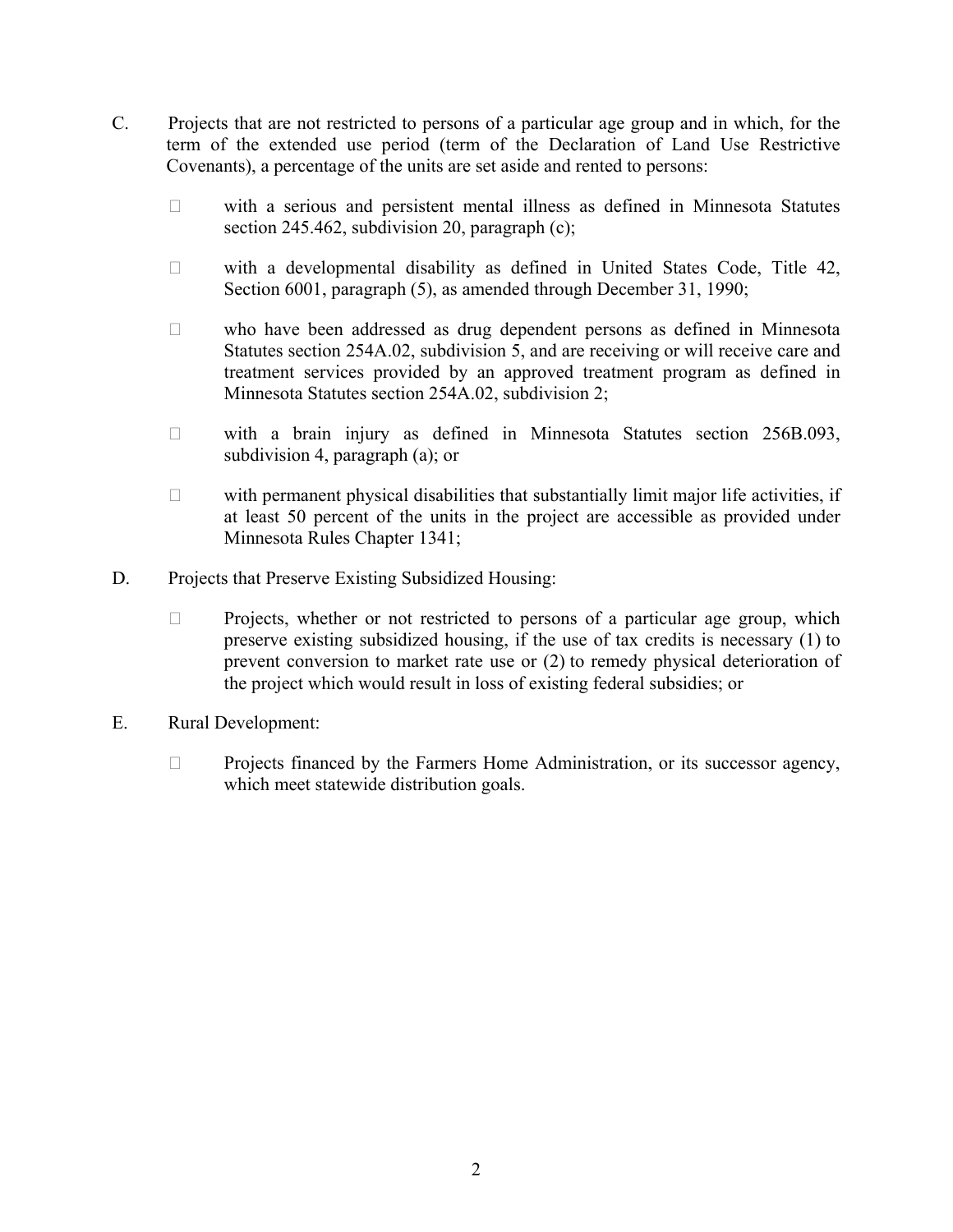|     |                                                                 |                 | <b>SELECTION PRIORITIES</b>                                                                                                                                                                                                                                                                                                                                                                                                                                                |  | <b>DEVELOPER</b><br><b>POINTS</b><br><b>CLAIMED</b> | <b>AUTHORITY</b><br><b>STAFF</b><br><b>AWARDED</b> |
|-----|-----------------------------------------------------------------|-----------------|----------------------------------------------------------------------------------------------------------------------------------------------------------------------------------------------------------------------------------------------------------------------------------------------------------------------------------------------------------------------------------------------------------------------------------------------------------------------------|--|-----------------------------------------------------|----------------------------------------------------|
| (a) |                                                                 |                 | <b>Large Family Housing.</b><br>10 Points                                                                                                                                                                                                                                                                                                                                                                                                                                  |  |                                                     |                                                    |
|     |                                                                 |                 | A project that provides Family Housing that is not restricted to<br>persons 55 years old or older. At least 75 percent of the total tax<br>credit units must contain two or more bedrooms and at least one-<br>third of the 75 percent must contain three or more bedrooms. To<br>receive these points, the project must meet the minimum design<br>features for family projects and be evidenced by a certification of<br>compliance executed by the owner and architect. |  |                                                     |                                                    |
| (b) |                                                                 |                 | <b>Single Room Occupancy Housing.</b><br>10 Points                                                                                                                                                                                                                                                                                                                                                                                                                         |  |                                                     |                                                    |
|     |                                                                 |                 | At least 75 percent of the total tax credit units must be one<br>bedroom or less with rents affordable to households whose income<br>does not exceed 30 percent of median area income.                                                                                                                                                                                                                                                                                     |  |                                                     |                                                    |
| (c) | <b>Strategically Targeted Resources.</b><br><b>10-12 Points</b> |                 |                                                                                                                                                                                                                                                                                                                                                                                                                                                                            |  |                                                     |                                                    |
|     | Ш                                                               | structure.      | The proposal is for the rehabilitation of an existing<br>$(10 \text{ points})$                                                                                                                                                                                                                                                                                                                                                                                             |  |                                                     |                                                    |
|     |                                                                 |                 | Note that to be awarded above rehabilitation points, the amount of<br>rehabilitation expenditures must meet or exceed:                                                                                                                                                                                                                                                                                                                                                     |  |                                                     |                                                    |
|     | (i)                                                             |                 | \$5,000 per unit for the project; and                                                                                                                                                                                                                                                                                                                                                                                                                                      |  |                                                     |                                                    |
|     | (ii)                                                            |                 | the greater of:                                                                                                                                                                                                                                                                                                                                                                                                                                                            |  |                                                     |                                                    |
|     |                                                                 | (A)             | \$6,000* in qualified basis per low income unit per<br>building; or                                                                                                                                                                                                                                                                                                                                                                                                        |  |                                                     |                                                    |
|     |                                                                 | (B)             | an amount that is not less than 20 percent of the<br>adjusted basis of the building.                                                                                                                                                                                                                                                                                                                                                                                       |  |                                                     |                                                    |
|     |                                                                 |                 | A qualified preservation project that receives full points for<br>"Preservation of Federally Assisted Units" may qualify if<br>rehabilitation exceeds the greater of $(ii)(A)$ or $(B)$ above.                                                                                                                                                                                                                                                                             |  |                                                     |                                                    |
|     |                                                                 | of application. | Calculation is based on rehabilitation hard costs and cannot<br>include intermediary costs or soft costs identified in the HTC-1<br>Application; plans and/or scope of work must be provided at time                                                                                                                                                                                                                                                                       |  |                                                     |                                                    |
|     | ∗                                                               |                 | Inflation Adjustment – Starting in calendar year 2010, the<br>\$6,000 minimum expenditure requirement for projects placed in<br>service shall be adjusted annually by the cost-of-living adjustment<br>pursuant to Section $42(e)(3)(D)$ of the Code.                                                                                                                                                                                                                      |  |                                                     |                                                    |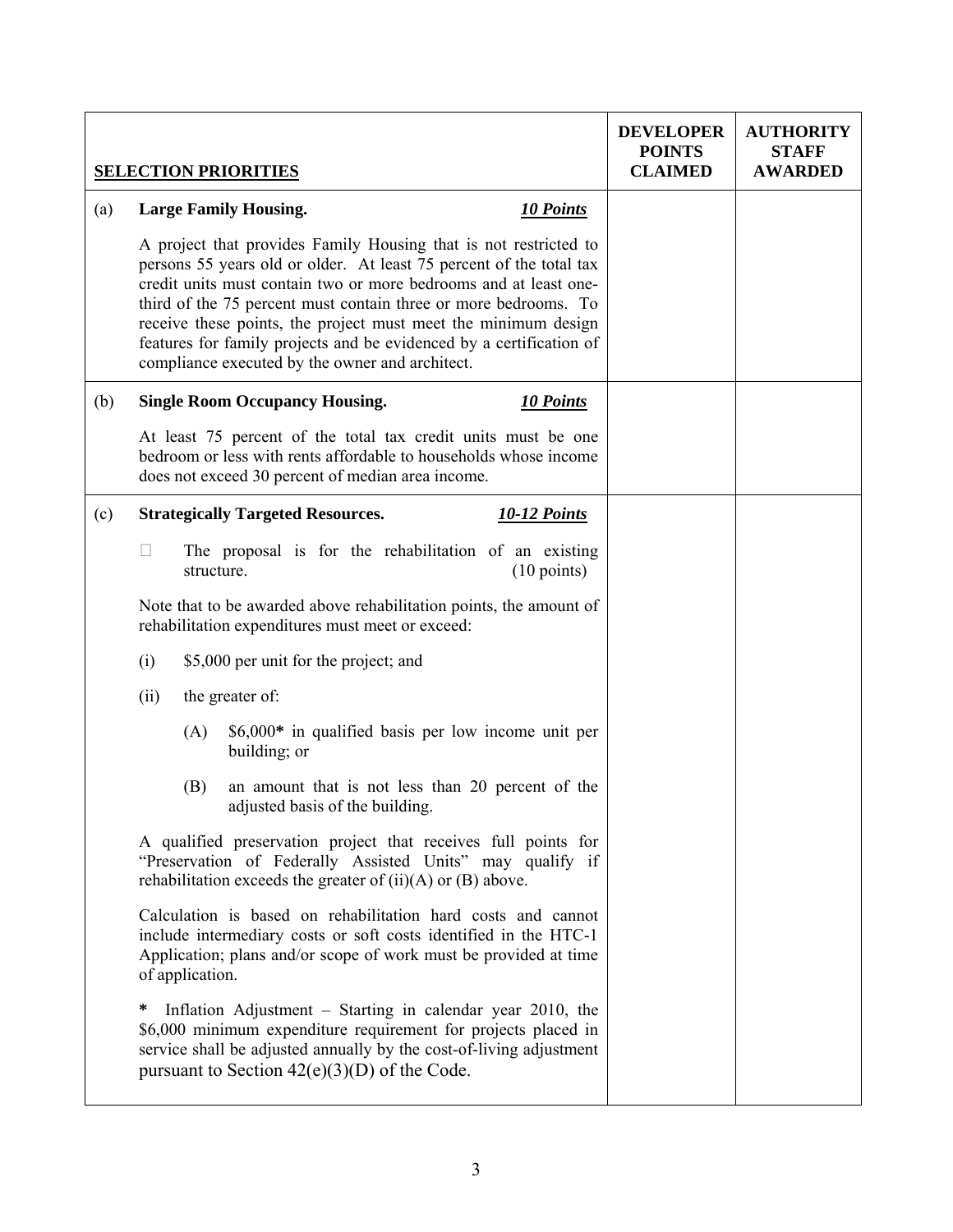|     |        | <b>SELECTION PRIORITIES</b>                                                                                                                                                                                                                                                                                                | <b>DEVELOPER</b><br><b>POINTS</b><br><b>CLAIMED</b> | <b>AUTHORITY</b><br><b>STAFF</b><br><b>AWARDED</b> |
|-----|--------|----------------------------------------------------------------------------------------------------------------------------------------------------------------------------------------------------------------------------------------------------------------------------------------------------------------------------|-----------------------------------------------------|----------------------------------------------------|
|     | $\Box$ | If the proposal is part of a community revitalization or<br>stabilization plan, the proposal must be evidenced by a letter<br>from the city verifying that the proposed project is part of<br>an approved community revitalization area as established by<br>resolution or other legal action.<br>(an additional 2 points) |                                                     |                                                    |
|     |        | $-OR-$                                                                                                                                                                                                                                                                                                                     |                                                     |                                                    |
|     | Ш      | The proposal is for new construction and will utilize<br>existing sewer and water lines without substantial<br>extensions.<br>$(10 \text{ points})$                                                                                                                                                                        |                                                     |                                                    |
| (d) |        | <b>Special Populations.</b><br><b>3-10 Points</b>                                                                                                                                                                                                                                                                          |                                                     |                                                    |
|     |        | Projects that are not restricted to persons of a particular age group<br>and in which, for the term of the extended use period (term of the<br>Declaration of Land Use Restrictive Covenants), a percentage of<br>the units are set aside and rented to persons with the following<br>disabilities:                        |                                                     |                                                    |
|     | (i)    | a serious and persistent mental illness as defined in<br>Minnesota Statutes section 245.462, subdivision 20,<br>paragraph $(c)$ ;                                                                                                                                                                                          |                                                     |                                                    |
|     | (ii)   | a developmental disability as defined in United States Code,<br>Title 42, Section 6001, paragraph (5), as amended through<br>December 31, 1990;                                                                                                                                                                            |                                                     |                                                    |
|     | (iii)  | assessed as drug dependent as defined in Minnesota Statutes<br>section 254A.02, subdivision 5, and are receiving or will<br>receive care and treatment services provided by an approved<br>treatment program as defined in Minnesota Statutes section<br>254A.02, subdivision 2;                                           |                                                     |                                                    |
|     | (iv)   | a brain injury as defined in Minnesota Statutes section<br>256B.093, subdivision 4, paragraph (a); or                                                                                                                                                                                                                      |                                                     |                                                    |
|     | (v)    | permanent physical disabilities that substantially limit major<br>life activities, if at least 50 percent of the units in the project<br>are accessible as provided under Minnesota Rules Chapter<br>1341.                                                                                                                 |                                                     |                                                    |
|     | ⊔      | A project in which at least 50 percent of the total units are<br>set aside and rented to such persons; or<br>$(10 \text{ points})$                                                                                                                                                                                         |                                                     |                                                    |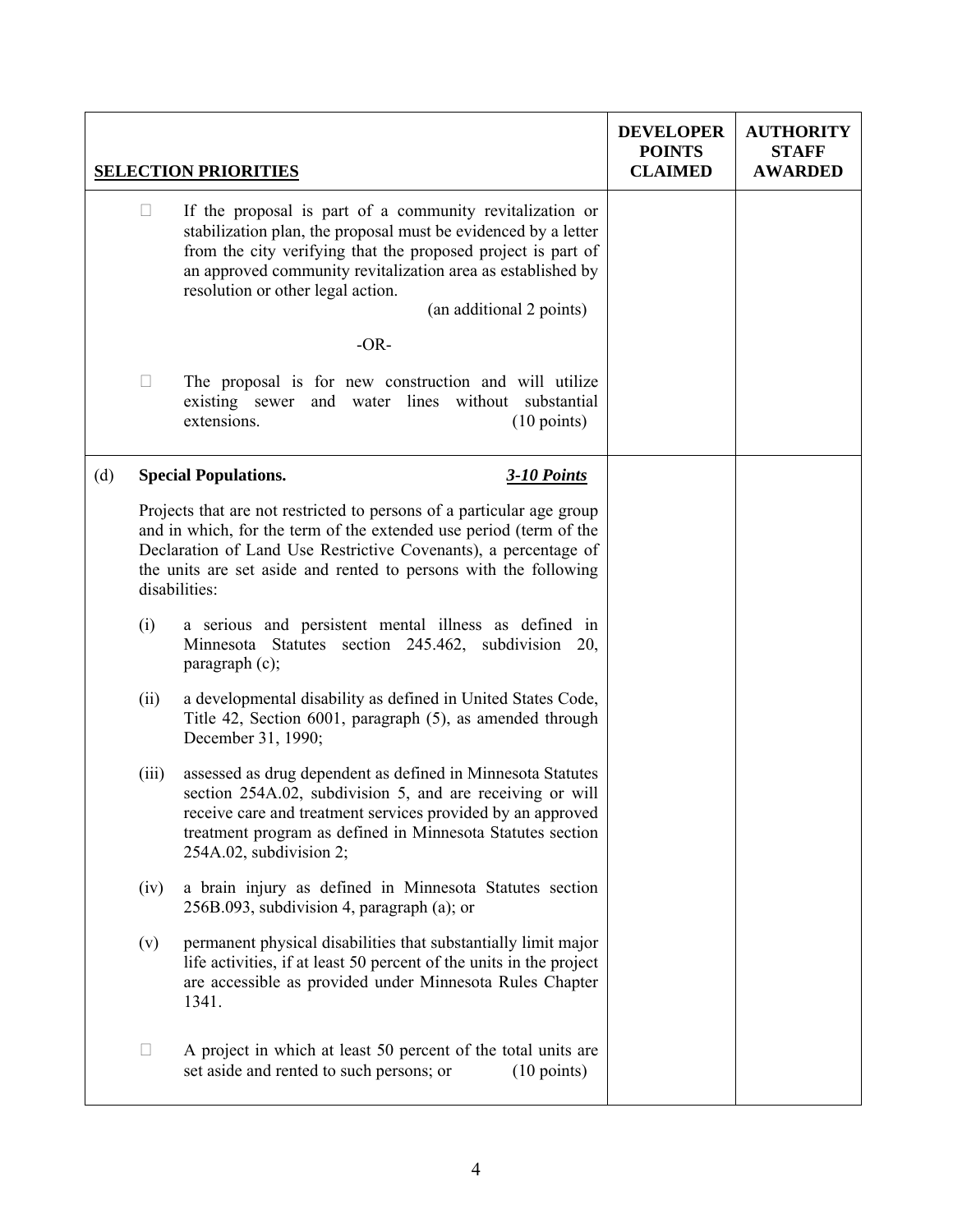|     | <b>SELECTION PRIORITIES</b>                                                                                                                                                                                                                                                                                                                                                                                                                                                                                                                                                         | <b>DEVELOPER</b><br><b>POINTS</b><br><b>CLAIMED</b> | <b>AUTHORITY</b><br><b>STAFF</b><br><b>AWARDED</b> |
|-----|-------------------------------------------------------------------------------------------------------------------------------------------------------------------------------------------------------------------------------------------------------------------------------------------------------------------------------------------------------------------------------------------------------------------------------------------------------------------------------------------------------------------------------------------------------------------------------------|-----------------------------------------------------|----------------------------------------------------|
|     | A project in which at least 25 percent of the total units are<br>$\Box$<br>set aside and rented to such persons.<br>(3 points)                                                                                                                                                                                                                                                                                                                                                                                                                                                      |                                                     |                                                    |
|     | A commitment from a public or private social services agency to<br>provide services consistent with applicable state licensing<br>requirements for the services must be included with the<br>application. If licensing is not required, the application must<br>include an acceptable service plan describing the services offered,<br>the funding sources for the services, how residents will be<br>connected to the services, staffing, security measures, crisis and<br>emergency measures, and documentation of the effectiveness of<br>the services that will be implemented. |                                                     |                                                    |
| (e) | <b>Economic Integration.</b><br>0-2 Points                                                                                                                                                                                                                                                                                                                                                                                                                                                                                                                                          |                                                     |                                                    |
|     | 1 or 2 points will be awarded to projects that meet one of the<br>following:                                                                                                                                                                                                                                                                                                                                                                                                                                                                                                        |                                                     |                                                    |
|     | The proposed housing provides project economic integration<br>$\Box$<br>by providing at least 25 percent of the total units in the project<br>as unrestricted/market rent units.*<br>(2 points)                                                                                                                                                                                                                                                                                                                                                                                     |                                                     |                                                    |
|     | <b>OR</b>                                                                                                                                                                                                                                                                                                                                                                                                                                                                                                                                                                           |                                                     |                                                    |
|     | To promote economic integration, projects are awarded points for<br>being located in higher income communities that are close to jobs<br>(refer to the "Community Economic Integration Methodology,<br>Maps and Census Tracts" list located on the Minnesota Housing<br>website).                                                                                                                                                                                                                                                                                                   |                                                     |                                                    |
|     | The proposed housing is located in a census tract eligible for 1<br>□<br>$(1 \text{ point})$<br>point.                                                                                                                                                                                                                                                                                                                                                                                                                                                                              |                                                     |                                                    |
|     | The proposed housing is located in a census tract eligible for 2<br>□<br>points.<br>(2 points)                                                                                                                                                                                                                                                                                                                                                                                                                                                                                      |                                                     |                                                    |
|     | The corresponding Housing Tax Credit applicable fraction will<br>$\ast$<br>be based on the number of Housing Tax Credit low income units<br>to total units in the project and will be enforced at the time the<br>Carryover Allocation and IRS Form 8609 are prepared to<br>determine the maximum tax credit allocation for the project.                                                                                                                                                                                                                                            |                                                     |                                                    |
| (f) | <b>Rental Assistance.</b><br><b>4-18 Points</b>                                                                                                                                                                                                                                                                                                                                                                                                                                                                                                                                     |                                                     |                                                    |
|     | Priority will be given to an owner that has a previously issued and<br>fully executed commitment with a local housing authority to                                                                                                                                                                                                                                                                                                                                                                                                                                                  |                                                     |                                                    |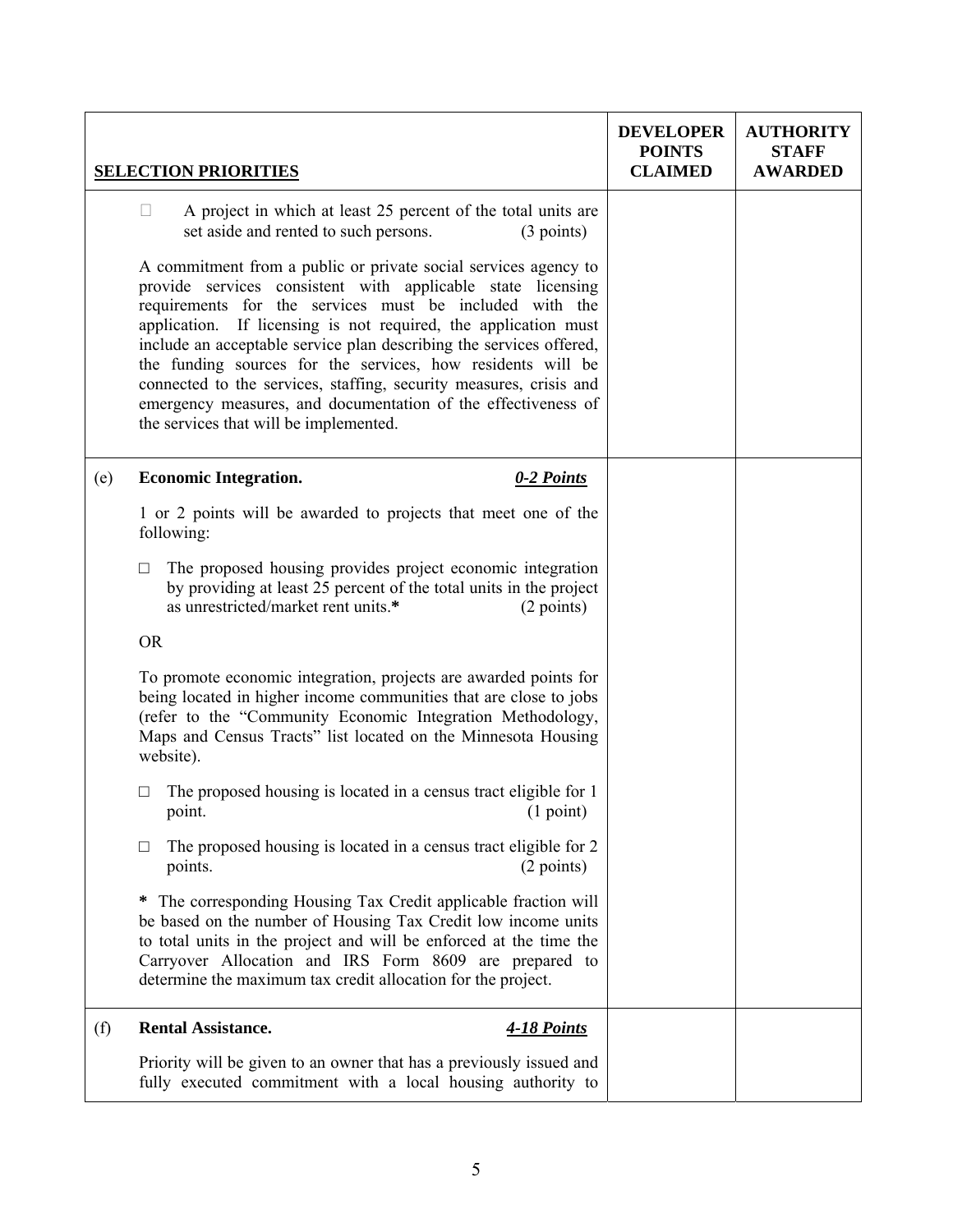|         |               | <b>SELECTION PRIORITIES</b>                                                                                                                                                                                                                                                                                                                                                                                                                                                                                                            | <b>DEVELOPER</b><br><b>POINTS</b><br><b>CLAIMED</b> | <b>AUTHORITY</b><br><b>STAFF</b><br><b>AWARDED</b> |
|---------|---------------|----------------------------------------------------------------------------------------------------------------------------------------------------------------------------------------------------------------------------------------------------------------------------------------------------------------------------------------------------------------------------------------------------------------------------------------------------------------------------------------------------------------------------------------|-----------------------------------------------------|----------------------------------------------------|
|         | project site. | receive project based rental assistance or that has entered into<br>negotiations with a local housing authority to receive other rental<br>assistance. The assisted units must be located in buildings on the                                                                                                                                                                                                                                                                                                                          |                                                     |                                                    |
| holder. |               | Rent for assisted units must be at or below fair market rents<br>(FMRs) (or appropriate payment standard for the project area).<br>Receiving these points and agreeing to a minimum number of<br>assisted units does not release owners from their obligation under<br>the Minnesota Human Rights Act and Section 42 prohibiting<br>refusal to lease to the holder of a voucher or certificate of<br>eligibility under Section 8 of the United States Housing Act of<br>1937 because of the status of the prospective tenant as such a |                                                     |                                                    |
|         | same units.   | Note: If points are claimed/awarded for $(i)$ , $(ii)$ , $(iii)$ or $(iv)$<br>below, then no points may be claimed/awarded from the<br>preference priority category of "Serves Lowest Income<br>Tenants/Rent Reduction" (Preference Priority (a)) for the                                                                                                                                                                                                                                                                              |                                                     |                                                    |
|         |               | Minnesota Housing Housing Trust Fund (HTF) Rental Assistance<br>is not eligible for these rental assistance points.                                                                                                                                                                                                                                                                                                                                                                                                                    |                                                     |                                                    |
|         | combination.  | Indicate the applicable combinations of the below components.<br>Points for (i) and (ii) or (iii) and (iv) cannot be claimed in                                                                                                                                                                                                                                                                                                                                                                                                        |                                                     |                                                    |
| $\Box$  | (i)           | For developments agreeing to set aside at least 20<br>percent of the total units for project based rental<br>assistance.<br>$(10 \text{ points})$                                                                                                                                                                                                                                                                                                                                                                                      |                                                     |                                                    |
|         |               | $-OR -$                                                                                                                                                                                                                                                                                                                                                                                                                                                                                                                                |                                                     |                                                    |
| $\Box$  | (ii)          | For developments agreeing to set aside at least 10<br>percent but less than 20 percent of the total units for<br>project based rental assistance.<br>$(6$ points)                                                                                                                                                                                                                                                                                                                                                                      |                                                     |                                                    |
| $\Box$  | (iii)         | For developments that have a commitment of a<br>minimum 10 year term for either (i) or (ii) above.<br>(an additional 4 points)                                                                                                                                                                                                                                                                                                                                                                                                         |                                                     |                                                    |
|         |               | $-OR -$                                                                                                                                                                                                                                                                                                                                                                                                                                                                                                                                |                                                     |                                                    |
| $\Box$  | (iv)          | For developments that have a commitment of a 5-9<br>year term for either (i) or (ii) above.<br>(an additional 2 points)                                                                                                                                                                                                                                                                                                                                                                                                                |                                                     |                                                    |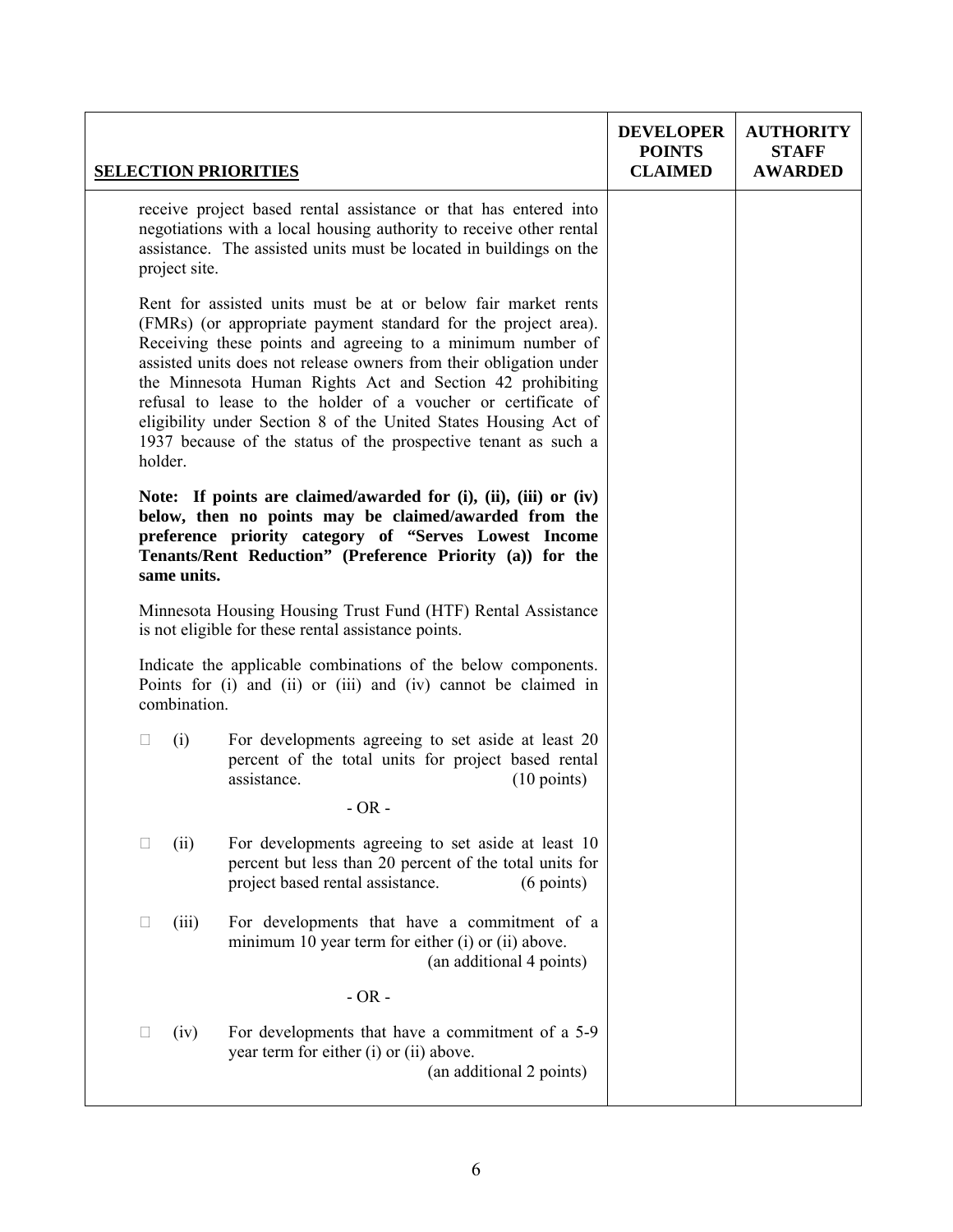|     | <b>SELECTION PRIORITIES</b>                                                                                                                                                                                                                                                                                                                                                                                                                                                                                                                                                                                                      | <b>DEVELOPER</b><br><b>POINTS</b><br><b>CLAIMED</b> | <b>AUTHORITY</b><br><b>STAFF</b><br><b>AWARDED</b> |
|-----|----------------------------------------------------------------------------------------------------------------------------------------------------------------------------------------------------------------------------------------------------------------------------------------------------------------------------------------------------------------------------------------------------------------------------------------------------------------------------------------------------------------------------------------------------------------------------------------------------------------------------------|-----------------------------------------------------|----------------------------------------------------|
|     | For developments that cooperatively develop a<br>(v)<br>$\Box$<br>housing plan to provide other rental assistance (e.g.,<br>Section 8, RAFs project or tenant based, Shelter<br>Care, portable tenant based or other similar rent<br>assistance programs approved by the Authority) to<br>meet the existing need as evidenced at application by<br>a letter of intent signed by both the applicant and the<br>local housing authority.<br>(4 points)                                                                                                                                                                             |                                                     |                                                    |
|     | To receive these points, the applicant must comply with all<br>program requirements for the assistance for which priority points<br>were given, including maintaining rents within the appropriate<br>payment standard for the project area in which the project is<br>located for the full compliance and extended use period of the<br>housing tax credits.                                                                                                                                                                                                                                                                    |                                                     |                                                    |
|     | For project based rental assistance, at the time of application, the<br>applicant must submit a letter of intent to submit an application for<br>HUD project based assistance which is signed by the local housing<br>authority. As a condition of carryover or Form 8609, whichever<br>occurs first, the applicant must submit a fully executed copy of the<br>HUD approval for the project based assistance to be included in<br>the development.                                                                                                                                                                              |                                                     |                                                    |
|     | For other rental assistance (e.g., Section 8, RAFs, Shelter Plus<br>Care, portable tenant based or other similar rent assistance<br>programs approved by the Authority), at the time of application,<br>the applicant must submit a letter of intent to develop a<br>cooperative agreement which is signed by the applicant and local<br>housing authority, along with the completed Agreement to Utilize<br>Public Housing and Section 8 Waiting Lists. As a condition of<br>carryover or Form 8609, whichever occurs first, the applicant must<br>submit a fully executed copy of the cooperatively developed<br>housing plan. |                                                     |                                                    |
| (g) | <b>Regulatory Cost Avoidance/Reduction.</b><br>1-6 Points                                                                                                                                                                                                                                                                                                                                                                                                                                                                                                                                                                        |                                                     |                                                    |
|     | One or more of the following (one point each, with a maximum of<br>6 points – documentation must be provided):                                                                                                                                                                                                                                                                                                                                                                                                                                                                                                                   |                                                     |                                                    |
|     | Donation or waiver of development specific local<br>П<br>governmental development fees;                                                                                                                                                                                                                                                                                                                                                                                                                                                                                                                                          |                                                     |                                                    |
|     | Donation or waiver of assessments or infrastructure costs;<br>u                                                                                                                                                                                                                                                                                                                                                                                                                                                                                                                                                                  |                                                     |                                                    |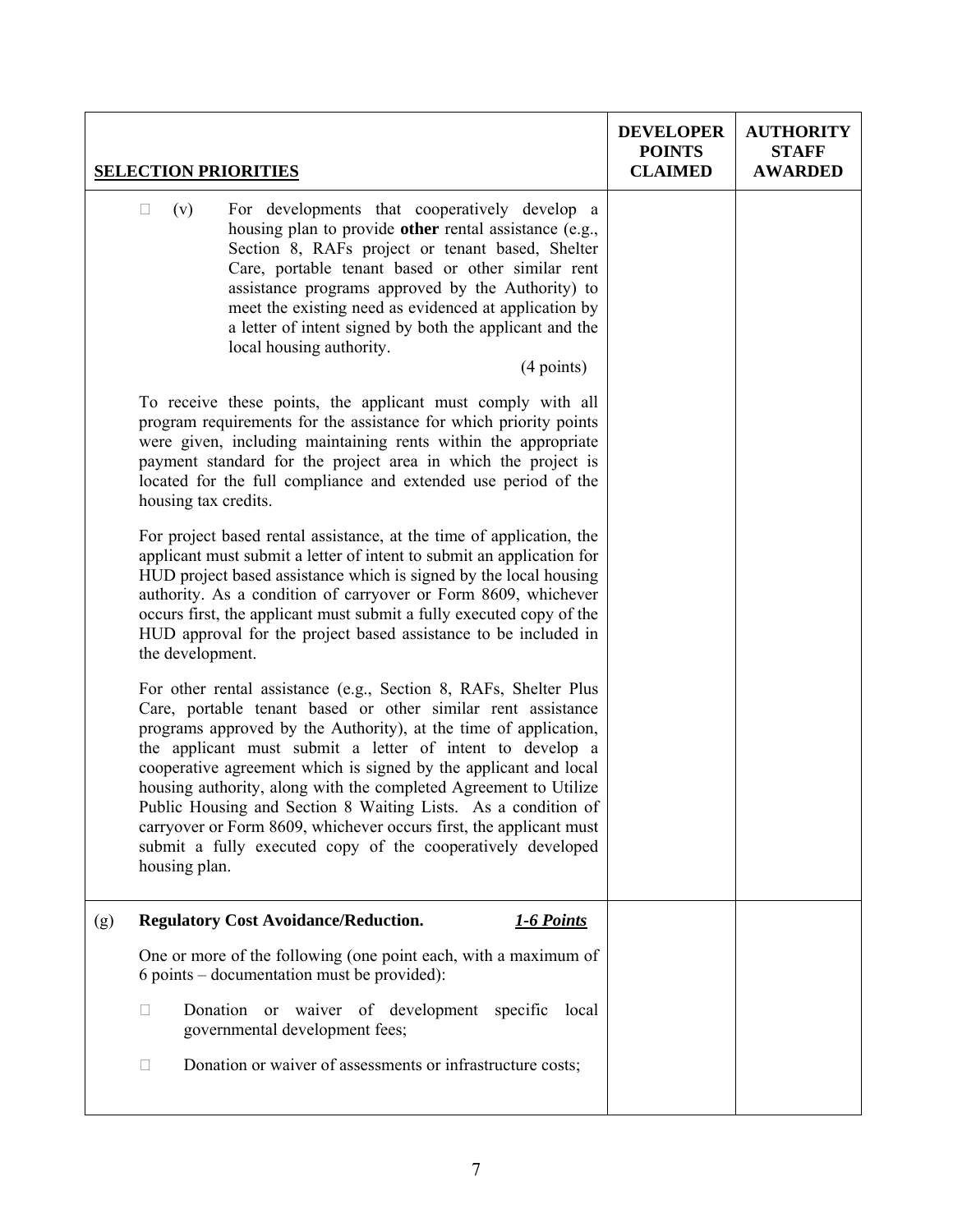|     |                                                                                                                                                                                                                                                                                                                                                                                                                                                                                                                                                                                                                                                                                                                                                                                                                                                                                                                                                                                                                                                                                                                                                                                     | <b>SELECTION PRIORITIES</b>                                                                                                                                                                                                     | <b>DEVELOPER</b><br><b>POINTS</b><br><b>CLAIMED</b> | <b>AUTHORITY</b><br><b>STAFF</b><br><b>AWARDED</b> |
|-----|-------------------------------------------------------------------------------------------------------------------------------------------------------------------------------------------------------------------------------------------------------------------------------------------------------------------------------------------------------------------------------------------------------------------------------------------------------------------------------------------------------------------------------------------------------------------------------------------------------------------------------------------------------------------------------------------------------------------------------------------------------------------------------------------------------------------------------------------------------------------------------------------------------------------------------------------------------------------------------------------------------------------------------------------------------------------------------------------------------------------------------------------------------------------------------------|---------------------------------------------------------------------------------------------------------------------------------------------------------------------------------------------------------------------------------|-----------------------------------------------------|----------------------------------------------------|
|     | $\Box$                                                                                                                                                                                                                                                                                                                                                                                                                                                                                                                                                                                                                                                                                                                                                                                                                                                                                                                                                                                                                                                                                                                                                                              | Density bonus (i.e., increase in density otherwise allowed in<br>zoning district granted under zoning ordinance);                                                                                                               |                                                     |                                                    |
|     | □                                                                                                                                                                                                                                                                                                                                                                                                                                                                                                                                                                                                                                                                                                                                                                                                                                                                                                                                                                                                                                                                                                                                                                                   | Flexibility in zoning code requirements (exclusive of any<br>density bonus);                                                                                                                                                    |                                                     |                                                    |
|     | □                                                                                                                                                                                                                                                                                                                                                                                                                                                                                                                                                                                                                                                                                                                                                                                                                                                                                                                                                                                                                                                                                                                                                                                   | Water/Sewer Availability Charge (WAC/SAC) reductions;<br>and/or                                                                                                                                                                 |                                                     |                                                    |
|     | $\Box$                                                                                                                                                                                                                                                                                                                                                                                                                                                                                                                                                                                                                                                                                                                                                                                                                                                                                                                                                                                                                                                                                                                                                                              | Fast-track permitting and approval.                                                                                                                                                                                             |                                                     |                                                    |
|     |                                                                                                                                                                                                                                                                                                                                                                                                                                                                                                                                                                                                                                                                                                                                                                                                                                                                                                                                                                                                                                                                                                                                                                                     | Provide specific details to justify points claimed.                                                                                                                                                                             |                                                     |                                                    |
|     | To receive these points, the primary financing proposed must meet<br>the Authority's underwriting standards or demonstrate to the sole<br>satisfaction of the Authority that the development can remain<br>financially feasible for the entire duration of the housing tax credit<br>use. Assistance from the Authority and related joint funders is not<br>eligible for inclusion in this Section.                                                                                                                                                                                                                                                                                                                                                                                                                                                                                                                                                                                                                                                                                                                                                                                 |                                                                                                                                                                                                                                 |                                                     |                                                    |
|     | Documentation of the amount and the terms of assistance must be<br>provided from the provider of the assistance at the time of<br>application in the form of a project specific letter of intent, city<br>council resolution, letter of approval, statement of agreement or<br>eligibility, or memorandum of understanding. In the case of below<br>market rate financing, the applicant must secure a firm financing<br>commitment signed by both the applicant and the lender.<br>The<br>applicant must also provide the calculation method and expected<br>dollar amount of the cost savings for the proposal. The value of<br>the donations and in-kind contributions assistance must be<br>consistent with current market comparable costs for materials and<br>services. Within 6 months of selection, the applicant must provide<br>the Authority with a firm schedule containing specific benchmark<br>dates and actions for the finalization of securing the assistance. If<br>the documentation provided involves words synonymous with<br>"consider" or "may" (as in, "may award") regarding the amount<br>and term of the assistance, these points will not be awarded. |                                                                                                                                                                                                                                 |                                                     |                                                    |
| (h) |                                                                                                                                                                                                                                                                                                                                                                                                                                                                                                                                                                                                                                                                                                                                                                                                                                                                                                                                                                                                                                                                                                                                                                                     | <b>Cost Reduction/Contributions.</b><br><b>2-16 Points</b>                                                                                                                                                                      |                                                     |                                                    |
|     |                                                                                                                                                                                                                                                                                                                                                                                                                                                                                                                                                                                                                                                                                                                                                                                                                                                                                                                                                                                                                                                                                                                                                                                     | Select one or more of the following:                                                                                                                                                                                            |                                                     |                                                    |
|     | $\Box$                                                                                                                                                                                                                                                                                                                                                                                                                                                                                                                                                                                                                                                                                                                                                                                                                                                                                                                                                                                                                                                                                                                                                                              | The project is receiving funds from an area employer (that<br>is not also considered a philanthropic group, religious<br>organization, or charitable organization for points claimed<br>in this section below).<br>$(4$ points) |                                                     |                                                    |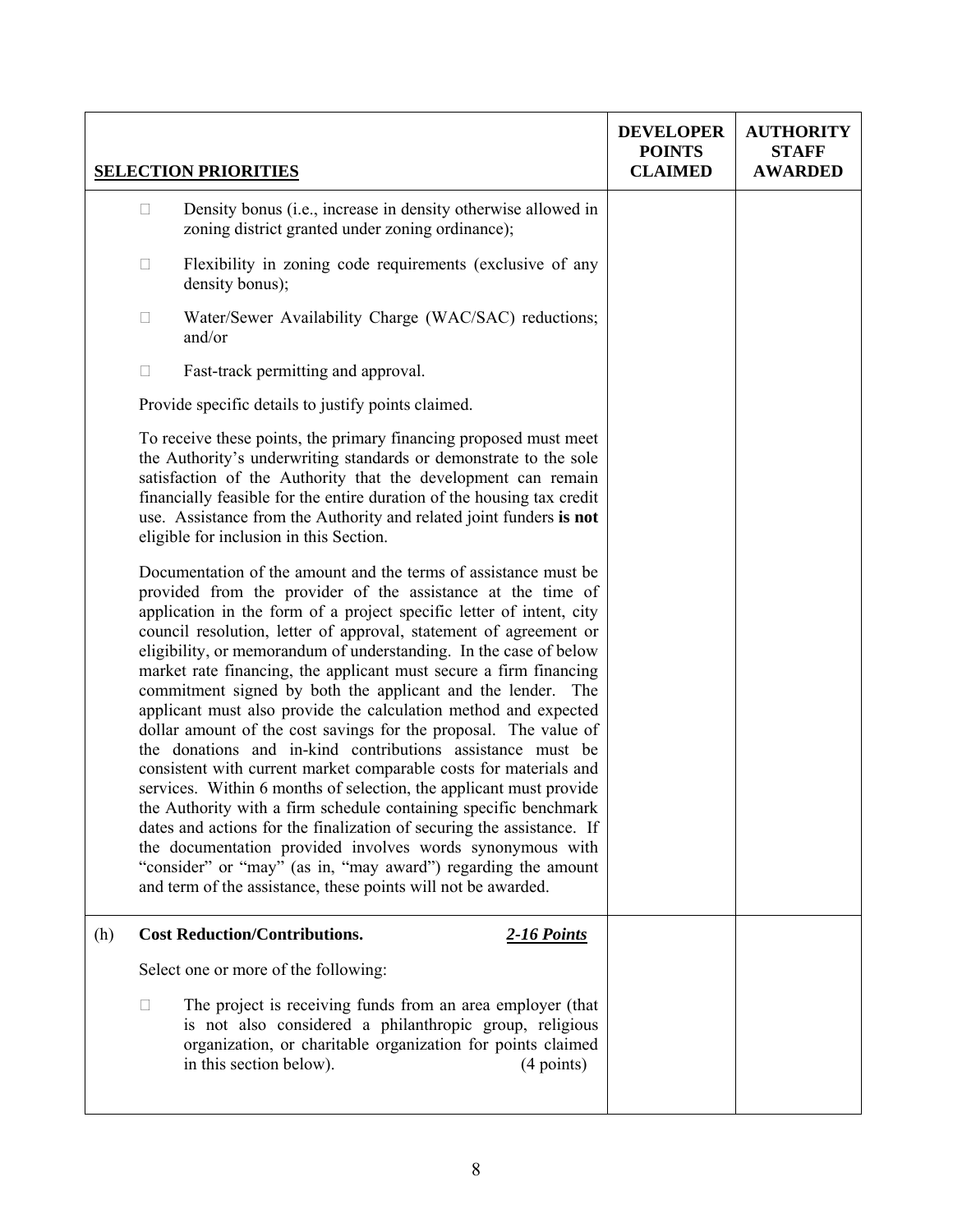|        |        |                 | <b>SELECTION PRIORITIES</b>                                                                                                                                                                                                                                                                                                                                                                                                                                                                                                 | <b>DEVELOPER</b><br><b>POINTS</b><br><b>CLAIMED</b> | <b>AUTHORITY</b><br><b>STAFF</b><br><b>AWARDED</b> |
|--------|--------|-----------------|-----------------------------------------------------------------------------------------------------------------------------------------------------------------------------------------------------------------------------------------------------------------------------------------------------------------------------------------------------------------------------------------------------------------------------------------------------------------------------------------------------------------------------|-----------------------------------------------------|----------------------------------------------------|
|        | $\Box$ |                 | The project is receiving funds from the local municipality or<br>county. The minimum contribution from a municipality or<br>county, which may include any combination of the<br>following sources, must be \$50,000.<br>$(4$ points)                                                                                                                                                                                                                                                                                        |                                                     |                                                    |
|        |        |                 | Funds from local municipalities may include any of the<br>following, for example:                                                                                                                                                                                                                                                                                                                                                                                                                                           |                                                     |                                                    |
|        |        | (i)             | tax increment financing;                                                                                                                                                                                                                                                                                                                                                                                                                                                                                                    |                                                     |                                                    |
|        |        | (ii)            | reservation land not subject to local property taxes;                                                                                                                                                                                                                                                                                                                                                                                                                                                                       |                                                     |                                                    |
|        |        | (iii)           | reservation land with long-term low cost leases;                                                                                                                                                                                                                                                                                                                                                                                                                                                                            |                                                     |                                                    |
|        |        | (iv)            | monetary grants or loans with a minimum term that is<br>co-terminus with the Declaration of Land Use<br>Restrictive Covenants at an interest rate at or below<br>Applicable Federal Rate;                                                                                                                                                                                                                                                                                                                                   |                                                     |                                                    |
|        |        | (v)             | tax abatement; or                                                                                                                                                                                                                                                                                                                                                                                                                                                                                                           |                                                     |                                                    |
|        |        | (vi)            | land donation or write down of the development site.                                                                                                                                                                                                                                                                                                                                                                                                                                                                        |                                                     |                                                    |
| $\Box$ |        |                 | The project is receiving funds from state, federal, or other<br>local government sources.<br>$(4$ points)                                                                                                                                                                                                                                                                                                                                                                                                                   |                                                     |                                                    |
| $\Box$ |        |                 | The project is receiving further funds from a philanthropic<br>group, religious organization, or charitable organization.<br>(additional 2 points)                                                                                                                                                                                                                                                                                                                                                                          |                                                     |                                                    |
| □      |        |                 | The project is receiving historic tax credits.<br>(additional 2 points)                                                                                                                                                                                                                                                                                                                                                                                                                                                     |                                                     |                                                    |
|        |        |                 | To qualify for cost reduction points using historic credits and tax<br>abatement, there must be satisfactory documentation that the<br>resource will provide additional positive investment capital to the<br>development that will reduce the demands on state and federal<br>housing resources. For tax increment financing to qualify for cost<br>reduction points, there must be satisfactory documentation that the<br>resource is committed to the development at application.                                        |                                                     |                                                    |
|        |        | and the lender. | Documentation as to the amount and terms of assistance must be<br>provided from the provider of the assistance at the time of<br>application in the form of a development specific letter of intent.<br>In the case of below market rate financing, the applicant must<br>secure a firm financing commitment signed by both the applicant<br>The value of the donations and in-kind<br>contributions assistance must be consistent with current market<br>comparable costs for materials and services. If the documentation |                                                     |                                                    |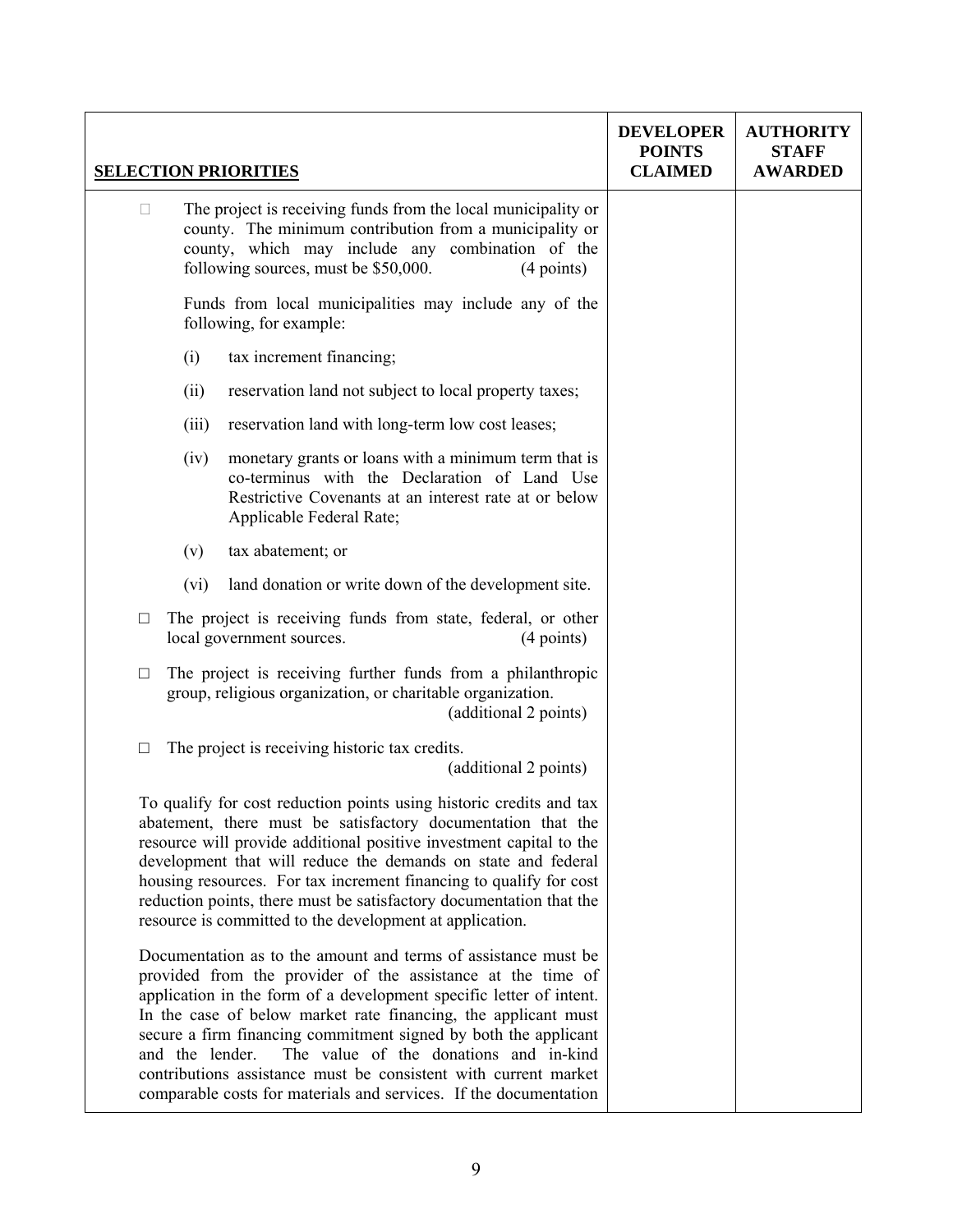|     |           | <b>SELECTION PRIORITIES</b>                                                                                                                                                                                                                                                                                                                                                                                                                                                    | <b>DEVELOPER</b><br><b>POINTS</b><br><b>CLAIMED</b> | <b>AUTHORITY</b><br><b>STAFF</b><br><b>AWARDED</b> |
|-----|-----------|--------------------------------------------------------------------------------------------------------------------------------------------------------------------------------------------------------------------------------------------------------------------------------------------------------------------------------------------------------------------------------------------------------------------------------------------------------------------------------|-----------------------------------------------------|----------------------------------------------------|
|     |           | provided involves words synonymous with "consider" or "may"<br>(as in, "may award") regarding the amount and term of the<br>assistance, these points will not be awarded.                                                                                                                                                                                                                                                                                                      |                                                     |                                                    |
|     | \$50,000. | No contribution from any part of the ownership entity will be<br>considered a contribution, except for grants from local units of<br>government or charitable organizations in an amount of at least                                                                                                                                                                                                                                                                           |                                                     |                                                    |
| (i) |           | <b>Readiness to Proceed.</b><br>2-26 Points                                                                                                                                                                                                                                                                                                                                                                                                                                    |                                                     |                                                    |
|     |           | The Authority shall award points to applicants who have secured<br>funding commitments* for funding for one or more funding<br>sources at the time of application. The documentation must state<br>the amount, terms and conditions and be executed or approved by<br>the lender or contributor and the applicant. Documentation<br>containing words synonymous with "consider" or "may" (as in<br>"may award") regarding the commitment will not be considered<br>acceptable. |                                                     |                                                    |
|     | $\ast$    | Excludes all first mortgage financing and any anticipated<br>proceeds from the current tax credit request.                                                                                                                                                                                                                                                                                                                                                                     |                                                     |                                                    |
|     | S<br>\$   | Option 1 – Total eligible funding secured, awarded or committed<br>Divided<br>Development<br>by<br>Total<br>Costs<br>equals Percentage of Funds Committed<br>% (rounded to the nearest tenth).                                                                                                                                                                                                                                                                                 |                                                     |                                                    |
|     | $\Box$    | 50% or more funding secured, awarded or committed.<br>$(10 \text{ points})$                                                                                                                                                                                                                                                                                                                                                                                                    |                                                     |                                                    |
|     | $\Box$    | 40% to 49.9% or more funding secured, awarded or<br>$(8 \text{ points})$<br>committed.                                                                                                                                                                                                                                                                                                                                                                                         |                                                     |                                                    |
|     | $\Box$    | 30% to 39.9% or more funding secured, awarded or<br>committed.<br>$(6 \text{ points})$                                                                                                                                                                                                                                                                                                                                                                                         |                                                     |                                                    |
|     | $\Box$    | 20% to 29.9% or more funding secured, awarded or<br>(4 points)<br>committed.                                                                                                                                                                                                                                                                                                                                                                                                   |                                                     |                                                    |
|     | $\Box$    | 10% to 19.9% or more funding secured, awarded or<br>(2 points)<br>committed.                                                                                                                                                                                                                                                                                                                                                                                                   |                                                     |                                                    |
|     | $\Box$    | 9.9% or less funding secured, awarded or committed.<br>$(0$ points)                                                                                                                                                                                                                                                                                                                                                                                                            |                                                     |                                                    |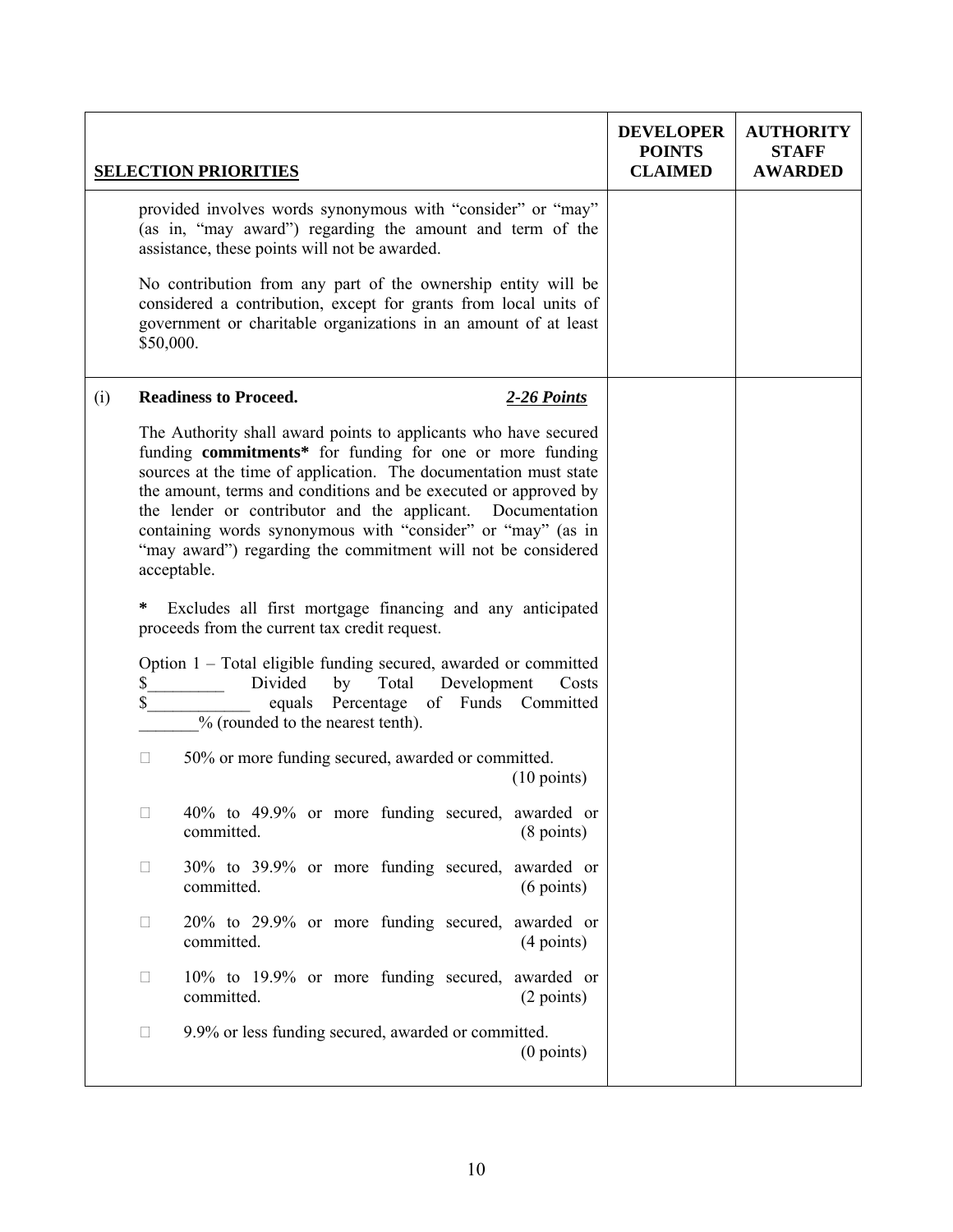|        |                                                                                                                                                                                                                                                                                                                                                                                                                                                       | <b>SELECTION PRIORITIES</b>                                                                                                                                                                                                                             | <b>DEVELOPER</b><br><b>POINTS</b><br><b>CLAIMED</b> | <b>AUTHORITY</b><br><b>STAFF</b><br><b>AWARDED</b> |
|--------|-------------------------------------------------------------------------------------------------------------------------------------------------------------------------------------------------------------------------------------------------------------------------------------------------------------------------------------------------------------------------------------------------------------------------------------------------------|---------------------------------------------------------------------------------------------------------------------------------------------------------------------------------------------------------------------------------------------------------|-----------------------------------------------------|----------------------------------------------------|
|        |                                                                                                                                                                                                                                                                                                                                                                                                                                                       | $-OR -$                                                                                                                                                                                                                                                 |                                                     |                                                    |
|        | Option $2$ – Projects with no funding gap exclusive of first<br>mortgage funding requested from Minnesota Housing and<br>proceeds from tax credits requested at the time of this application.<br>A subsequent request for additional deferred funding prior to<br>issuance of Form 8609 may result in the reevaluation and<br>adjustment of the tax credit award, up to and including the total<br>recapture of tax credits.<br>$(20 \text{ points})$ |                                                                                                                                                                                                                                                         |                                                     |                                                    |
|        |                                                                                                                                                                                                                                                                                                                                                                                                                                                       | Verification of any syndication proceeds will be required.<br>Acceptable verification will include:                                                                                                                                                     |                                                     |                                                    |
| $\Box$ |                                                                                                                                                                                                                                                                                                                                                                                                                                                       | An executed syndicator agreement or an executed Letter of<br>Intent from a syndicator which is acceptable to the<br>Authority.                                                                                                                          |                                                     |                                                    |
| $\Box$ |                                                                                                                                                                                                                                                                                                                                                                                                                                                       | The executed syndicator agreement or Letter of Intent must:                                                                                                                                                                                             |                                                     |                                                    |
|        | $\circ$                                                                                                                                                                                                                                                                                                                                                                                                                                               | Be current within 15 days of submission of the<br>application;                                                                                                                                                                                          |                                                     |                                                    |
|        | $\circ$                                                                                                                                                                                                                                                                                                                                                                                                                                               | Contain a projected closing date for the development;                                                                                                                                                                                                   |                                                     |                                                    |
|        | $\circ$                                                                                                                                                                                                                                                                                                                                                                                                                                               | Contain a projected equity price for the purchase of<br>the credit; and                                                                                                                                                                                 |                                                     |                                                    |
|        | $\circ$                                                                                                                                                                                                                                                                                                                                                                                                                                               | Contain a detailed explanation of the assumptions<br>being used by the syndicator to arrive at the projected<br>equity price.                                                                                                                           |                                                     |                                                    |
|        |                                                                                                                                                                                                                                                                                                                                                                                                                                                       | An additional 0-6 points may be given to projects that satisfy the<br>following non-financial Readiness to Proceed components:                                                                                                                          |                                                     |                                                    |
| П      |                                                                                                                                                                                                                                                                                                                                                                                                                                                       | Land use and zoning approvals.<br>(2 points)                                                                                                                                                                                                            |                                                     |                                                    |
| $\Box$ |                                                                                                                                                                                                                                                                                                                                                                                                                                                       | Title work and survey completed.*<br>(2 points)                                                                                                                                                                                                         |                                                     |                                                    |
| $\Box$ |                                                                                                                                                                                                                                                                                                                                                                                                                                                       | Verification that all infrastructure for the project is<br>(2 points)<br>complete.                                                                                                                                                                      |                                                     |                                                    |
|        |                                                                                                                                                                                                                                                                                                                                                                                                                                                       | * The survey does not need to be current if the legal description or<br>building footprint has not changed since the survey was completed<br>for a rehabilitation development. Only a survey is required if<br>project is located on tribal trust land. |                                                     |                                                    |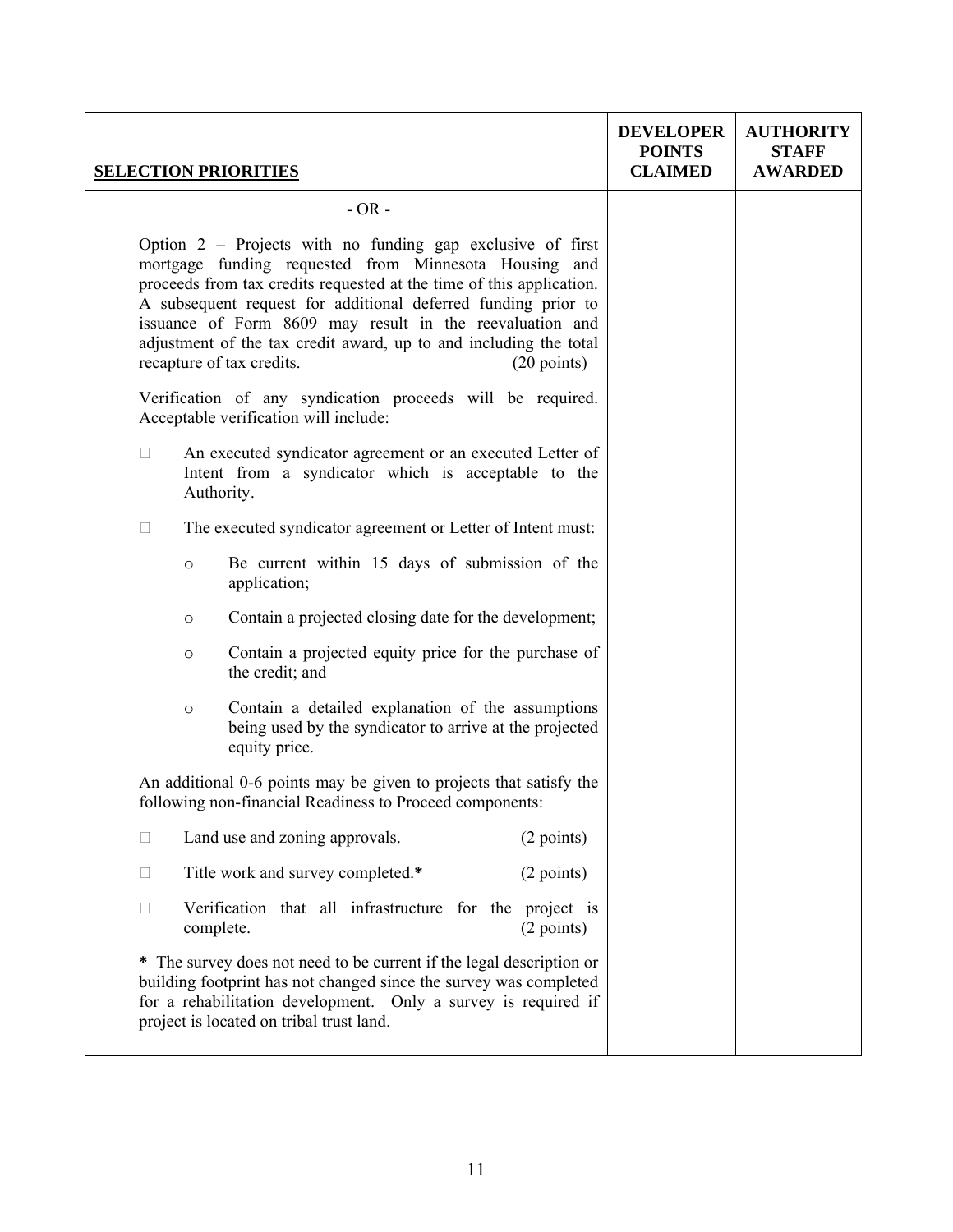|     | <b>SELECTION PRIORITIES</b>                                                                                                                                                                                                                                                                                                                                                                                                                                                                                                                                                                                         |                         | <b>DEVELOPER</b><br><b>POINTS</b><br><b>CLAIMED</b> | <b>AUTHORITY</b><br><b>STAFF</b><br><b>AWARDED</b> |
|-----|---------------------------------------------------------------------------------------------------------------------------------------------------------------------------------------------------------------------------------------------------------------------------------------------------------------------------------------------------------------------------------------------------------------------------------------------------------------------------------------------------------------------------------------------------------------------------------------------------------------------|-------------------------|-----------------------------------------------------|----------------------------------------------------|
| (j) | <b>Intermediary Costs (Soft Costs).</b>                                                                                                                                                                                                                                                                                                                                                                                                                                                                                                                                                                             | 0-6 Points              |                                                     |                                                    |
|     | Points will be given to projects with the lowest cost of<br>intermediaries on a sliding scale based on percentage of total<br>project costs. For selected projects, this percentage will be<br>enforced at issuance of the IRS Form 8609.                                                                                                                                                                                                                                                                                                                                                                           |                         |                                                     |                                                    |
|     | Intermediary costs amount:                                                                                                                                                                                                                                                                                                                                                                                                                                                                                                                                                                                          | $\mathbb{S}$            |                                                     |                                                    |
|     |                                                                                                                                                                                                                                                                                                                                                                                                                                                                                                                                                                                                                     | $=$ Percentage $\_\_\%$ |                                                     |                                                    |
|     | <b>Total Development Cost:</b>                                                                                                                                                                                                                                                                                                                                                                                                                                                                                                                                                                                      | $\mathbb{S}$            |                                                     |                                                    |
|     | <b>Percentage of Total</b><br><b>Project Cost</b>                                                                                                                                                                                                                                                                                                                                                                                                                                                                                                                                                                   | <b>Points</b>           |                                                     |                                                    |
|     | $0-15%$                                                                                                                                                                                                                                                                                                                                                                                                                                                                                                                                                                                                             | 6                       |                                                     |                                                    |
|     | 15.1-20%                                                                                                                                                                                                                                                                                                                                                                                                                                                                                                                                                                                                            | 3                       |                                                     |                                                    |
|     | 20.1-25%                                                                                                                                                                                                                                                                                                                                                                                                                                                                                                                                                                                                            | 2                       |                                                     |                                                    |
|     | 25.1-30%                                                                                                                                                                                                                                                                                                                                                                                                                                                                                                                                                                                                            | 1                       |                                                     |                                                    |
|     | 30.1%-Over                                                                                                                                                                                                                                                                                                                                                                                                                                                                                                                                                                                                          | $\boldsymbol{0}$        |                                                     |                                                    |
| (k) | <b>Unacceptable Practices.</b>                                                                                                                                                                                                                                                                                                                                                                                                                                                                                                                                                                                      | $-10$ to $-25$ Points   |                                                     |                                                    |
|     | The Authority will impose penalty points for unacceptable<br>practices as identified in the Authority's Procedural Manual.                                                                                                                                                                                                                                                                                                                                                                                                                                                                                          |                         |                                                     |                                                    |
| (1) | <b>Eventual Tenant Ownership.</b>                                                                                                                                                                                                                                                                                                                                                                                                                                                                                                                                                                                   | <u>1 Point</u>          |                                                     |                                                    |
|     | Proposals that present a financially viable plan to transfer 100<br>percent of the Housing Tax Credit unit ownership at the end of the<br>initial 15-year compliance period from the initial ownership entity<br>(or Authority approved "Transfer Ownership") of the project (the<br>limited partnership) to tenant ownership.                                                                                                                                                                                                                                                                                      |                         |                                                     |                                                    |
|     | The unit purchase price at time of sale must be affordable to<br>incomes meeting Housing Tax Credit eligibility requirements. To<br>be eligible, the buyer must have a Housing Tax Credit-qualifying<br>income at the time of initial occupancy (Housing Tax Credit rental<br>tenant) or at the time of purchase. The plan must incorporate a<br>limited partnership ownership exit strategy and the provision of<br>services, including home ownership education and training. The<br>Declaration of Land Use Restrictive Covenants will contain<br>provisions ensuring compliance with the home ownership program |                         |                                                     |                                                    |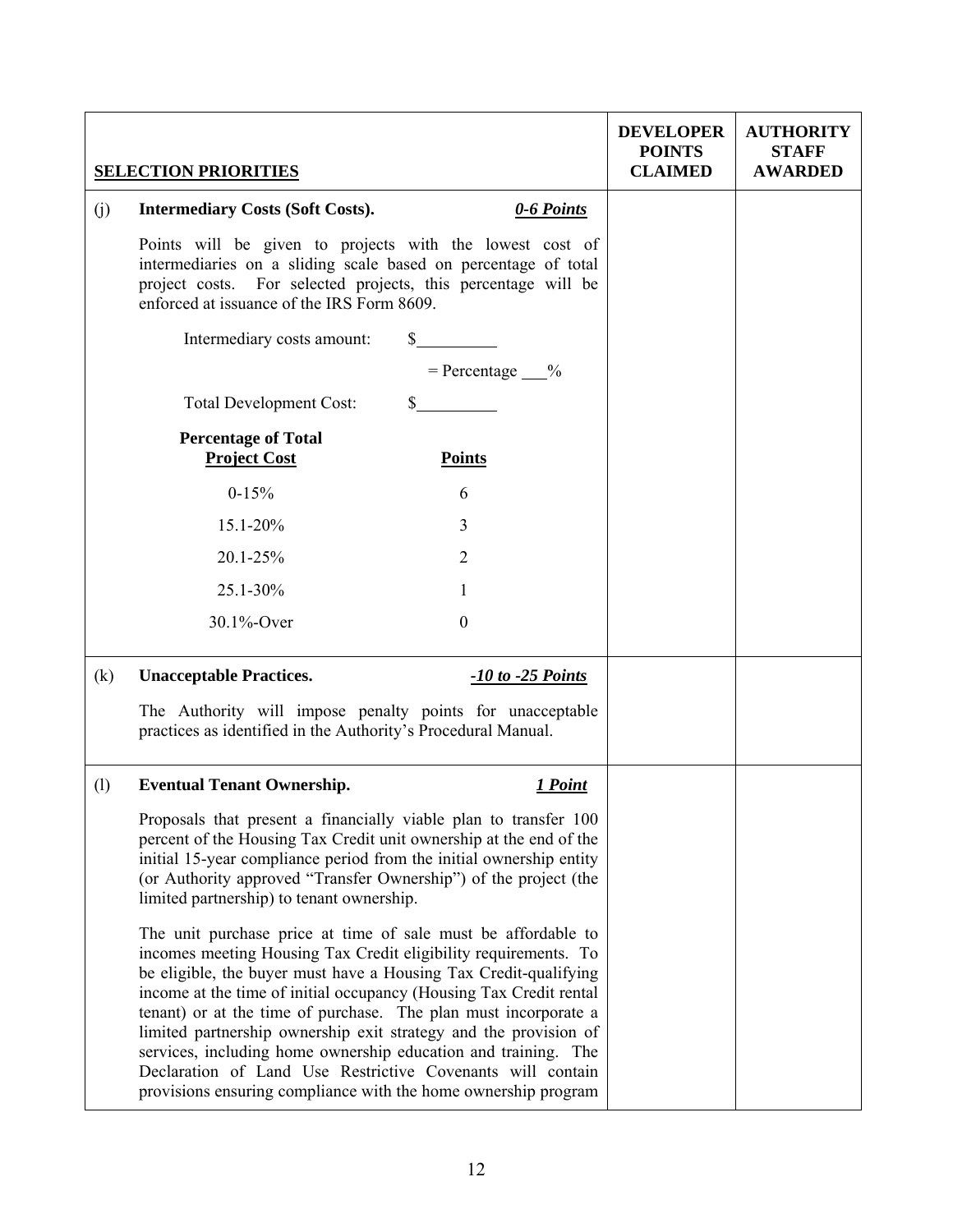|     |       | <b>SELECTION PRIORITIES</b>                                                                                                                                                                                                                                                                                                                                    | <b>DEVELOPER</b><br><b>POINTS</b><br><b>CLAIMED</b> | <b>AUTHORITY</b><br><b>STAFF</b><br><b>AWARDED</b> |
|-----|-------|----------------------------------------------------------------------------------------------------------------------------------------------------------------------------------------------------------------------------------------------------------------------------------------------------------------------------------------------------------------|-----------------------------------------------------|----------------------------------------------------|
|     |       | commitments by the limited partnership owner (refer also to the<br>Authority's Procedural Manual for additional information).                                                                                                                                                                                                                                  |                                                     |                                                    |
| (m) |       | <b>Authority Property.</b><br><b>15 Points</b>                                                                                                                                                                                                                                                                                                                 |                                                     |                                                    |
|     |       | Any acquisition, rehabilitation, or redevelopment of an existing<br>property owned by the Authority.                                                                                                                                                                                                                                                           |                                                     |                                                    |
| (n) |       | <b>Households Experiencing Long-Term Homelessness.</b><br>5 or 10 Points                                                                                                                                                                                                                                                                                       |                                                     |                                                    |
|     |       | Projects that set aside Tax Credit units for Households<br>Experiencing Long-Term Homelessness will be awarded up to 10<br>points if the project meets the following criteria:                                                                                                                                                                                 |                                                     |                                                    |
|     | (i)   | Sets aside 5% to 49.99%, but no fewer than 4 housing tax<br>credit units $=$ 5 points; or                                                                                                                                                                                                                                                                      |                                                     |                                                    |
|     | (ii)  | Sets aside 50% to 100%, but no fewer than 20 housing tax<br>credit units $= 10$ points; and                                                                                                                                                                                                                                                                    |                                                     |                                                    |
|     | (iii) | meets the goals of the City/County Task Force Plan on<br>Homelessness or has a letter of support from the area's<br>Continuum of Care committee; and                                                                                                                                                                                                           |                                                     |                                                    |
|     | (iv)  | provides a plan for resident support services (i.e.<br>information and referral, advocacy, case management, self-<br>reliance training, resident association and community<br>building activities) contingent upon an agreement with an<br>established organization providing such services to residents<br>and financial plans demonstrating feasibility; and |                                                     |                                                    |
|     | (v)   | includes an agreement to pursue and continue renewal of<br>rental assistance payment or operating assistance contracts<br>for as long as the assistance is available.                                                                                                                                                                                          |                                                     |                                                    |
|     |       | To receive points under this category, an applicant must submit<br>documentation at application, including a plan outlining the<br>services to be provided, a budget to support the plan, and such<br>other items as are required by the Authority for applications<br>serving Households Experiencing Long-Term Homelessness.                                 |                                                     |                                                    |
|     |       | The Authority recognizes that rental assistance is necessary to<br>serve<br>effectively<br>Households<br>Experiencing<br>Long-Term<br>Homelessness.<br>If federal rental assistance for tenants who<br>previously experienced long-term homelessness is not available at                                                                                       |                                                     |                                                    |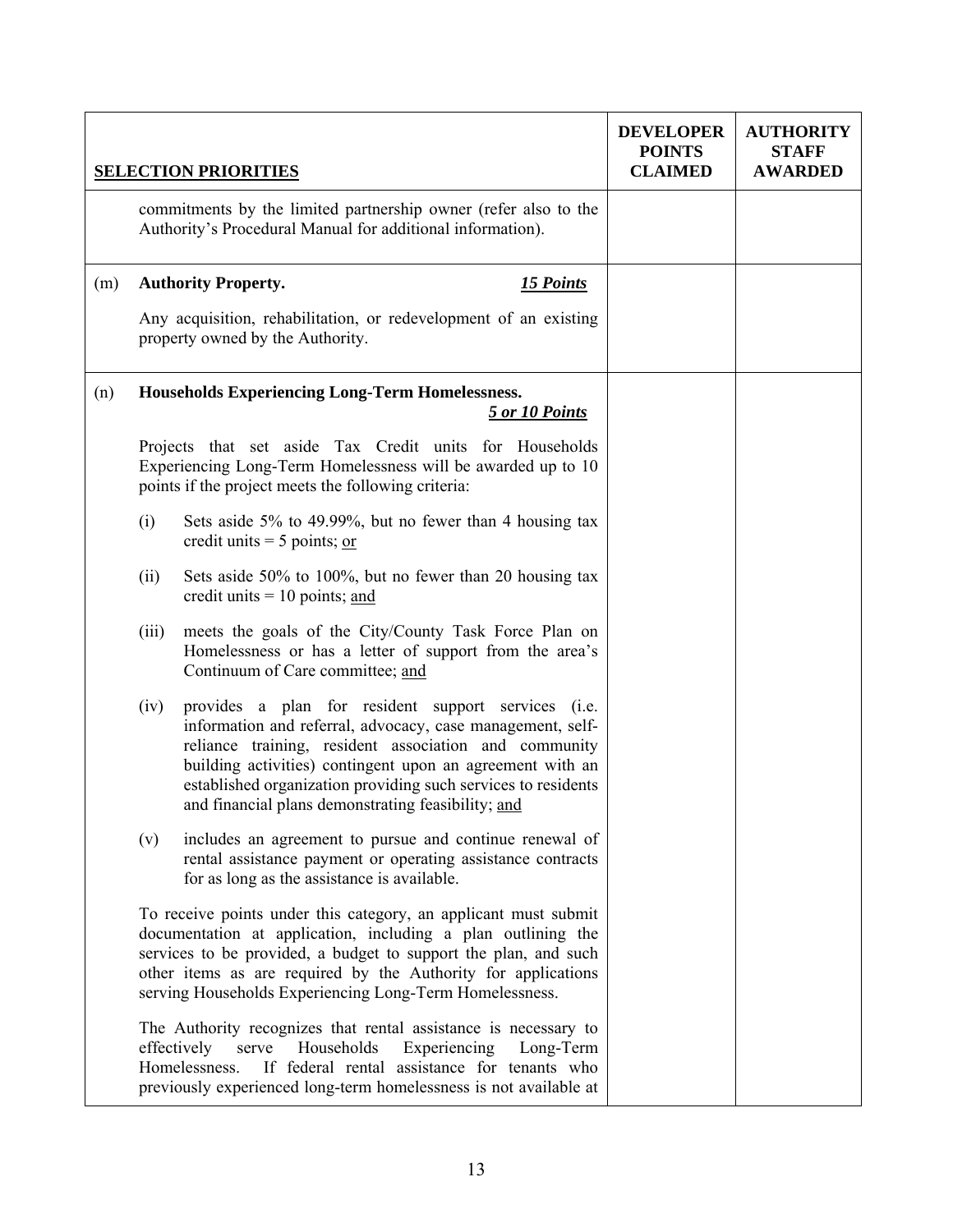|                    | <b>SELECTION PRIORITIES</b>                                                                                                                                                                                                                      | <b>DEVELOPER</b><br><b>POINTS</b><br><b>CLAIMED</b> | <b>AUTHORITY</b><br><b>STAFF</b><br><b>AWARDED</b> |
|--------------------|--------------------------------------------------------------------------------------------------------------------------------------------------------------------------------------------------------------------------------------------------|-----------------------------------------------------|----------------------------------------------------|
|                    | the end of the rental assistance period, owners may phase out<br>targeting Households Experiencing Long-Term Homelessness and<br>convert rents to affordable tax credit limits and retain the tax credit<br>allocation.                          |                                                     |                                                    |
| $\left( 0 \right)$ | <b>High Speed Internet Access in Units.</b><br>1 Point                                                                                                                                                                                           |                                                     |                                                    |
|                    | A point is awarded to proposals that agree to install high speed<br>internet cable or wireless/data networked system access in every<br>unit.                                                                                                    |                                                     |                                                    |
| (p)                | <b>Environmental Efficiency.</b><br>1 Point                                                                                                                                                                                                      |                                                     |                                                    |
|                    | A point is awarded to proposals that comply with the current<br>Enterprise Green Communities Criteria for energy efficiency.                                                                                                                     |                                                     |                                                    |
| (q)                | <b>Transit-Oriented Development.</b><br>3 Points                                                                                                                                                                                                 |                                                     |                                                    |
|                    | Development located within walking distance to public transit<br>stations and stops. To receive points, the development must be:                                                                                                                 |                                                     |                                                    |
|                    | Located within $\frac{1}{2}$ mile radius from a Red Line station<br>□<br>identified in the Metropolitan Council maps; or                                                                                                                         |                                                     |                                                    |
|                    | Located within $\frac{1}{4}$ mile radius from a Blue Line public<br>□<br>transit fixed route stop identified in the Metropolitan<br>Council maps; or                                                                                             |                                                     |                                                    |
|                    | Located within $\frac{1}{2}$ mile radius of an Express Bus station/park<br>Ш<br>and ride identified in the Metropolitan Council maps; or                                                                                                         |                                                     |                                                    |
|                    | Located within a Transit Improvement Area designated by<br>$\Box$<br>Department<br>Employment<br>and Economic<br>of<br>MN<br>Development (DEED).                                                                                                 |                                                     |                                                    |
|                    | At the time of application, the applicant must submit a map<br>identifying the location of the project with exact distances to the<br>eligible public transit station or stop and include a copy of the<br>route, span and frequency of service. |                                                     |                                                    |
| (r)                | <b>Smoke Free Buildings</b><br>1 Point                                                                                                                                                                                                           |                                                     |                                                    |
|                    | A point will be awarded for projects that will institute and<br>maintain a written policy* prohibiting smoking in all the units and<br>common areas within the building(s) of the project. The project                                           |                                                     |                                                    |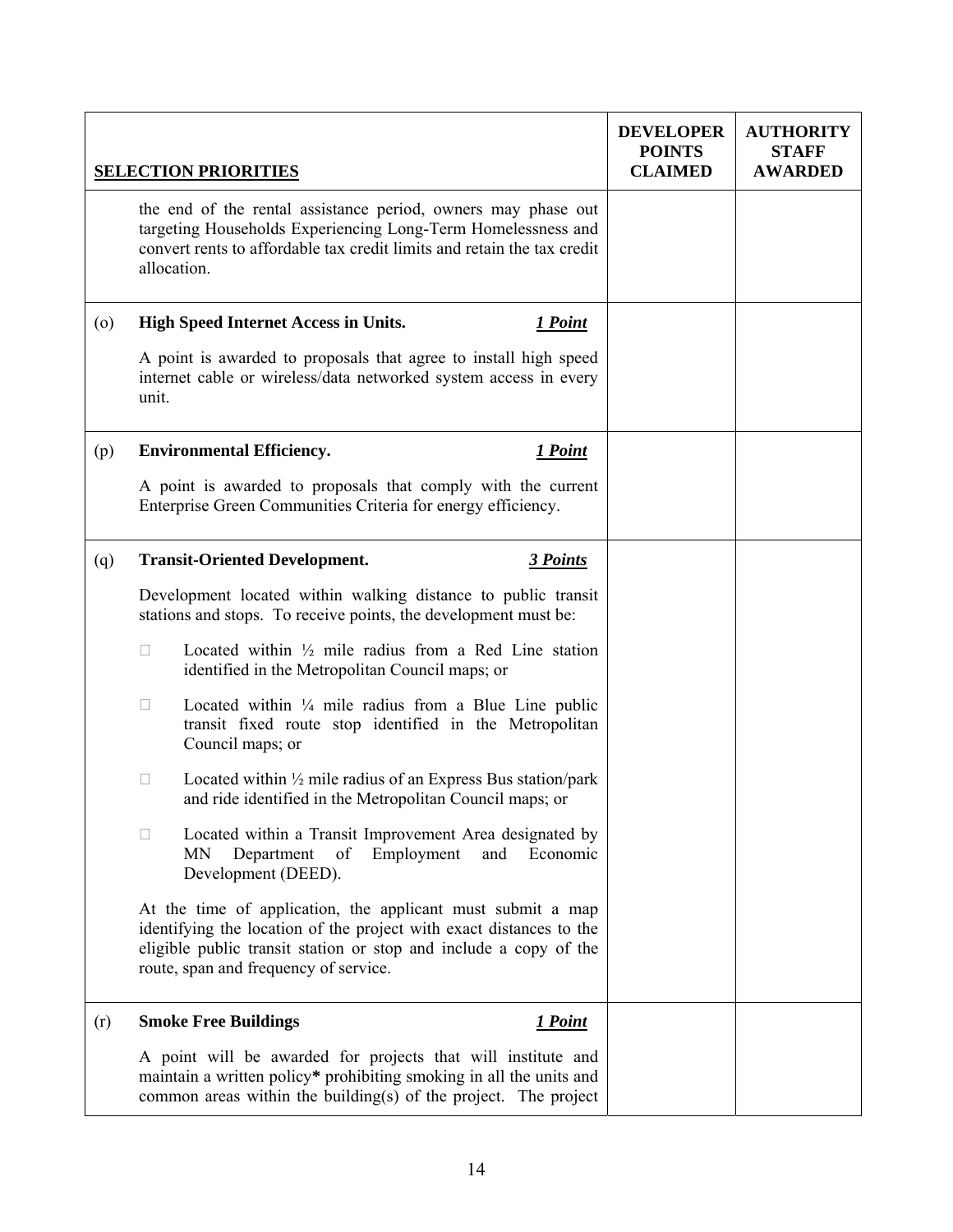| <b>SELECTION PRIORITIES</b>                                                                                                                                                                                                                                                                                                                                                     | <b>DEVELOPER</b><br><b>POINTS</b><br><b>CLAIMED</b> | <b>AUTHORITY</b><br><b>STAFF</b><br><b>AWARDED</b> |
|---------------------------------------------------------------------------------------------------------------------------------------------------------------------------------------------------------------------------------------------------------------------------------------------------------------------------------------------------------------------------------|-----------------------------------------------------|----------------------------------------------------|
| must include a non-smoking clause in the lease for every<br>household.                                                                                                                                                                                                                                                                                                          |                                                     |                                                    |
| Projects awarded a point in this scoring criteria will be required to<br>maintain the smoke-free policy for the term of the Declaration of<br>Land Use Restrictive Covenants.                                                                                                                                                                                                   |                                                     |                                                    |
| * The written policy must be submitted with the application and<br>should include procedures regarding transitioning to smoke-free<br>for existing residents and establishment of smoking areas outside<br>of units and common areas if applicable. Consequences for<br>violating the smoke-free policy are determined by owner, but must<br>be included in the written policy. |                                                     |                                                    |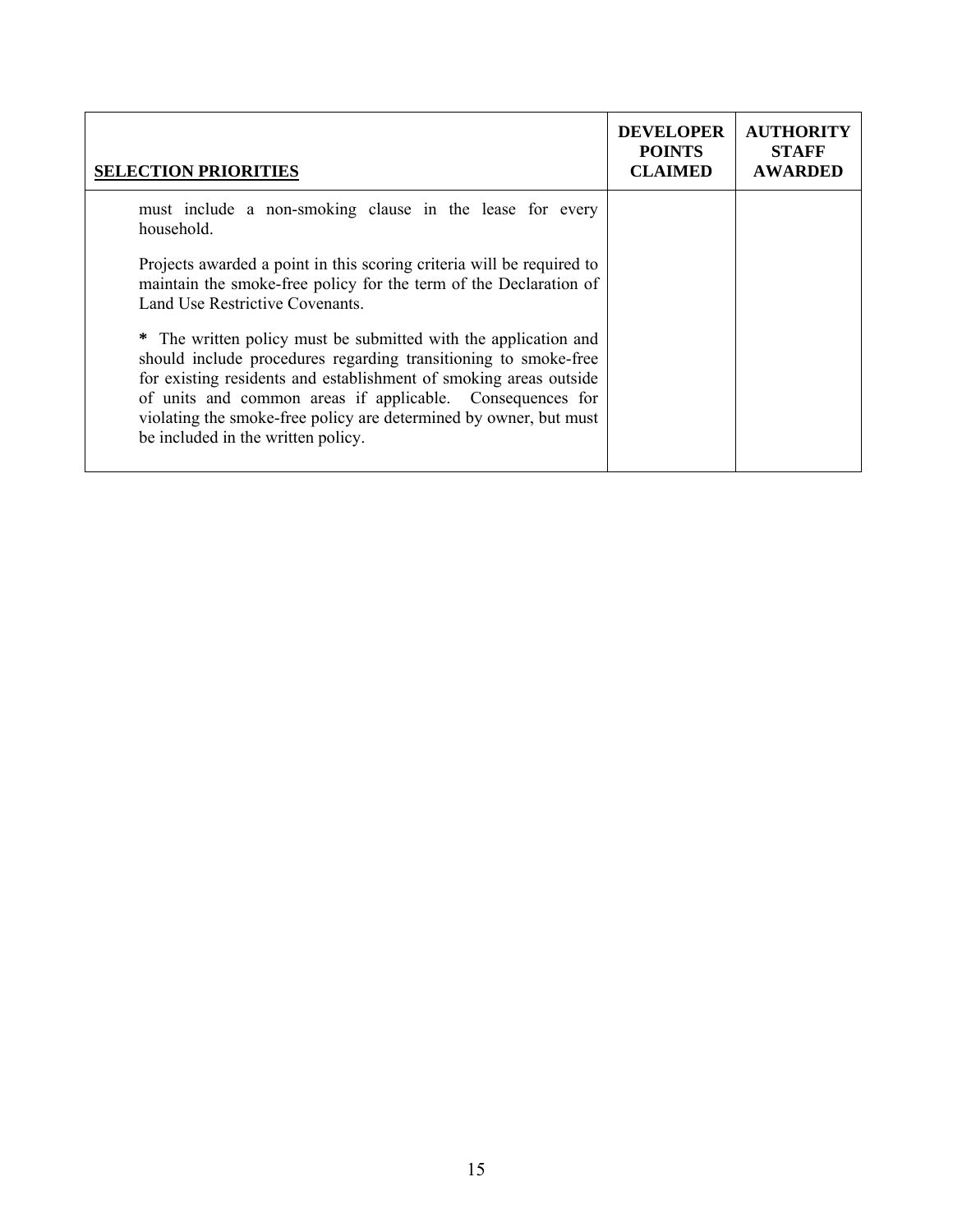|     |                                                                                                                                                                                                                                                                                                                                                         | <b>PREFERENCE PRIORITIES</b>                                                                                                                                                                                                                                                     | <b>DEVELOPER</b><br><b>POINTS</b><br><b>CLAIMED</b> | <b>AUTHORITY</b><br><b>STAFF</b><br><b>AWARDED</b> |
|-----|---------------------------------------------------------------------------------------------------------------------------------------------------------------------------------------------------------------------------------------------------------------------------------------------------------------------------------------------------------|----------------------------------------------------------------------------------------------------------------------------------------------------------------------------------------------------------------------------------------------------------------------------------|-----------------------------------------------------|----------------------------------------------------|
| (a) |                                                                                                                                                                                                                                                                                                                                                         | <b>Serves Lowest Income Tenants/Rent Reduction.</b><br>5-13 Points                                                                                                                                                                                                               |                                                     |                                                    |
|     |                                                                                                                                                                                                                                                                                                                                                         | Scores are based on gross rent level including utilities before<br>rental assistance. Eligible units must have rents affordable to<br>households whose incomes do not exceed 30 percent or 50<br>percent of Area Median Gross Income (AMGI or AMI) without<br>rental assistance. |                                                     |                                                    |
|     | In addition to the elected income limit of 50 percent or 60 percent<br>AMGI for the full term of the Declaration of Land Use<br>Restrictive Covenants (refer to the minimum set-aside in Chapter<br>4.I of the Authority's Procedural Manual), the applicant agrees to<br>maintain deeper rent structuring for which selection points are<br>requested. |                                                                                                                                                                                                                                                                                  |                                                     |                                                    |
|     |                                                                                                                                                                                                                                                                                                                                                         | Applicants may choose either option 1 or 2 and, in addition,<br>option 3 for the development. This selection will restrict rents<br>only (tenant incomes will not be restricted to the 50 percent or 30<br>percent income level by claiming points in this section).             |                                                     |                                                    |
|     | $\Box$                                                                                                                                                                                                                                                                                                                                                  | Option 1 - A project in which 100 percent of the HTC unit<br>rents representing units are at the county 50 percent<br>HUD area median rent limit; (50 percent rent restricted<br>units) $(10 \text{ points})$                                                                    |                                                     |                                                    |
|     |                                                                                                                                                                                                                                                                                                                                                         | $-OR -$                                                                                                                                                                                                                                                                          |                                                     |                                                    |
|     | $\Box$                                                                                                                                                                                                                                                                                                                                                  | Option 2 - A project in which at least 50 percent of the<br>HTC unit rents representing units are at the county 50<br>percent HUD area median rent limit. (50 percent rent<br>restricted units)<br>$(5 \text{ points})$                                                          |                                                     |                                                    |
|     |                                                                                                                                                                                                                                                                                                                                                         | $-$ PLUS $-$                                                                                                                                                                                                                                                                     |                                                     |                                                    |
|     | $\Box$                                                                                                                                                                                                                                                                                                                                                  | Option $3$ - In addition to Option 1 or 2, a project which<br>further restricts 15 percent of the above restricted units to<br>the county 30 percent HUD area median rent limit<br>representing units. (30 percent rent restricted units)                                        |                                                     |                                                    |
|     |                                                                                                                                                                                                                                                                                                                                                         | (Additional 3 points)                                                                                                                                                                                                                                                            |                                                     |                                                    |
|     |                                                                                                                                                                                                                                                                                                                                                         | Note: If points are claimed/awarded for this category, then<br>no points may be claimed/awarded from the selection priority<br>category of Rental Assistance for the same units.                                                                                                 |                                                     |                                                    |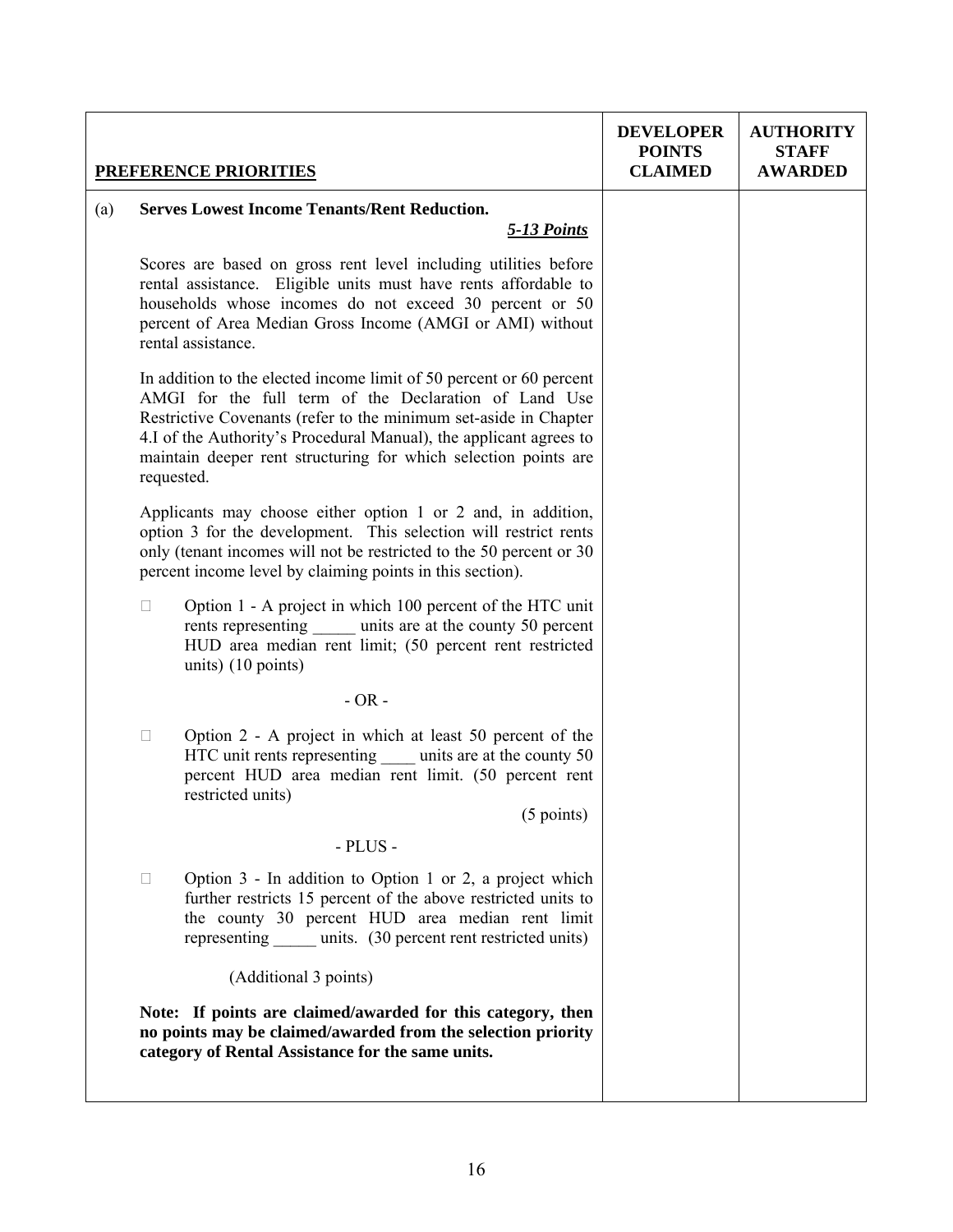|     | <b>PREFERENCE PRIORITIES</b>                                                                                                                                                                                                                                                                                                                                                                                                                                                                                                                                                         |                                  |                                                                                                                             | <b>DEVELOPER</b><br><b>POINTS</b><br><b>CLAIMED</b> | <b>AUTHORITY</b><br><b>STAFF</b><br><b>AWARDED</b> |
|-----|--------------------------------------------------------------------------------------------------------------------------------------------------------------------------------------------------------------------------------------------------------------------------------------------------------------------------------------------------------------------------------------------------------------------------------------------------------------------------------------------------------------------------------------------------------------------------------------|----------------------------------|-----------------------------------------------------------------------------------------------------------------------------|-----------------------------------------------------|----------------------------------------------------|
|     | All 50 percent rent restricted units must meet the 50 percent area<br>median rent for a minimum of five years beginning from the<br>placed in service date.* After the five year period has expired,<br>rent may be increased to the 60 percent rent limit over a three-<br>year period with increases not to exceed the amount listed in the<br>table below, provided that more restrictive threshold, selection<br>priority or funding requirements do not apply.                                                                                                                  |                                  |                                                                                                                             |                                                     |                                                    |
|     | All 30 percent rent restricted units must meet the 30 percent area<br>median rent for a minimum of five years beginning from the<br>placed in service date.* After the five year period has expired,<br>rent may be increased to the 40 percent rent limit over a three-<br>year period with increases not to exceed the amount listed in the<br>table below, provided that more restrictive threshold, selection<br>priority or funding requirements do not apply.                                                                                                                  |                                  |                                                                                                                             |                                                     |                                                    |
|     | <b>Year</b>                                                                                                                                                                                                                                                                                                                                                                                                                                                                                                                                                                          | 30% of 50%<br><b>Rent Levels</b> | 30% of 30%<br><b>Rent Levels</b>                                                                                            |                                                     |                                                    |
|     | $1 - 5$                                                                                                                                                                                                                                                                                                                                                                                                                                                                                                                                                                              | 30% of 50%                       | 30% of 30%                                                                                                                  |                                                     |                                                    |
|     | 6                                                                                                                                                                                                                                                                                                                                                                                                                                                                                                                                                                                    | 30% of 53%                       | 30% of 33%                                                                                                                  |                                                     |                                                    |
|     | 7                                                                                                                                                                                                                                                                                                                                                                                                                                                                                                                                                                                    | 30% of 57%                       | 30% of 37%                                                                                                                  |                                                     |                                                    |
|     | 8                                                                                                                                                                                                                                                                                                                                                                                                                                                                                                                                                                                    | 30% of 60%                       | 30% of 40%                                                                                                                  |                                                     |                                                    |
|     | * If there is more than one placed in service date for the project,<br>the latest placed in service date will mark the beginning of the<br>five year period.                                                                                                                                                                                                                                                                                                                                                                                                                         |                                  |                                                                                                                             |                                                     |                                                    |
|     | The Authority will incorporate these restrictions into the project's<br>Declaration of Land Use Restrictive Covenants.<br>The applicant must demonstrate to the sole satisfaction of the<br>Authority that the project can achieve these reduced rents and<br>remain a financially feasible project per Section $42(m)(2)$ of the<br>Code.<br>Points are contingent upon financial plans demonstrating<br>feasibility, positive cash flow on a 15-year pro forma, and gaining<br>Authority management approval (for management, operational<br>expenses, and cash flow assumptions). |                                  |                                                                                                                             |                                                     |                                                    |
|     |                                                                                                                                                                                                                                                                                                                                                                                                                                                                                                                                                                                      |                                  |                                                                                                                             |                                                     |                                                    |
|     |                                                                                                                                                                                                                                                                                                                                                                                                                                                                                                                                                                                      |                                  |                                                                                                                             |                                                     |                                                    |
| (b) | <b>Preservation of Federally Assisted Building.</b>                                                                                                                                                                                                                                                                                                                                                                                                                                                                                                                                  |                                  | 20 Points                                                                                                                   |                                                     |                                                    |
|     |                                                                                                                                                                                                                                                                                                                                                                                                                                                                                                                                                                                      |                                  | Preserves Federally Assisted Building which, due to mortgage<br>prepayments or expiring rental assistance, would convert to |                                                     |                                                    |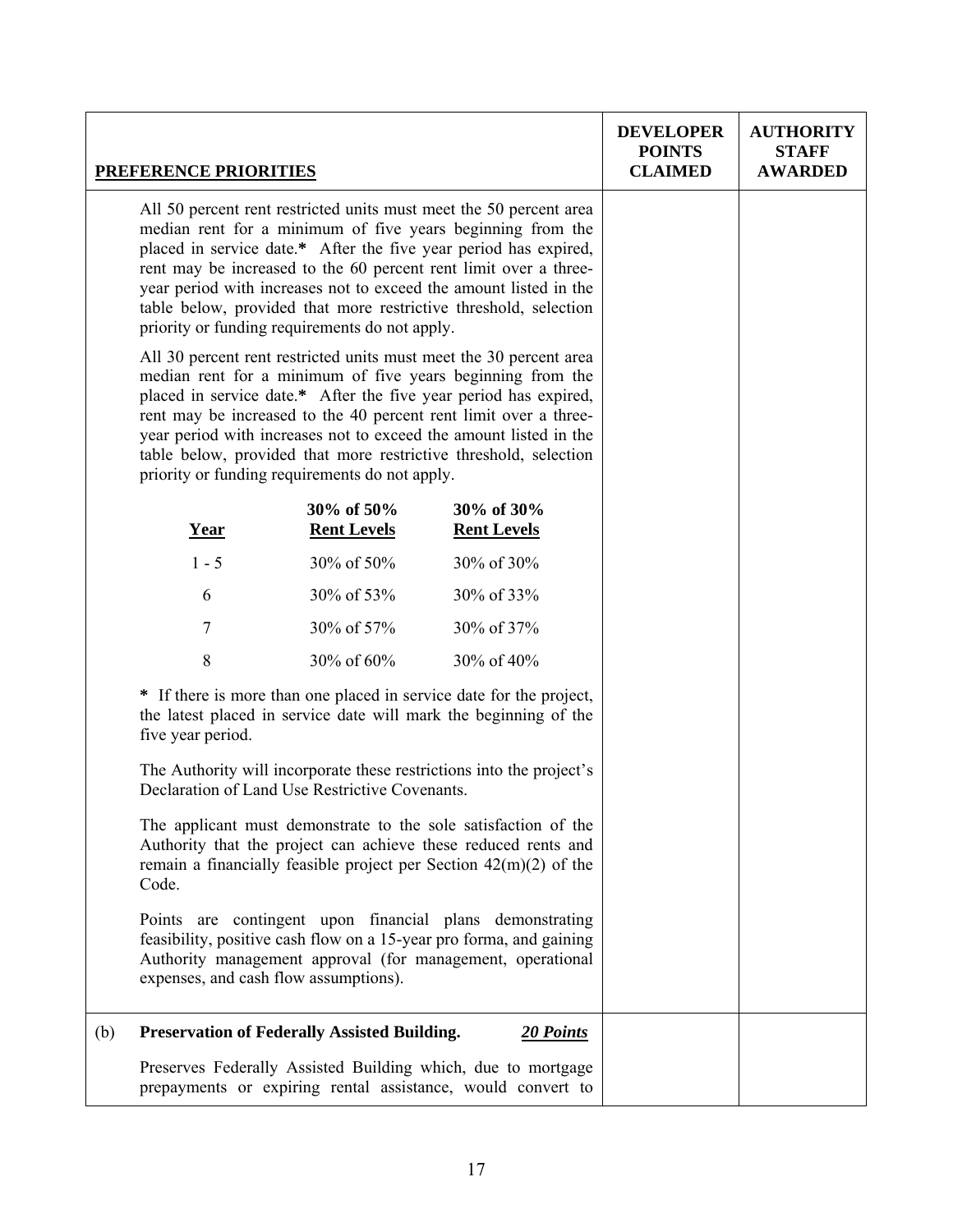|     |                                                                                                                                                                                                                                                                                   | <b>PREFERENCE PRIORITIES</b>                                                                                                                                                                                                                                                                                                                                                                     | <b>DEVELOPER</b><br><b>POINTS</b><br><b>CLAIMED</b> | <b>AUTHORITY</b><br><b>STAFF</b><br><b>AWARDED</b> |
|-----|-----------------------------------------------------------------------------------------------------------------------------------------------------------------------------------------------------------------------------------------------------------------------------------|--------------------------------------------------------------------------------------------------------------------------------------------------------------------------------------------------------------------------------------------------------------------------------------------------------------------------------------------------------------------------------------------------|-----------------------------------------------------|----------------------------------------------------|
|     | market rate use or, due to physical deterioration or deterioration<br>of capacity of current ownership/management entity, would lose<br>its federal subsidies. The Authority, in its sole discretion, must<br>agree that a market exists for a conversion to market rate housing. |                                                                                                                                                                                                                                                                                                                                                                                                  |                                                     |                                                    |
|     | In order to obtain the above points, the federally assisted housing<br>must meet the following criteria:                                                                                                                                                                          |                                                                                                                                                                                                                                                                                                                                                                                                  |                                                     |                                                    |
|     | (i)                                                                                                                                                                                                                                                                               | Units must be considered at risk of losing assistance within<br>two years of the Housing Tax Credit Application date as<br>supported by information contained in the application and<br>with final determinations made by the Authority.                                                                                                                                                         |                                                     |                                                    |
|     | (ii)                                                                                                                                                                                                                                                                              | Applicant must agree to continue renewals of existing<br>project based housing subsidy payment contracts for as<br>long as the assistance is available.                                                                                                                                                                                                                                          |                                                     |                                                    |
|     | (iii)                                                                                                                                                                                                                                                                             | Applicant must agree to maintain the Housing Tax Credit<br>Units in the development for at least 30 years.                                                                                                                                                                                                                                                                                       |                                                     |                                                    |
|     | residents.                                                                                                                                                                                                                                                                        | Except for "good cause," applicant must not evict existing<br>subsidized residents and must continue to renew leases for those                                                                                                                                                                                                                                                                   |                                                     |                                                    |
|     |                                                                                                                                                                                                                                                                                   | If the acquisition of the property is not an arm's length<br>transaction, an appraisal that supports the acquisition price will be<br>required to be submitted within three months of the date the tax<br>credits are awarded.                                                                                                                                                                   |                                                     |                                                    |
| (c) |                                                                                                                                                                                                                                                                                   | <b>QCT/Revitalization.</b><br>1 Point                                                                                                                                                                                                                                                                                                                                                            |                                                     |                                                    |
|     |                                                                                                                                                                                                                                                                                   | A point is awarded to projects that are located in a Qualified<br>Census Tract and are part of a concerted plan that provides for<br>community revitalization. This must be evidenced by a letter<br>from the city verifying that the proposed project is part of an<br>improved community revitalization area as established by<br>resolution or other legal action.                            |                                                     |                                                    |
| (d) |                                                                                                                                                                                                                                                                                   | <b>Project Location.</b><br>4-15 Points                                                                                                                                                                                                                                                                                                                                                          |                                                     |                                                    |
|     |                                                                                                                                                                                                                                                                                   | Increases the supply of low income housing units in cities where<br>there is a demonstrated demand for low income housing based on<br>the 2007 Maxfield Housing Demand Study for Washington<br>County. If communities are not in compliance with the Livable<br>Communities Act goals or thresholds, a project located in said<br>community may receive an additional 5 points. See Exhibit B to |                                                     |                                                    |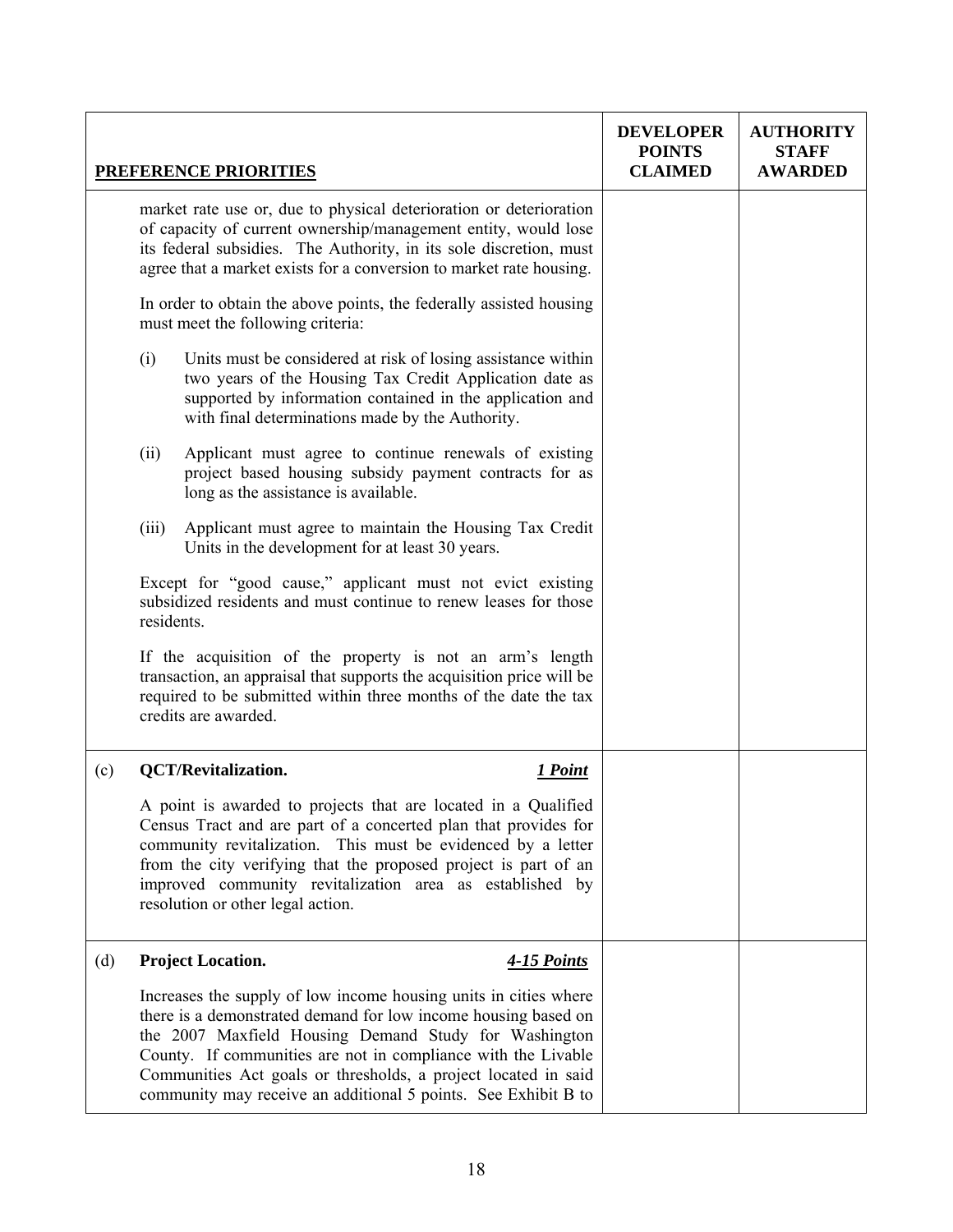| PREFERENCE PRIORITIES |                                                                                                                                                                                                                                                            | <b>DEVELOPER</b><br><b>POINTS</b><br><b>CLAIMED</b> | <b>AUTHORITY</b><br><b>STAFF</b><br><b>AWARDED</b> |
|-----------------------|------------------------------------------------------------------------------------------------------------------------------------------------------------------------------------------------------------------------------------------------------------|-----------------------------------------------------|----------------------------------------------------|
|                       | the Authority's Qualified Allocation Plan for a listing of cities<br>and points associated therewith.                                                                                                                                                      |                                                     |                                                    |
| (e)                   | <b>Project Previously Allocated Credits.</b><br>10 Points<br>Project has previously been allocated Credits, was not fully<br>funded in previous allocation, and additional Credits are needed<br>to make project feasible.                                 |                                                     |                                                    |
| (f)                   | <b>Elderly/Assisted Housing.</b><br>20 Points<br>Increases the supply of elderly and/or assisted housing units in<br>cities underserved or not previously served by Credits for elderly<br>housing where there is a demonstrated need for elderly housing. |                                                     |                                                    |
|                       |                                                                                                                                                                                                                                                            | <b>DEVELOPER</b><br><b>POINTS</b><br><b>CLAIMED</b> | <b>AUTHORITY</b><br><b>STAFF</b><br><b>AWARDED</b> |
|                       | <b>TOTAL POINTS</b>                                                                                                                                                                                                                                        |                                                     |                                                    |

**Under penalty of perjury, the Developer hereby certifies the information provided herein is true and accurate.** 

**Date:** \_\_\_\_\_\_\_\_\_\_\_\_\_\_\_\_\_\_\_\_\_\_\_\_\_\_\_\_\_\_\_

**Name of Developer:**

By: \_\_\_\_\_\_\_\_\_\_\_\_\_\_\_\_\_\_\_\_\_\_\_\_\_\_\_\_\_\_\_\_\_\_\_\_\_\_\_\_\_\_\_\_\_\_\_\_\_\_\_\_\_\_\_\_\_\_\_\_\_\_\_\_\_\_\_\_\_\_\_\_\_\_\_\_\_\_\_\_\_\_\_ (Signature)  $\mathrm{Of:}$   $\Box$ 

Its: \_\_\_\_\_\_\_\_\_\_\_\_\_\_\_\_\_\_\_\_\_\_\_\_\_\_\_\_\_\_\_\_\_\_\_\_\_\_\_\_\_\_\_\_\_\_\_\_\_\_\_\_\_\_\_\_\_\_\_\_\_\_\_\_\_\_\_\_\_\_\_\_\_\_\_\_\_\_\_\_\_\_\_\_

(Title) (Managing / General Partner)

(Name of Legal Entity)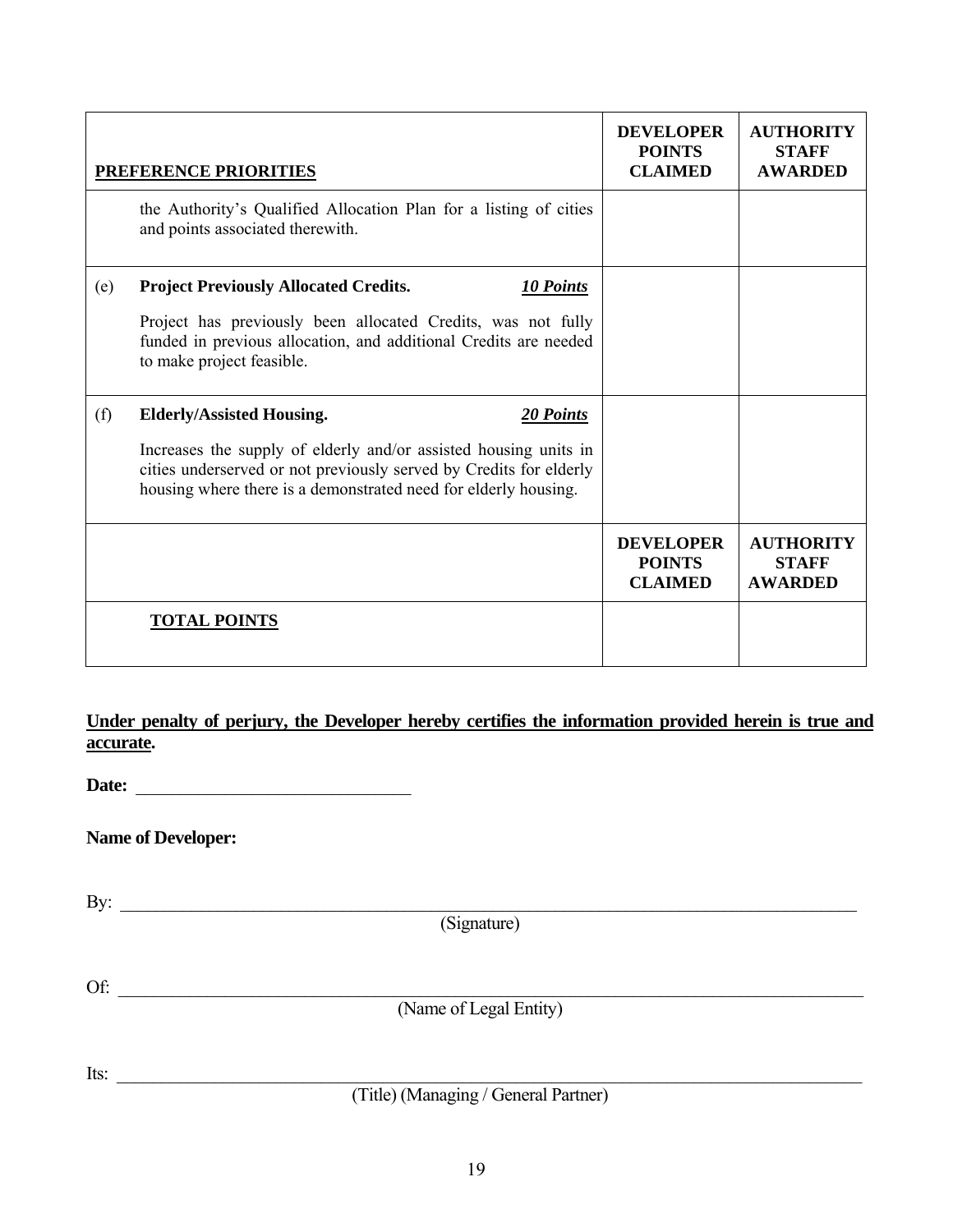#### $\mathcal{L}_\mathcal{L} = \mathcal{L}_\mathcal{L} = \mathcal{L}_\mathcal{L} = \mathcal{L}_\mathcal{L} = \mathcal{L}_\mathcal{L} = \mathcal{L}_\mathcal{L} = \mathcal{L}_\mathcal{L} = \mathcal{L}_\mathcal{L} = \mathcal{L}_\mathcal{L} = \mathcal{L}_\mathcal{L} = \mathcal{L}_\mathcal{L} = \mathcal{L}_\mathcal{L} = \mathcal{L}_\mathcal{L} = \mathcal{L}_\mathcal{L} = \mathcal{L}_\mathcal{L} = \mathcal{L}_\mathcal{L} = \mathcal{L}_\mathcal{L}$ (Print or type name of signatory)

Note: During the competition process, the Authority's review of the submitted Self-Scoring Worksheet for Selection Points is only to validate that the points claimed are eligible, to reduce points claimed if not eligible, and to determine points awarded. The Authority will not award additional points which are not initially claimed by the Applicant/Developer. Many performance obligations are created by the claiming of certain scoring points. As such, the Authority cannot and will not assume the position of creating any such performance obligations on behalf of the Applicant/Developer.